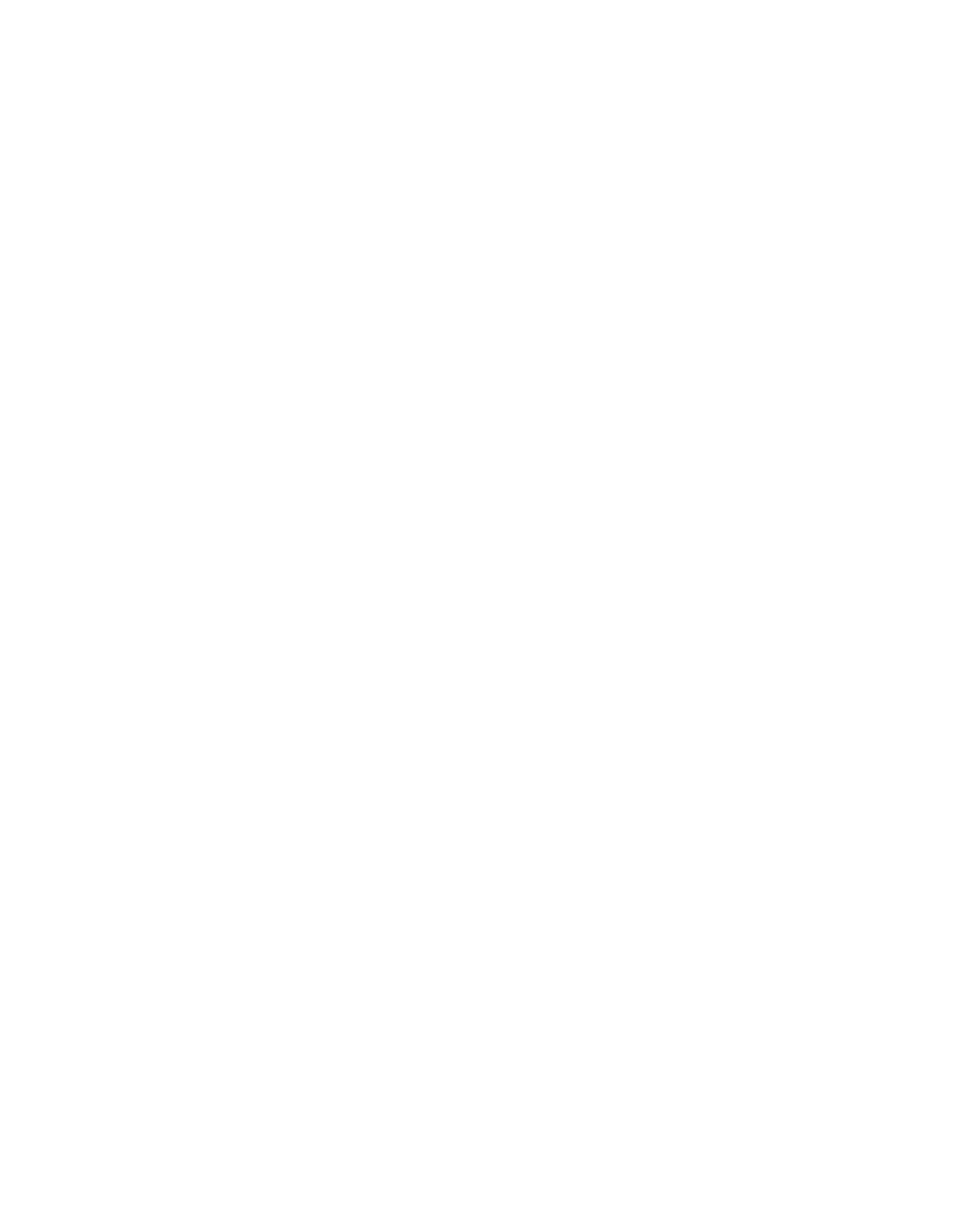**Inventory**

**of**

**Resources Related** 

**to the**

**History**

**of**

**Black Yukoners**

**Compiled by Margaret D'Orsay**

**Revised and Updated Edition March 2022**

> **Pens & Needles Whitehorse, Yukon**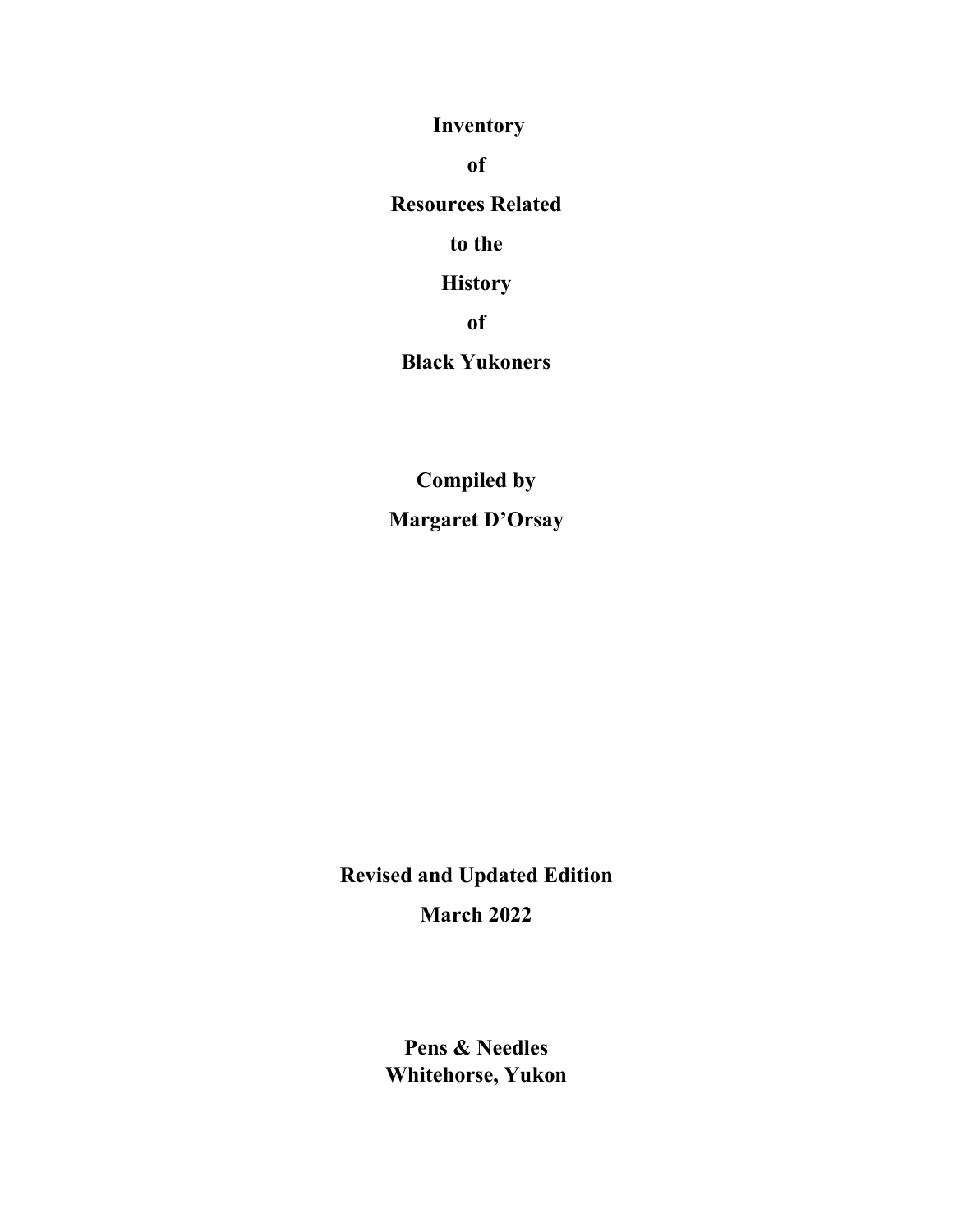Copyright ⓒ 2022, 2020, 2018, 2017, Peggy D'Orsay, Whitehorse, Yukon Y1A 4A8 e-mail: [yukonpensneedles@gmail.com](mailto:yukonpensneedles@gmail.com)

All rights reserved. No part of this publication may be reproduced, distributed, stored in a retrieval system or transmitted in any form or means, including photocopying, recording, or other electronic or mechanical methods, without prior written permission of the author, except in the case of brief quotations embodied in critical reviews and certain other non-commercial uses permitted by copyright law.

Photos credit cover: Clayton Betts collection, 83/47 #9431, Portrait of Black Prince with the Monte Carlo mascot, Banko, ca. 1899

Previously published under title: Inventory to the Yukon Archives Holdings on the History of Black Yukoners, 2017-2020

Cataloguing:

Inventory of resources relating to the history of Black Yukoners / compiled by Margaret D'Orsay. Revised and updated edition. Whitehorse, Yukon: Pens & Needles, 2022.

Cover title: Inventory to the History of Black Yukoners

1. Black Canadians -- Yukon – History – Bibliography. 2. African American soldiers – Yukon – History-- Bibliography. 3. Yukon Archives – Catalogues. I. D'Orsay, Margaret, 1953- II. Pens & Needles.

Z1395.B55 016.971 004 96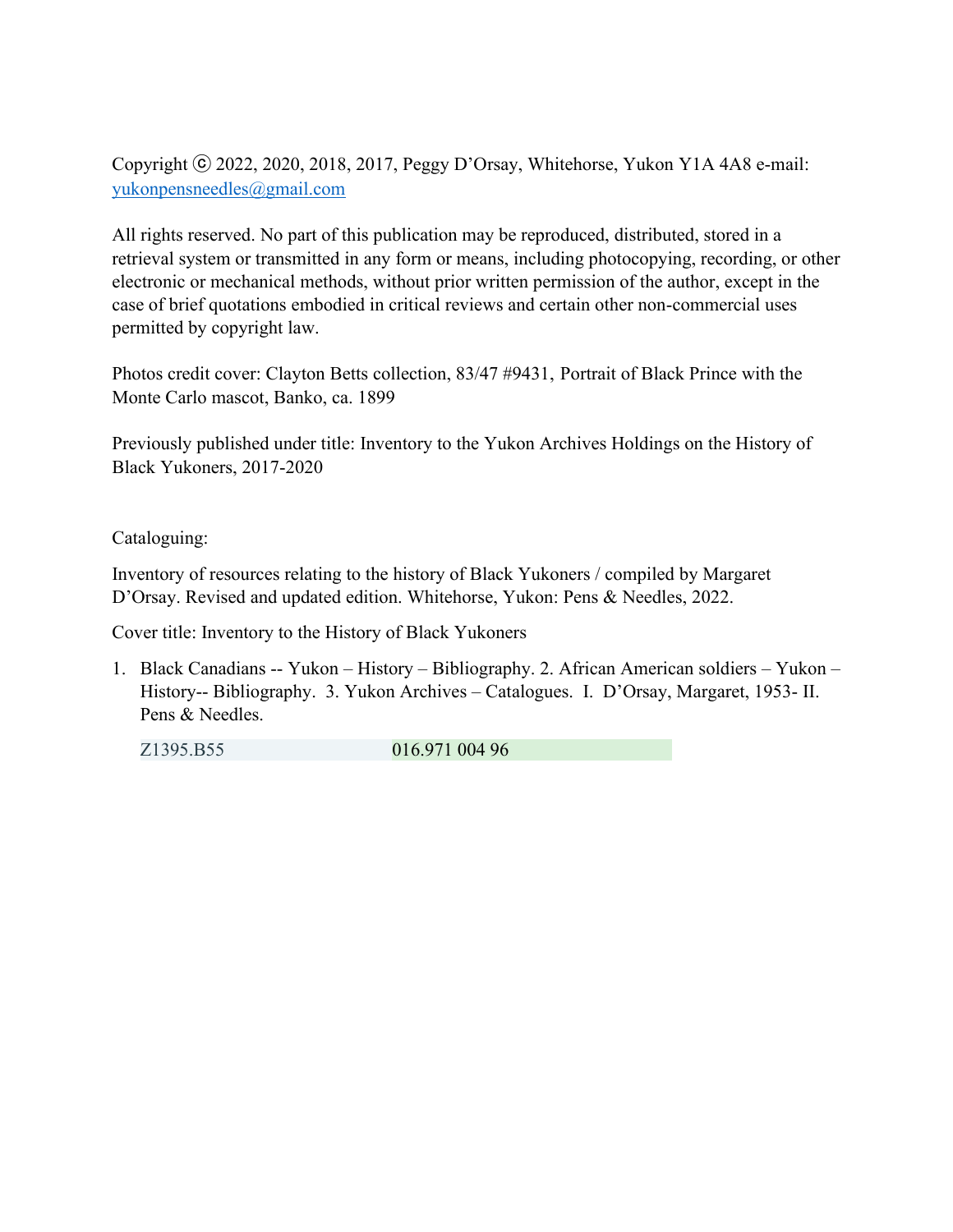## **Contents**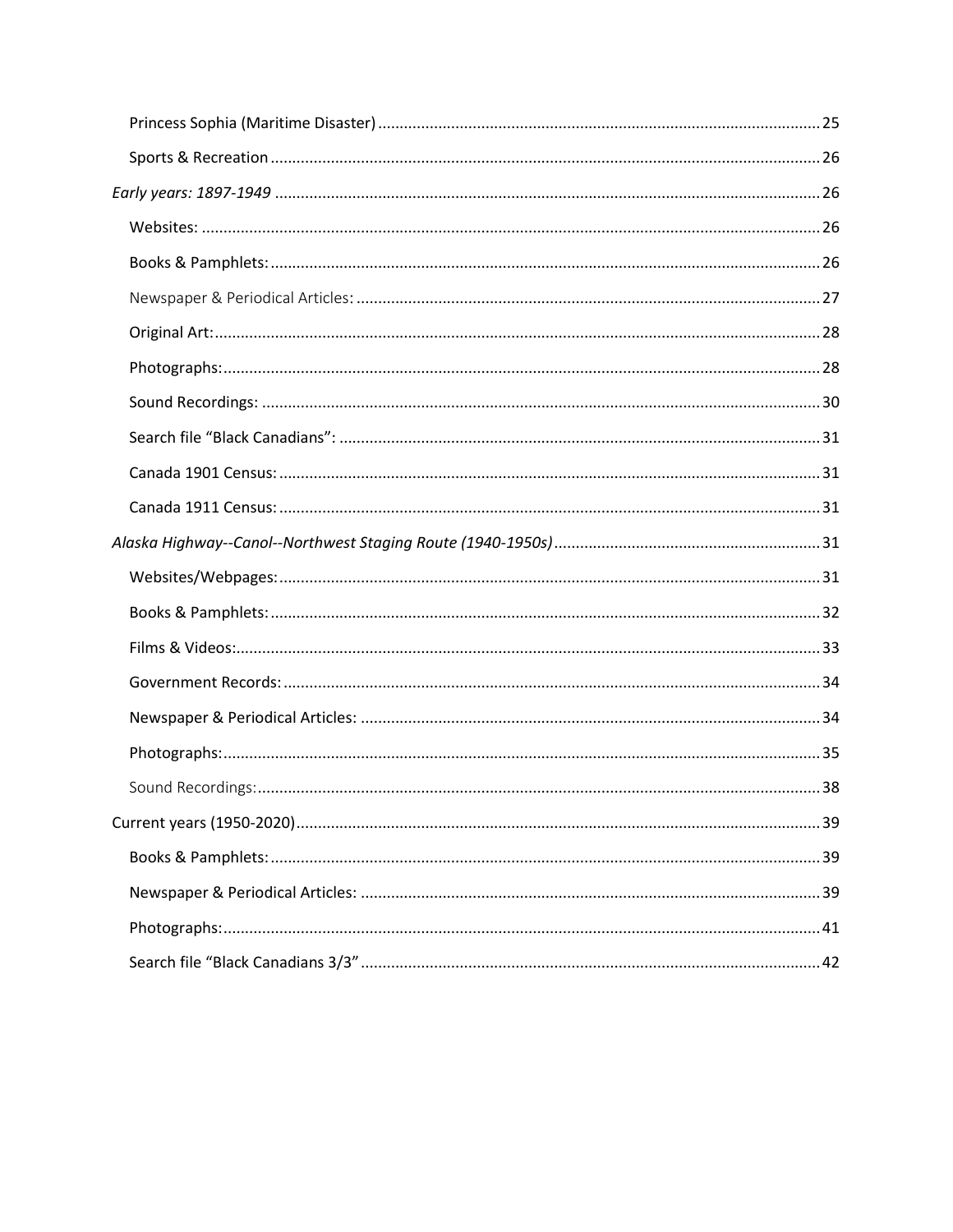## Introduction

In August 2001 George Harper, an Alaskan historian who specialized in African American history, presented 2 lectures and opened his photo exhibit "Blacks and the Gold Rush" at the Yukon Archives. The lecture and exhibit sparked an interest in the hidden history of Black Yukoners during the last 120 years. With the assistance of the Archives reference staff and local researchers, references were identified and added to the Archives in-house search files as time allowed. This inventory was compiled partly from these references and from current research to ensure that the existence of the archival and library material is as widely available as possible in the Yukon.

The inventory has 5 sections which focus on Black people who have made the Yukon their home on either a temporary or permanent basis:

- 1) **Names, Personal**: provides names of people that were identified in local newspapers or in the 1901 census
- 2) **Individuals and families**: that were well known in the Yukon or were identified as having unique experiences while living in the Yukon. This section includes Peno La Noire, who worked for the Hudson Bay Company at Fort Yukon during 1858, and Henry McDame, who mined in the McDame Creek area of northern British Columbia, in the mid 1880s
- 3) **Special topics**: were located as the research was done and established as unique headings. Each topic includes archival and library materials that provide an insight into the Yukon life that the residents lived. Topics include: Ku Klux Klan, Population Statistics, Princess Sophia (Maritime Disaster), etc.
- 4) **Early years, 1897-1949:** includes both archival and library materials that provides an overview of Yukon life that the Black Yukoners experienced until 1949
- 5) **Alaska Highway, Canol and Northwest Staging Route**: includes both archival and library material that provides an overview of the experiences that the Black American soldiers endured while working in the Yukon. The soldiers were here for 8 months of intensive labour and the impact is still being felt and assessed by the local residents.
- 6) **Current years, 1950-2022:** The archival record has limited information on Black Yukoners during this time. The few archival and library materials available have been located mainly in newspapers and periodicals, Yukon Archives photograph collections, and books that provide background information on this time period.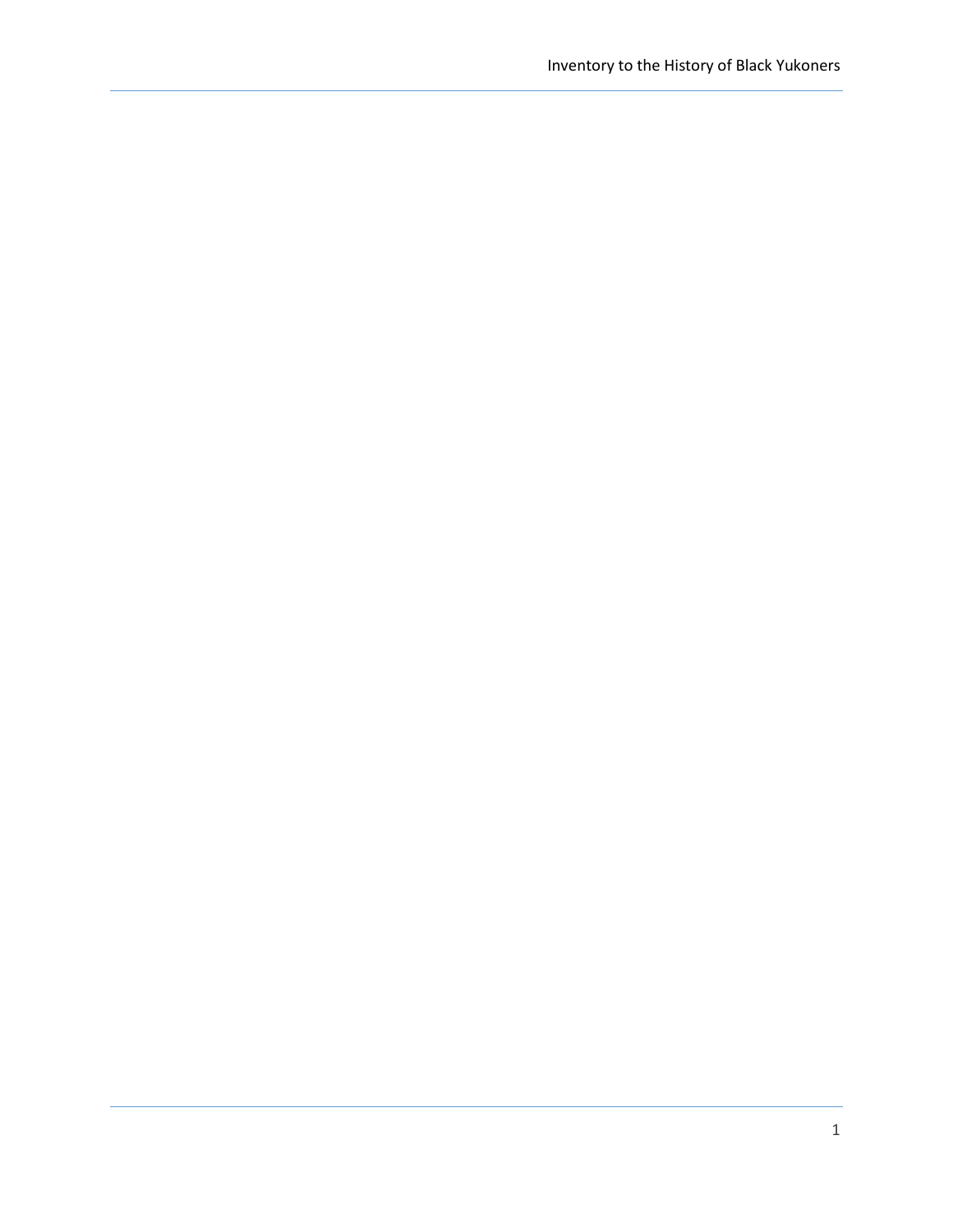# <span id="page-8-0"></span>Names, Personal:

--Jones, Ed, and Star Jones. *Blacks in Yukon, 1897-2010*. Santa Fe, New Mexico: Ed & Star Jones, 2010. (20 pages, Search file "Black Canadians") *- Yukon Community Census, 1901: Blacks in the Communities (Dawson not included).* [Whitehorse, Yukon: Yukon Archives, 2000]. (Search file "Black Canadians")

# <span id="page-8-1"></span>Websites/Webpages:

**Yukon Archives websites:** Hidden History: Black History of the Yukon: <http://tc.gov.yk.ca/archives/hiddenhistory/index.html> Alaska Highway: a Yukon perspective: <http://www.alaskahighwayarchives.ca/en/index.php> **Hidden Histories Society Yukon:** Hidden Histories Society Yukon: honouring Yukon's ethno-cultural history: <http://hhsy.org/>

# <span id="page-8-2"></span>Individuals & Families:

## <span id="page-8-3"></span>*Lucile Hunter & family*

Lucille Hunter's legal name: Lucile Hunter Charles Hunter, Lucile's husband, full name: Charles Fenton Hunter Teslin Hunter's legal name: Marie Elizabeth Teslin Hunter Sorensen Teslin Hunter's husband name: Carl Sorensen Buster Hunter's legal name: Carl Leo Sorensen

## Profiles:

--Hidden History: Black History of the Yukon: <http://tc.gov.k.ca/archives/hiddenhistory/en/women.html> --Hunter family: extraordinary endurance:<http://hhsy.org/projects/hunter-family/>

1901:

--Ferguson Directory, 1901 printout, living in Grand Forks, operating a restaurant --Canada 1901 Census : Charles, Lucile & Teslin Hunter [HTTP://data2.collectionscanada.ca/1901/z/z004/pdf/z000185624.pdf](http://data2.collectionscanada.ca/1901/z/z004/pdf/z000185624.pdf)

1907:

--Charles Fenton Hunter mining claim: Creek claim no. 7 on Larson Creek, a tributary on Black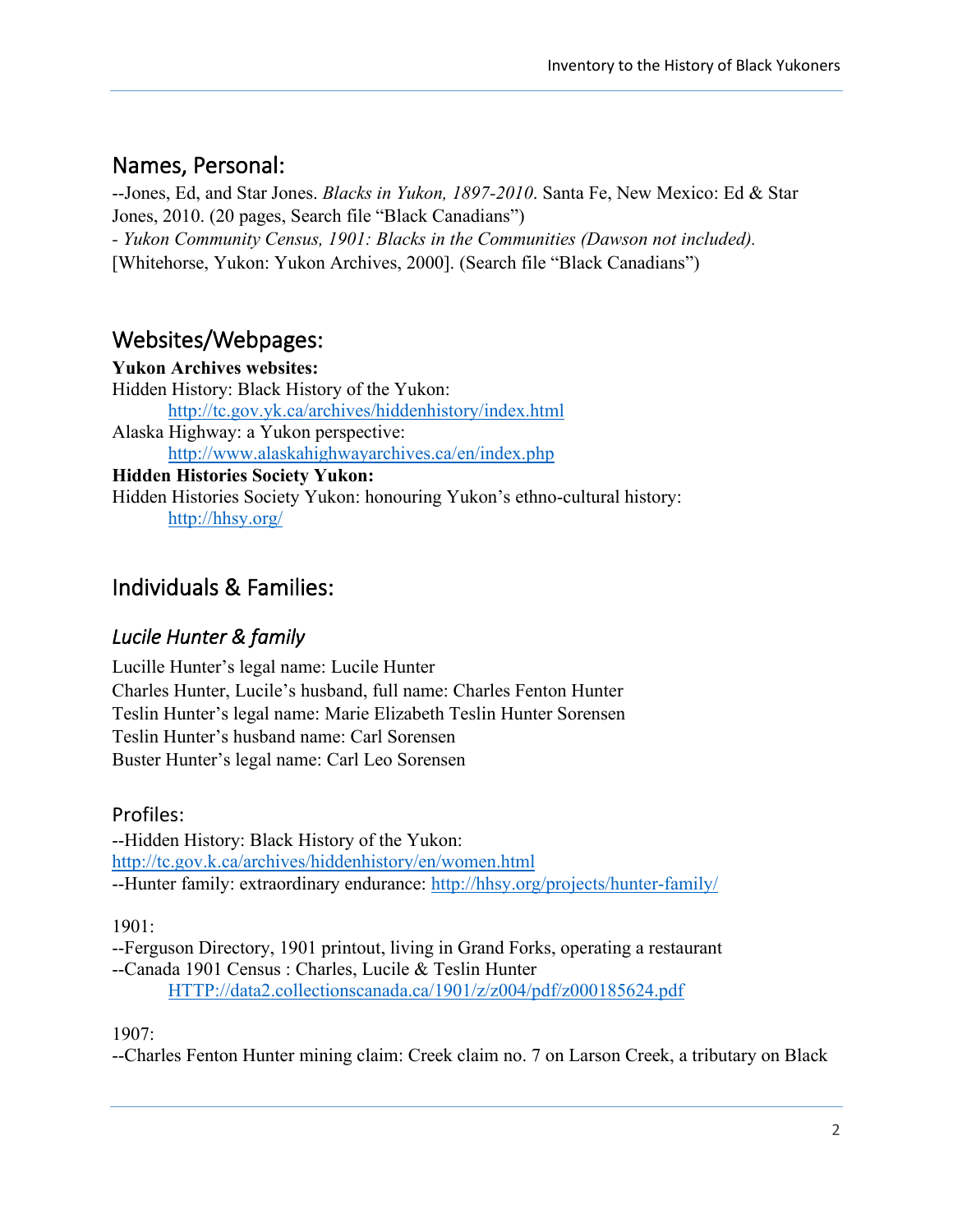Hills Creek ..., October 12, 1907 (GOV 467, # 95197)

#### 1907-1911:

--Bonanza School, 1900-1915: Concerns of parents regarding their children's education & lists of children of school age living in the surrounding area (GOV 1925, f. 364 pt. A)

### 1908:

--"Hearty Easter Greetings: [postcard to Teslin Hunter from Grandma, date stamped April 14, 1908, St. Louis, Missouri]". (Michael K. Hodgson private collection, posted on Facebook, April 3, 2018) Electronic resource: [https://www.facebook.com/photo.php?fbid=10212270771264766&set=pcb.102122708046](https://www.facebook.com/photo.php?fbid=10212270771264766&set=pcb.10212270804665601&type=3&theater&ifg=1) [65601&type=3&theater&ifg=1](https://www.facebook.com/photo.php?fbid=10212270771264766&set=pcb.10212270804665601&type=3&theater&ifg=1)

### 1911:

--Canada 1911 Census: Charles Hunter, Bonanza Creek Electronic resource: <http://data2.collectionscanada.gc.ca/1911/pdf/e002105660.pdf>

### 1915/1916:

-- C. F. Hunter, laborer, Yukon Gold Company, *Polk's Directory*, 1915/1916

### 1918:

--WWI Civilian Draft Registration, Charles Fenten (Fenton), birth: 15 July 1875, registered in Skagway Alaska [\(https://familysearch.org/\)](https://familysearch.org/)

#### 1919:

--"Trail Held No Terrors," *Weekly Star (Whitehorse Star)*, December 19, 1919

### 1920:

US 1920 Census:

--Charles L. & Lucile Hunter, Seattle, Washington, US Census 1920 [\(https://familysearch.org\)](https://familysearch.org/) --Marie E. & Carl Sorensen, Seattle, Washington, US Census 1920 [\(https://familysearch.org\)](https://familysearch.org/)

### 1920-1972:

--Arthur Hester - Mineral Claim, "Vancouver #13049" (Gov 2025 f. Y.Q. 13049) *Note*: includes information on the acquisition and development of the Vancouver claim; also includes a copy of the order that dispenses with the working of the property for a period of 3 years, dated December 14, 1972

1921:

Canada 1921 Census:

--Charles Fenton Hunter, age 44, placer miner, Glacier and Black Hills District, 1921 <http://central.bac-lac.gc.ca/.item/?app=Census1921&op=pdf&id=e003226263>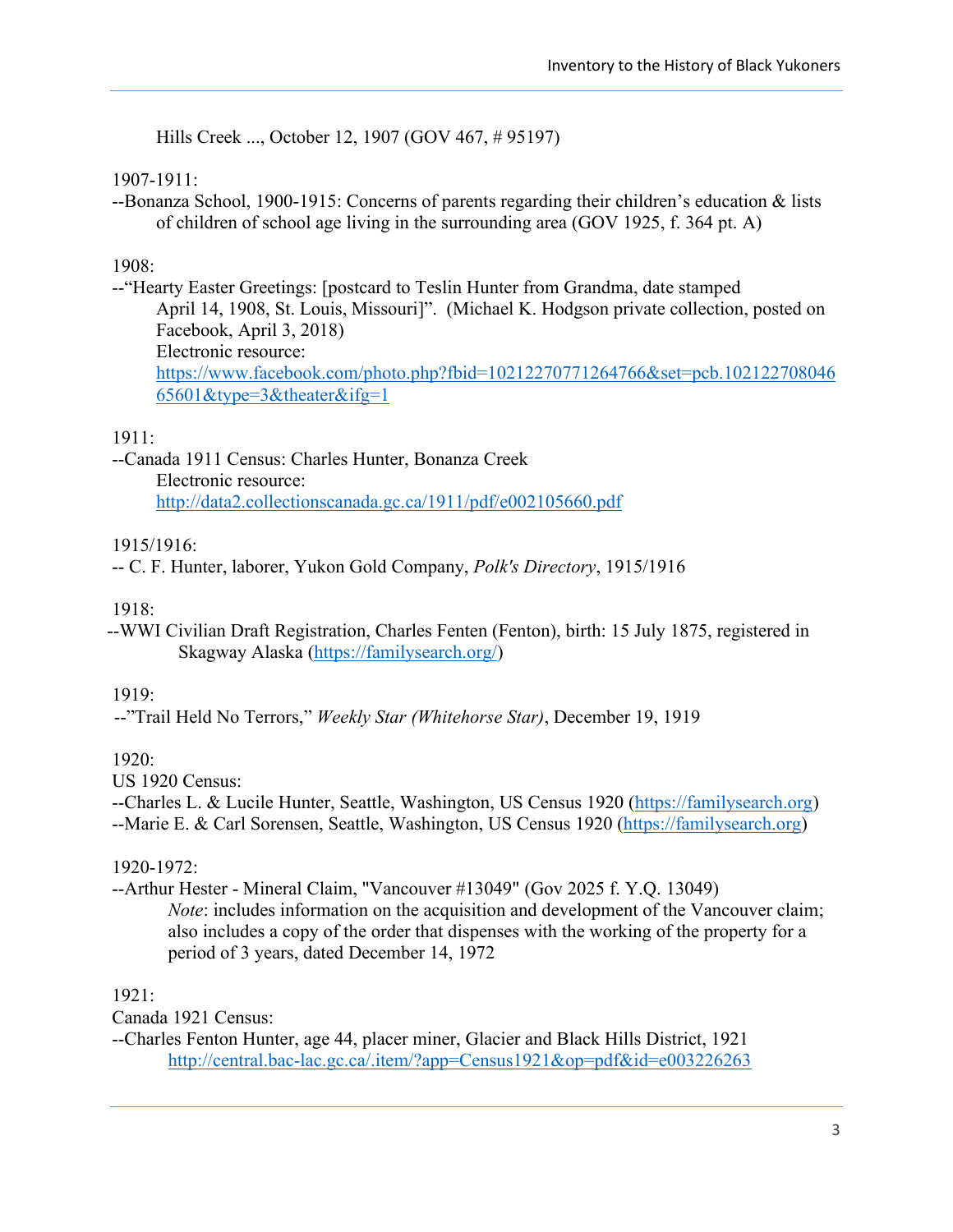--Mrs. Lucille Hunter, age 40, cook hotel & gold miner, Mayo District, Keno Hill, 1921: <http://central.bac-lac.gc.ca/.item/?app=Census1921&op=pdf&id=e003226282>

#### 1922-1961:

-- Mayo Mining Recorder information on Mayo/Elsa/Keno mining claims (Gov 4372 f. 4, 1922- 1961)

Note: information on the acquisition and development of Blanco (#12882), Vancouver, Snipe (#15324), Mathole, and Mud (#13031) mineral claims

#### 1922:

-- Charles Fenton Hunter mining claim: no. 2, French Gulch Creek, December 28, 1922 (Gov 493, #32848)

#### 1923/1924:

- --C. F. Hunter, laborer, Dawson, Yukon Gold Co., *Polk's Directory,* 1923/1924, p. 488
- --C. F. Hunter, Black Hills & Lucille Hunter, Keno Hill, *Polk's Directory*, 1923/1924, p. 532

#### 1925:

-- Marie Sorensen, death detail, 30 June 1925. Dept. of Health, Death Index, 1907-1960, 1965- 2014, Washington State Archives—Digital Archives [\(http://www.digitarchives.wa.gov\)\)](http://www.digitarchives.wa.gov)/)

#### 1931:

- --L. Hunter mining claim: Lancaster Bench, no. 2, Eldorado Creek left limit, Oct. 19, 1931 (GOV 495 #33998)
- --Mrs. Lucille Hunter, false pretences, Keno, YT (Federal Government file empty) (82/556 RG 85, MF 31 r. 20)

### 1935:

- --Mrs. Charles F. Hunter, *BC & Yukon Directory*, 1935 (in Dawson)
- --L. Hunter mining claim: no. 12, Eldorado Creek, June 20, 1935 (GOV 497 # 34524)
- --L. Hunter mining claim: no. 9, Eldorado Creek, Feb. 12, 1935 (GOV 497 #34506)
- --Application to divert fifty inches water from Irish Gulch, water grant no. 9156, Lucile Hunter, 1935/03-1935/05, Canada Mining Lands Branch (Library and Archives Canada RG85-B-1 a, v. 1633, file 13780)

#### 1938:

--Personal mention: [Buster Hunter's trip to Alaska], *Dawson Weekly News*, July 8, 1938

#### 1939:

- --"Buster Hunter's Model Douglas Observation Plane Crashes at Minto Park," *Whitehorse Star*, May 19, 1939, p. 3
- --"Charles Hunter, Pioneer Individual Miner, Passes On [Obituary]," *Dawson News*, June 6, 1939, p. 1 (died June 2, 1939)
- --"Dawson: [Charles Hunter Death Notice]," *Whitehorse Star*, June 23, 1939, p. 6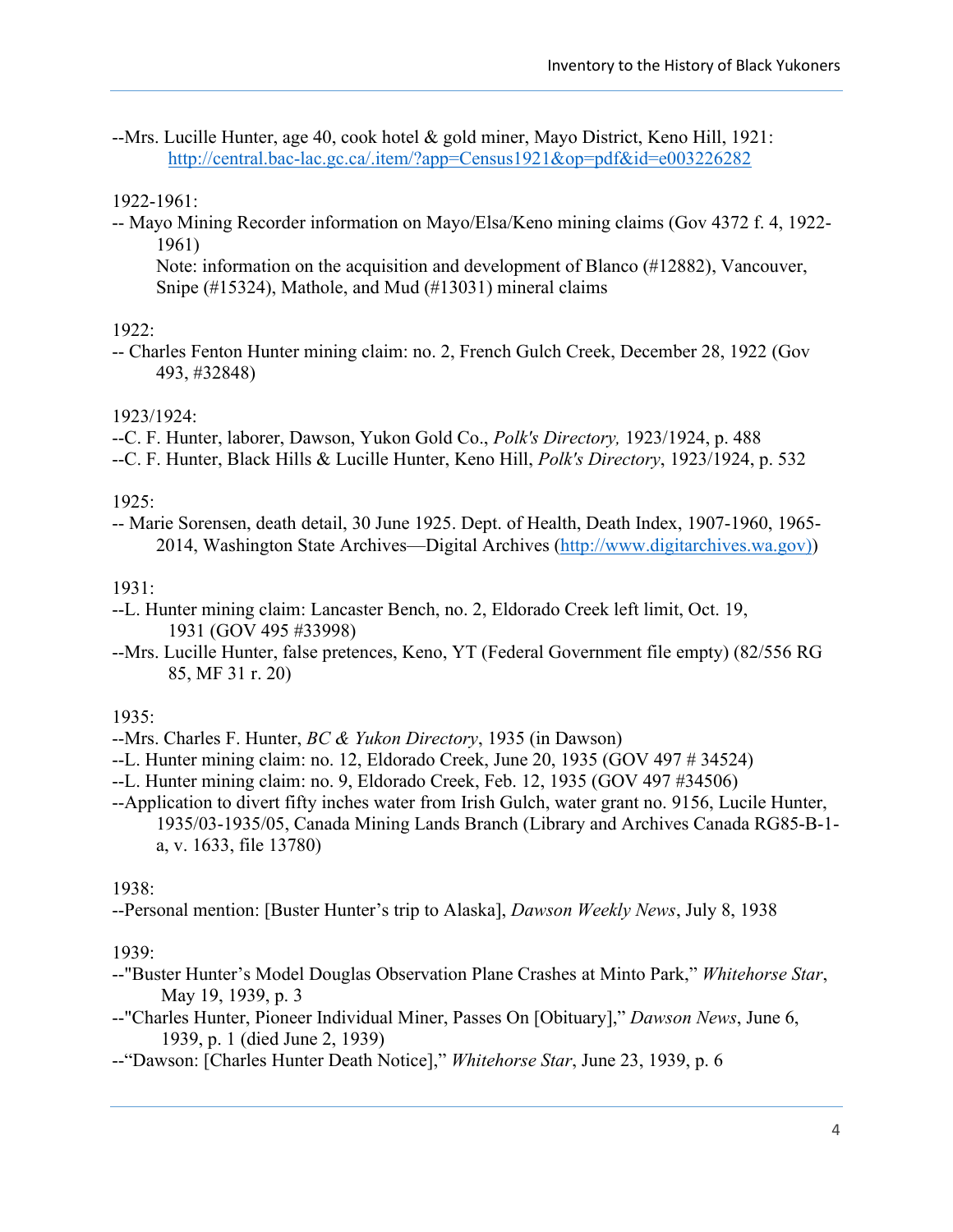- --Certificate of Registration of Death, Charles Hunter, Eldorado Creek, June 4, 1939 (available from Yukon Vital Statistics)
- --"Dawson: [Canadian Army Volunteers from Dawson: Buster Hunter]," *Whitehorse Star*, September 29, 1939, p. 1

#### 1940:

- --Yukon Public Administrator record series, "Hunter, Charles F., 1940": estate file re layover of Snipe #153324 (GOV 3500 f. 12)
- --Application to divert… [Irish Gulch for use on placer mining operations on Lancaster Bench, left limit no. 2 Eldorado Creek] (Library and Archives Canada RG85, v. 1552 file 23778)

#### 1941:

--Hunter, Mrs. Chas F. W., widow, *BC & Yukon Directory*, 1941 (Dawson area)

--Dawson: [George Murdock, Buster Hunter, and H. Cole, Who Are Mining on Henry Gulch, Are in Town for a Visit]," *Whitehorse Star*, March 21, 1941, p. 4

#### 1942:

--"Percy DeWolfe, Buster Hunter & Ronald McCuish...," *Whitehorse Star*, January 9, 1942, p. 5

--"Buster Hunter Has Taken Up Residence in the Capital City, Victoria…, " *Whitehorse Star*, January 23, 1942

#### 1947:

--Mrs. C. F., widow, *BC & Yukon Directory*, from 1942, 1944 to 1947 (Whitehorse area)

#### 1950-1951:

- --Correspondence between George Black and G.A. McIntyre regarding ownership of Vancouver claim, dated October 1950 (Gov 4362 f. 3b)
- --L. Hunter mining claim: #13, Eldorado Creek, August 5, 1950 (Gov 486 #29117)
- --L. Hunter mining claim: #8, Eldorado Creek, June 26, 1951 (Gov 486 #29143)

#### 1955-1963:

--Quartz Mayo and Dawson, Correspondence between Whitehorse, Mayo and Dawson Mining Recorders (Gov 1980 f. 1273)

*Note*: correspondence regarding Lucile Hunter's active claims between 1961-1962

#### 1960:

-- Hunter, Mrs. C. F., 8th & Strickland, phone 7-7933, *Canadian National Telegraphs Telephone Book, 1960*

*--"*Mrs Lucille Hunter, former Dawson resident ..," *Klondike Korner, January 7, 1960*

#### 1961:

--"Fire Guts Oldtimers Home Here," *Whitehorse Star*, December 7, 1961, p. 1-2

--"[Hunter House Destroyed by Fire]," *Klondike Korner*, December 21, 1961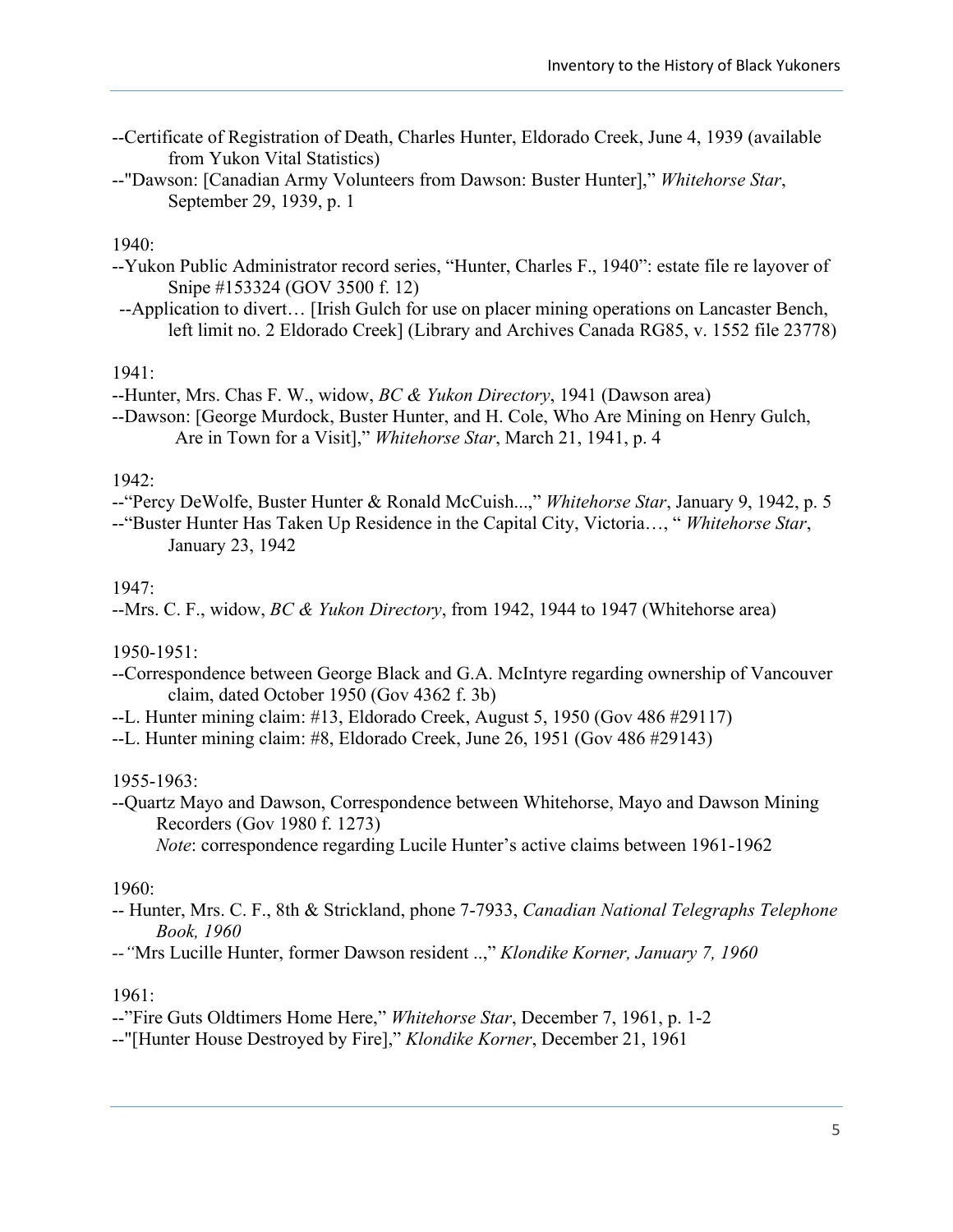#### 1964:

--Hunter, C. F., Mrs., 315 Black Street, *CN Telecommunications Telephone Directory*, 1964

#### 1970:

- --"Another Birthday for Klondiker," *Whitehorse Star*, January 15, 1970, p. 1
- --"Honoured by Pioneers: Mrs. Lucille Hunter ..., Dawson Lodge," *Whitehorse Star*, April 27, 1970, p. 23

#### 1971:

- --"City of Dawson: Sales of Lands," *Whitehorse Star*, June 3, 1971, p. 16
- --"Happy Birthday!: [Mrs. L. Hunter & Commissioner Smith]," *Whitehorse Star*, January 14, 1971, p. 1

#### 1972:

- --Certificate of Registration of Death, Lucille Hunter, Whitehorse, June 10, 1972 (available from Yukon Vital Statistics)
- --"Legal notice: notice to creditors and claimants: [Lucille Hunter]", *Whitehorse Star*, June 19, 1972, p. 6a
- --"[Mrs Hunter photo]," *Alaska Magazine*, April 1972, p. A6
- --"Obituary, Lucille Hunter, died June 10, 1972," *Whitehorse Star*, June 12, 1972
- --"Obituary, L. Hunter," *Alaska*, September 1972, p. 69

#### 2000:

- --"Colourful Five Percent: Lucille Hunter, Klondiker of the 1897 Gold Rush," *Whitehorse Star*, November 17, 2000, p. 6
- --"Colourful Five Percent: Learning About Lucile Hunter," *Whitehorse Star*, Dec. 15, 2000, p. 4

#### 2009:

--"*In Living Memory, Carl "Buster" Sorensen*, *July 18, 1920-October 30, 2009: [Funeral Pamphlet].*" [Haida Gwaii: Sorensen Family], 2009. (PAM 2009-0379)

#### 2021:

--"Yukon's Black History: Remembering the Intrepid, Courageous Lucille Hunter", *CBC News North [website]*, posted: June 10, 2021

Electronic resource [https://www.cbc.ca/news/canada/north/lucille-hunter-yukon-hidden](https://www.cbc.ca/news/canada/north/lucille-hunter-yukon-hidden-history)[history](https://www.cbc.ca/news/canada/north/lucille-hunter-yukon-hidden-history)

#### **Books and periodical articles with some information about the Hunters:**

- **--**Backhouse, Frances. "Bring Me a Stocking Full of Gold," in *Children of the Klondike.*  Vancouver, BC: Whitecap Books, 2010, chapter 5, p. 64
- **--**Backhouse, Frances. "Nice Refinements of Civilization," in *Children of the Klondike.*  Vancouver, BC: Whitecap Books, 2010, chapter 8, p. 124-126.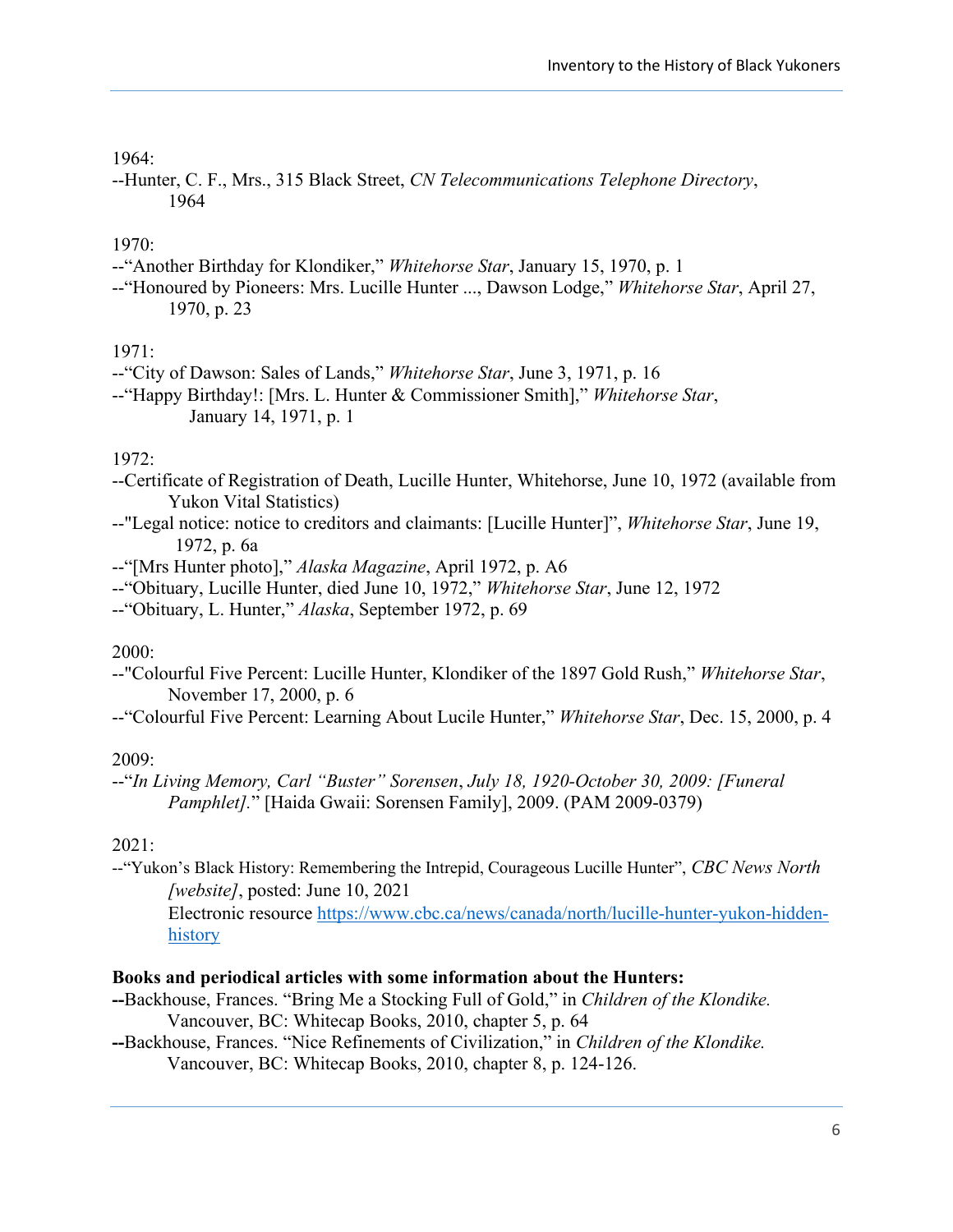- **--**Christensen, Ione. "[Speech]*,* by Senator Ione Christensen", in *Debates of the Senate*, issue 26, February 16, 2005. (Search file "Lucille Hunter & family)
- --Duncan, Jennifer. "Preface," in *Frontier Spirit: the Brave Women of the Klondike*. Toronto, Ontario: Doubleday Canada, 2003, p. 1-2. (Ref 971.910 208 2 Dunc)
- --Firth, John. "Introduction," in *River Time*. Edmonton, Alberta: NeWest Press, 2004, p. 1. (917.191 043 Firth|)
- --Grandy, Charlotte. "Editorial, Save Hunter's House," *Uphere,* v. 25, no. 4, June 2009.
- --Hamilton, Walter R. "[Charles & Lucile Hunter] in Life in Klondike," in *Yukon Story: a Sourdough's Record of Goldrush Days and Yukon Progress From the Earliest Times to the Present Day.* Vancouver, British Columbia: Mitchell Press, 1967, p 83. (971.91 Ham 1967)
- --Hrenchuk, Charlotte and Linda Johnson. "Yukon Hidden History: 'Extraordinary Endurance'," *What's Up Yukon*, Feb. 25, 2016, p. 10. Electronic link: [https://whatsupyukon.com/Yukon-Lifestyle/history/yukon-hidden](https://whatsupyukon.com/Yukon-Lifestyle/history/yukon-hidden-history-extraordinary-endurance/)[history-extraordinary-endurance/](https://whatsupyukon.com/Yukon-Lifestyle/history/yukon-hidden-history-extraordinary-endurance/)
- --Murphy, Claire Rudolf and Jane G. Haigh. "Lucille Hunter: Another Kind of White Person," in *Gold Rush Women*. Anchorage, Alaska: Alaska Northwest Books, 1997, p. 58-59. (971.91 Murp)
- --Murphy, Claire Rudolf and Jane G. Haigh. "Teslin Hunter," in *Children of the Gold Rush*. Boulder, Colorado: Roberts Rinehart Publishers, 1999, p. 23. (971.903 Murph)
- --Twist, Susan. "Lucille Hunter," in *Guide to Who Lies Beneath Whitehorse Cemetery*. [Whitehorse, Yukon: Old Log Church Museum, 2006], p. 24-25. (PAM 2006-0004)

#### **Manuscripts**

--Grace McBride fonds, MSS 207 (90/2)

Includes a five page letter written by Grace McBride describing her family's time in the Yukon and her friendship with Teslin Hunter.

#### **Photographs**

--Anglican Church, Diocese of Yukon fonds, PHO 332 86/61 #507

Mrs. Hunter (Black Street?, Whitehorse [1960s?])

--Roy Butterworth fonds, 85/84 #9546

Buster Hunter (Carl Leo Sorensen), [1940s]

- --Richard Harrington fonds, PHO 104 79/27 #277
- --Richard Harrington fonds, PHO 105 79/27 #373

Both images are of Mrs. Hunter, in her home, Whitehorse, 1960 (8th & Strickland?) --Grace MacBride fonds PHO 307 90/02 #13

Group photo, 2 adults with children going on a picnic, Grand Forks, 1911 (Teslin Hunter, standing, back of cart)

--Whitehorse Star Ltd. fonds

RESTRICTED: Written permission is needed from Whitehorse Star for reproduction of the following photographs

PHO 195 82/563 f. 3 #73

Lucile Hunter, Whitehorse General Hospital [ca. 1970-1972]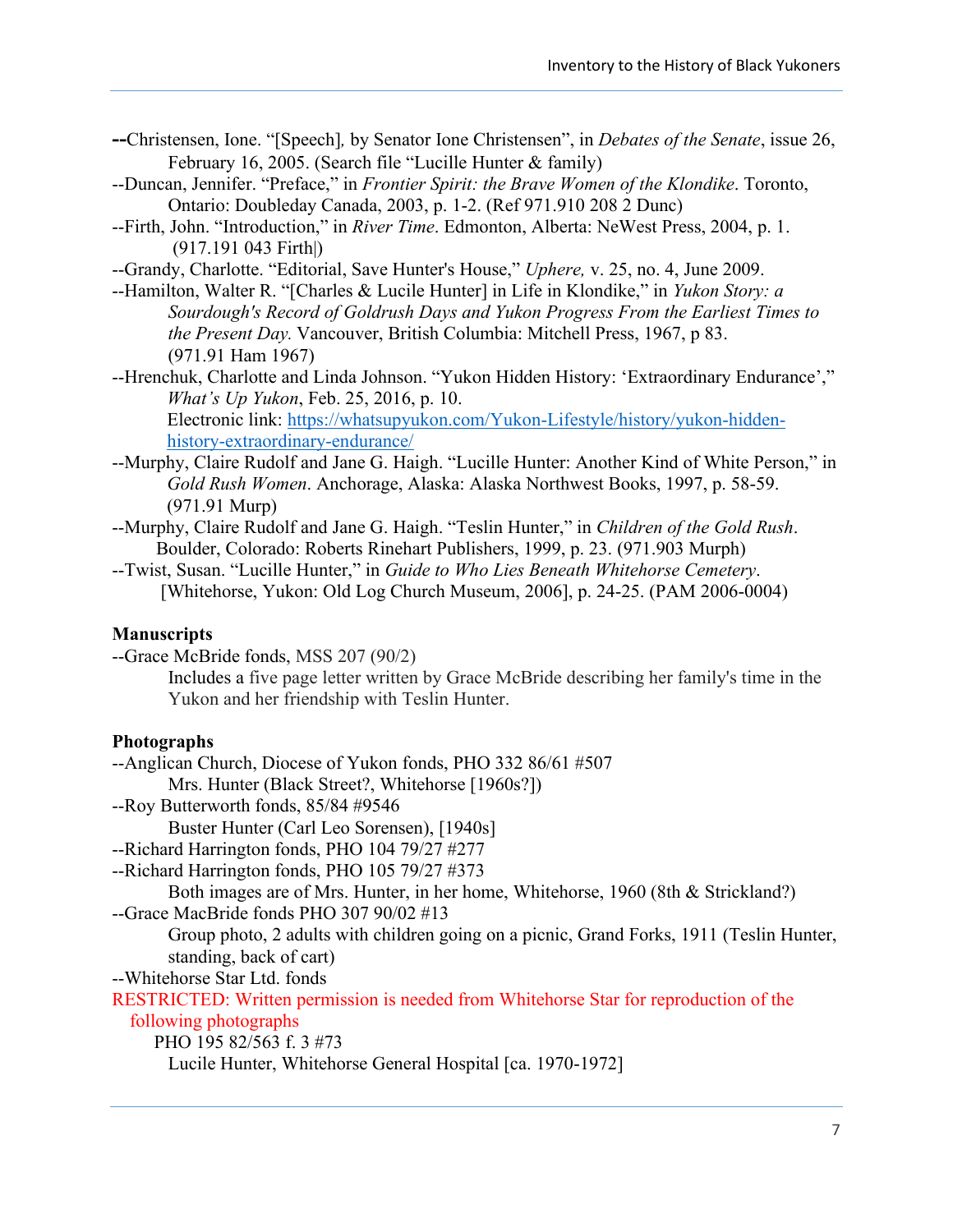--Whitehorse Star Ltd. fonds, 82/563:

Cs 380 #41: Mrs. Lucile Hunter & Commissioner,1971

Cs 390 #11, 12: Mrs. Lucile Hunter being presented with her YOOP membership, [1971]

Cs 393 #1: Mrs. Lucile Hunter being presented with her YOOP membership, 1971 ----Whitehorse Star Ltd. fonds, 82/527:

Cs 282 #9, 10: Mrs. Lucile Hunter, [Whitehorse General Hospital, ca. 1970-1972]

Cs 282 #11, 12: Mrs. Lucile Hunter& Flo Whyard, [Whitehorse General Hospital, [ca. 1970-1972]

Cs 285 #1, 6: Mrs. Lucile Hunter, [Whitehorse General Hospital, ca. 1970-1972]

Cs 285 #2, 7, 8: Mrs. Lucile Hunter & Flo Whyard, [Whitehorse General Hospital, ca. 1970-1972]

The following photo is no longer available at Yukon Archives:

--Roloff Beny/Library and Archives Canada (PA-192203)

(formerly in: Hidden History: Black History of the Yukon, 2005/162 #5) Mrs. Lucile Hunter, Whitehorse, Yukon [ca. 1964]

Electronic resource: [http://collectionscanada.gc.ca/ourl/res.php?url\\_ver=Z39.88-2004&url\\_tim=2017-](http://collectionscanada.gc.ca/ourl/res.php?url_ver=Z39.88-2004&url_tim=2017-04-12T23%3A11%3A46Z&url_ctx_fmt=info%3Aofi%2Ffmt%3Akev%3Amtx%3Actx&rft_dat=3616721&rfr_id=info%3Asid%2Fcollectionscanada.gc.ca%3Apam&lang=eng) [04-](http://collectionscanada.gc.ca/ourl/res.php?url_ver=Z39.88-2004&url_tim=2017-04-12T23%3A11%3A46Z&url_ctx_fmt=info%3Aofi%2Ffmt%3Akev%3Amtx%3Actx&rft_dat=3616721&rfr_id=info%3Asid%2Fcollectionscanada.gc.ca%3Apam&lang=eng)

[12T23%3A11%3A46Z&url\\_ctx\\_fmt=info%3Aofi%2Ffmt%3Akev%3Amtx%3Actx&rft\\_dat=3616721&rfr](http://collectionscanada.gc.ca/ourl/res.php?url_ver=Z39.88-2004&url_tim=2017-04-12T23%3A11%3A46Z&url_ctx_fmt=info%3Aofi%2Ffmt%3Akev%3Amtx%3Actx&rft_dat=3616721&rfr_id=info%3Asid%2Fcollectionscanada.gc.ca%3Apam&lang=eng) id=info%3Asid%2Fcollectionscanada.gc.ca%3Apam&lang=eng

## <span id="page-14-0"></span>*Alonzo & Mattie Agee and Children*

*Note: Birth years were taken off the grave makers; year of death either from death certificates or newspaper obituaries*

Alonzo L.: born 1859; died 1940

Mattie Agee (maiden name Crouch); born 1862; died 1930

Roy George Agee: born 1882; died 1901

Harry Agee: born 1885; died 1917

Helen Agee (married name Broyls); birth not located; death not located

Olive Agee (also known as Ollie, married name Driver); born: 1887; died 1925

Sam Agee (also known as Alonzo, Longi); born 1896; died 1925

1881:

--Kansas, Marriage License, between A. Agee & M. Crouch, dated April 3, 1881

1885:

--Colorado Census, Montrose Co., dated June 1, 1885, Alonzo and Mattie Agee with children, Roy and Harry

1899:

-- NWMP Records at Chilkoot: Register of Persons Entering Yukon Territory, Oct. 9th, 1899, scow no. 482: A. L., Roy & Harry Agee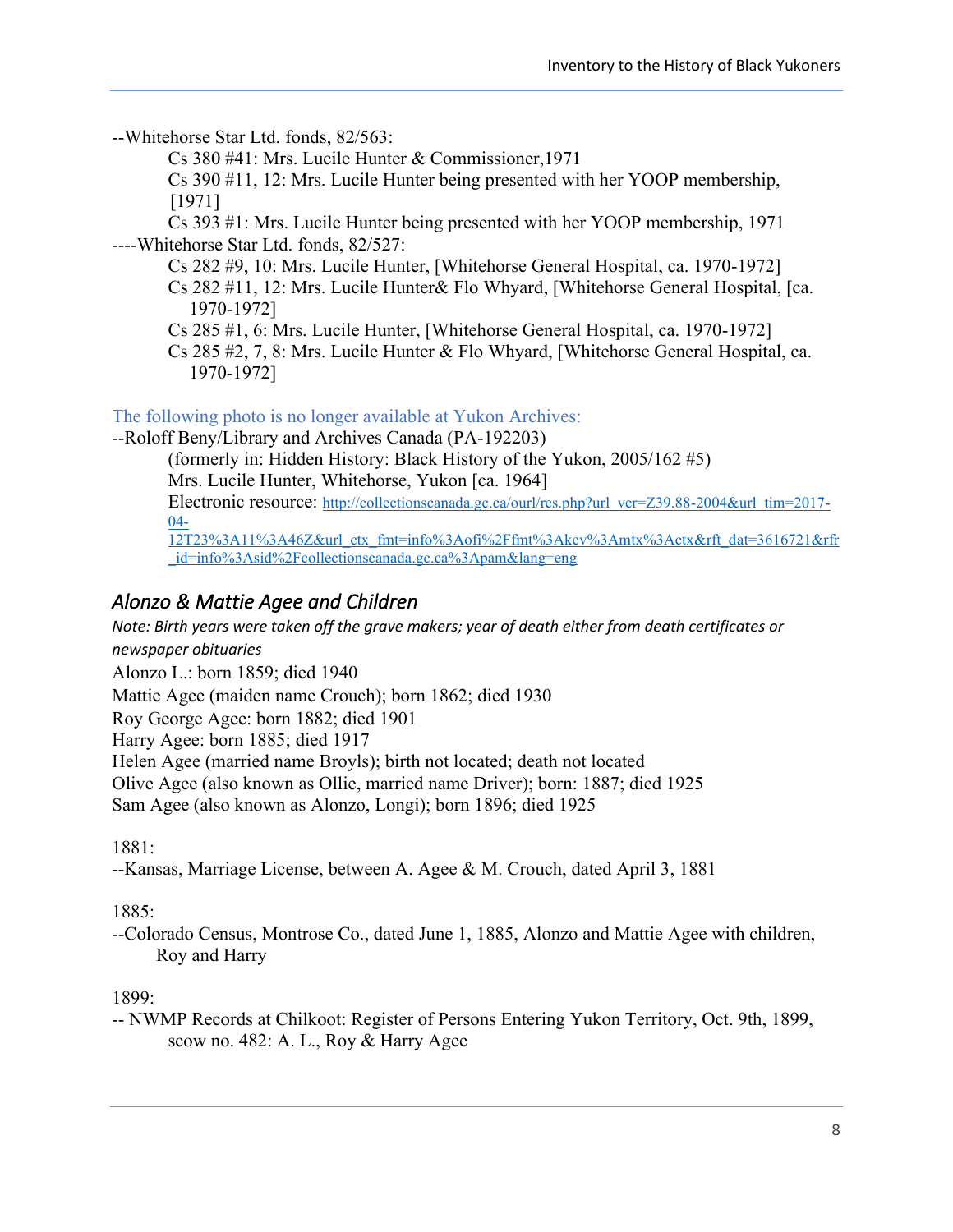Electronic resource:

[https://heritage.canadiana.ca/view/oocihm.lac\\_reel\\_c2153/408?r=0&s=4](https://heritage.canadiana.ca/view/oocihm.lac_reel_c2153/408?r=0&s=4)

1900:

- --"Big Entertainment by the Little Folks: School Children Appear Before Their Friends", [Ollie and Helen Agee, Cake-Walk Artists]", *Daily Morning Alaskan*, April 21, 1900
- --"Children's Treat: Big Entertainment by the Public School Pupils: [Cake Walk, Ollie and Helen Agee", *Daily Morning Alaskan,* April 19, 1900
- --"More Talent Secured: [Ollie and Helen Agee, Cale Walk Artists]", *Daily Morning Alaskan*, April 26, 1900
- --"Points and Prizes: [Roy Agee: Points for Sporting Events]", *Dawson Daily News*, July 7, 1900, p. 1
- --School register, 1899-1966, St. Mary's, COR 235
	- *Note: lists Ollie and Helen Agee as a students in 1900*
- --"Society of the Week: [Agee Girls in Cake-Walk]", *Daily Alaskan Sunday*, April 29, 1900
- --US 1900 Census, Skagway, Alaska, April 13, 1900:

Alonzo Aggee: date of location in Alaska: July 1898, age: 41, occupation: barber Mattie Aggee: date of location in Alaska: Nov. 1898¸age: 43, occupation: at home Ollie Aggee: date of location in Alaska: Nov. 1898, age: 13, occupation: at school Ella Aggee: date of location in Alaska: Nov. 1898, age 10, occupation: at school Alonzo Aggee: date of location in Alaska: November 18, age 3, occupation: at home

1901:

--Canada 1901 Census, Yukon, Dawson:

M. Agee, wife, age 41, date of arrival in Canada: 1897, occupation: laundry (on own) O. Agee, daughter, age 10, date of arrival in Canada: 1897

[H.]. Agee, daughter, age 14, date of arrival in Canada: 1897

[Longi] Agee, son, age 7, date of arrival in Canada: 1897 Electronic-link: [https://central.bac-](https://central.bac-ac.gc.ca/.item/?app=Census1901&op=&img&id=z000185192)

[ac.gc.ca/.item/?app=Census1901&op=&img&id=z000185192](https://central.bac-ac.gc.ca/.item/?app=Census1901&op=&img&id=z000185192)

--Canada 1901 Census, Yukon, Dawson, 18<sup>th</sup> District:

Alonzo Agee, husband, age 38, date of arrival in Canada: June 1900, occupation: barber (on own)

[Madie] Agee, wife, age 48, date of arrival in Canada: June 1900 Electronic link: [https://central.bac-](https://central.bac-lac.gc.ca/.item/?app=Census1901&op=&img&id=z000185108)

[lac.gc.ca/.item/?app=Census1901&op=&img&id=z000185108](https://central.bac-lac.gc.ca/.item/?app=Census1901&op=&img&id=z000185108)

- --"Death of Roy Agee," *Klondike Nugget*, May 16, 1901
- --"Dawson Army of School Children: [Fourth Grade, Ollie Agee; Second Grade: Helen Agee]", Dawson Daily News, October 16, 1901, p. 2
- --School register, 1899-1966, St. Mary's, COR 235 (lists H? Agee as a student)
- --"Death of Roy Agee," *Klondike Nugget*, May 16, 1901 Find a Grave: Roy Agee: [https://www.findagrave.com/memorial/117507368/roy-george](https://www.findagrave.com/memorial/117507368/roy-george-agee)[agee](https://www.findagrave.com/memorial/117507368/roy-george-agee)
- --"Roy Agee Dead", *Dawson Weekly News*, May 17, 1901, p. 8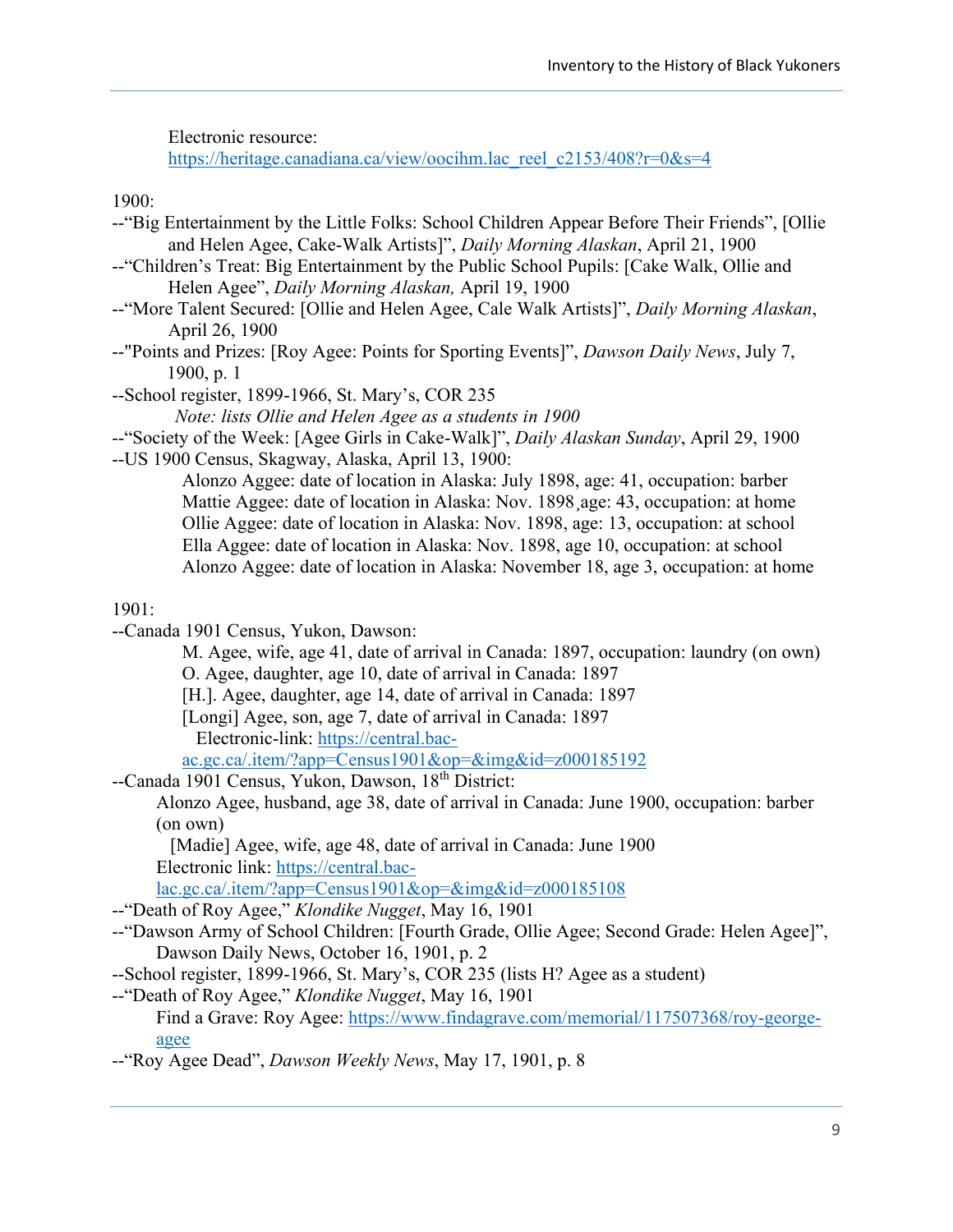--"Young Bloods Win Glory: School Children Enjoy a Day of Sport", *Dawson Weekly News*, May 31, 1901, p. 6

1902:

*--Polk's 1902*, Dawson, p. 198: lists Alonzo, Harry & Roy working as barbers

--"Dominion Day Celebration at Grand Forks: the Town is Thronged With People Who Witness a Fine Program of Sporting Events…," *Yukon Daily Sun*, July 2, 1902 (Harry Agee competing in sporting events)

1903:

- --*Polk's Directory*, 1903, Dawson, p. 351: Harry Agee listed as a barber, 315 1st Ave. S. & Mrs. Martha Agee listed at r n s Albert 2 e of 2d av N
- --"Gloved Mitts to Give Love Taps," *Yukon Daily Sun*, Jan. 22, 1903, p. 4 (Harry Agee competing in a boxing event)
- --"Hugh M'Donald Wins Mile Race," *Yukon Sun*, March 29, 1903 (Sam Agee competing in a skating race)
- --"Mile Handicap Tonight's Bill," *Yukon Daily Morning Sun*, Saturday, March 28, 1903 (Sam Agee competing in race)

1905/1906:

--*Polk's Directory*, 1905/1906, p. 438: Mrs. Martha Agee, r ns Albert 2 s of 2d av N, [Dawson]

1906:

- --"People Who Come and Go: [H. Agee Going to Fairbanks]", *Weekly Star*, November 2, 1906
- --"Personal: [Harry Agee in Seattle]", *Seattle Republican*, December 28, 1906, p. 7
- --Ship articles of the steamer Whitehorse: Alonzo Agee, age 47, Sept. 14, 1906 (worked as a deckhand) (COR 729 f.16)
- --US Washington Co., Naturalization records, 1850-1982, Immigration and Naturalization, Declaration of Intention, A. Agee, Seattle, Washington, Nov 2, 1906 Electronic resource:<https://www.familysearch.org/ark:/61903/1:1:ZVFW-CX3Z>

1907:

- --Application for grant for placer mining, Alonzo Agee, Dawson, Creek no. 1, above discovery, Mills Creek, Black Hills, #93761, dated July 30th, 1907 (GOV 466 #93761)
- --Application for grant for placer mining, Henry Agee, Dawson, Dominion Creek Hillside, left limit, #15D, dated July 1907 (GOV 466 #93723)
- --"Fistic Combat: Go for Decision Next Thursday Night", *Weekly Star*, April 12, 1907, p. 1
- --"Fistic Recital: Glove Contest an Interesting Expedition", *Weekly Star*, May 10, 1907, p. 1
- --"Glove Contests: Carnival of Pugilistic Events Tomorrow Night", *Weekly Star*, May 31, 1907
- --"Much Big Talk: Many Men Say They "Lick the Nigger", *Weekly Star,* April 19, 1907, p. 1
- --"Points and Prizes: [Roy Agee. Points for sporting events]", *Dawson Daily News*, July 7, 1900, p. 1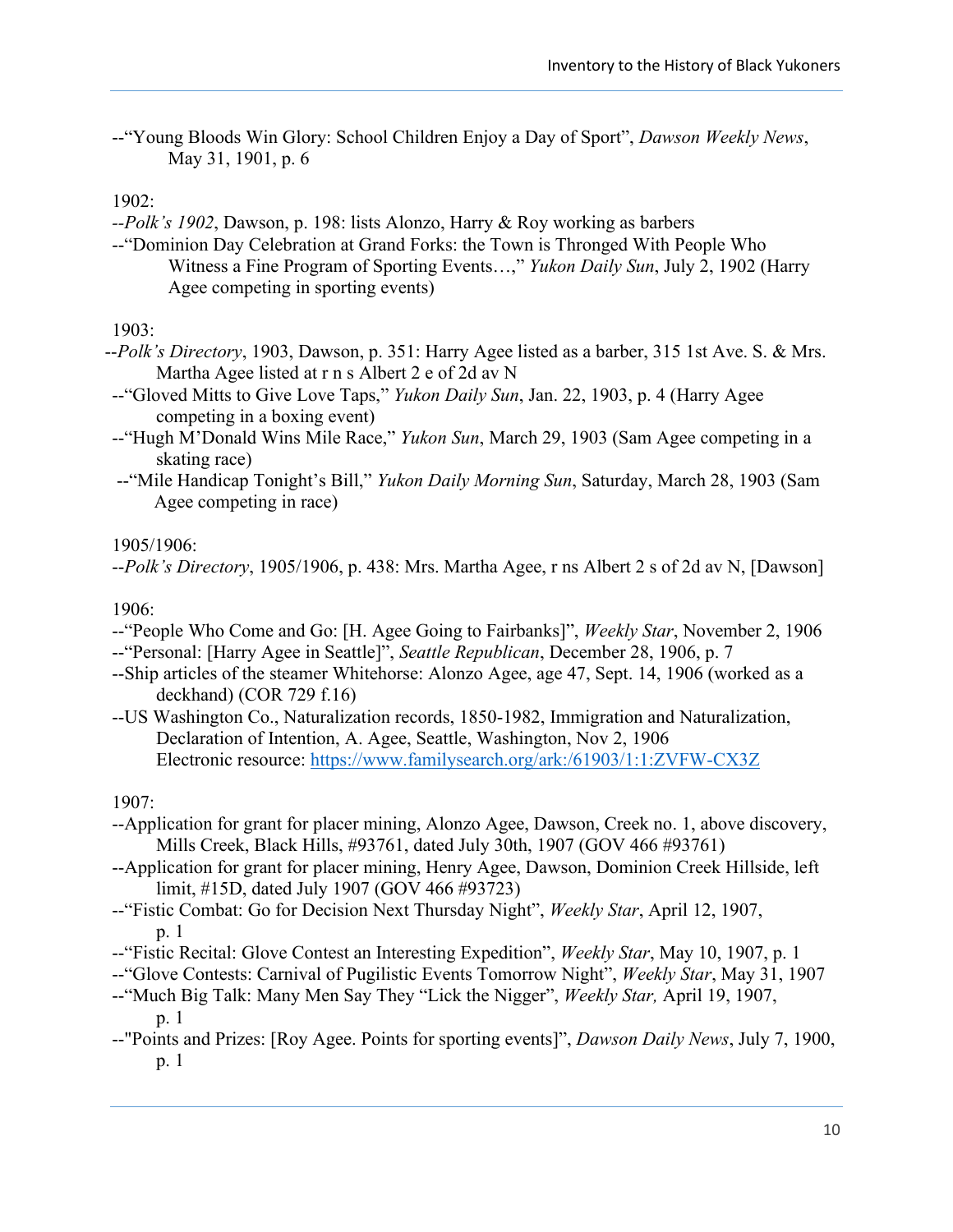- --R. & L. Polk's & Co., Seattle, Washington City Directory, 1907, p. 150. *Note: Lists Alonzo, Harry, Helen and Ollie living at 1930 8th Ave.*
- --"Victoria Day Celebration: Glorious Weather and Good Sports Enable Hundreds of Visitors to Mingle with Home People and Participate in Festivities…", *Weekly Star*, May 31, 1907, p. 1
	- --"Was Livey Bout: Pugilistic Entertainment at Hall Very Interesting", *Weekly Star*, June 7, 1907, p. 1

#### 1909:

--Application for grant for placer mining, Alonzo Agee, Dawson, Hill Claim, LL #76, below discovery, dated July 1909 (GOV 475 #12709)

#### 1910:

--*Polk's Directory 1910*: Harry Agee, barber 226 3d av S, Dawson

- --"Hockey Game is in Sight: Dawson Young Huskies Developing into Wonders on Ice," *Dawson Daily News*, January 12, 1910
- --"Winning Fame in Alaska: [Renzoni Hockey Team]", *Courier Journal*, June 15, 1910, p. 12

1911:

--Canada 1911 Census, North Dawson:

Mattie Agee: head, age 48, religion: Methodist

Alonzo Agee: son, age 15, religion: Methodist, months at school in 1910: 6 Electronic resource: [https://central.bac-](https://central.bac-lac.gc.ca/.item/?app=Census1911&op=&img&id=e002106108)

[lac.gc.ca/.item/?app=Census1911&op=&img&id=e002106108](https://central.bac-lac.gc.ca/.item/?app=Census1911&op=&img&id=e002106108)

- --Ship articles of the steamer Dawson: S. Agee, age 15, July 21, 1911 (COR 726 f. 6) (worked as messhand)
- --Ship articles of the steamer Canadian: S. Agee, age 15, Sept. 18, 1911 (COR 725 f. 3) (worked as deckhand)

### 1913:

--Alphabetical register, Mrs. Mattie Agee, 4/10/13, leaving Dawson, Craig family collection, 80/32

--"People Who Come and Go: [A.L. Agee Leaving for Outside]", *Weekly Star*, August 29, 1913.

--[Sam Agee leaving Dawson]", *Alaska Daily Empire*, October 23, 1913, p. 1

### 1914:

--"[Ad by Mrs. Mattie Agee]", *Seward Daily Gateway*, July 13, 1914, image 4

--"[Ad by Miller's Barber Shop]", *Seward Daily Gateway*, August 9,1914 image 2

### 1916:

--"It Was Some Rock, Harry Declares", *Seattle Star*, June 27, 1916

#### 1917:

--"Ford is Convicted", *Seattle Star*, April 11, 1917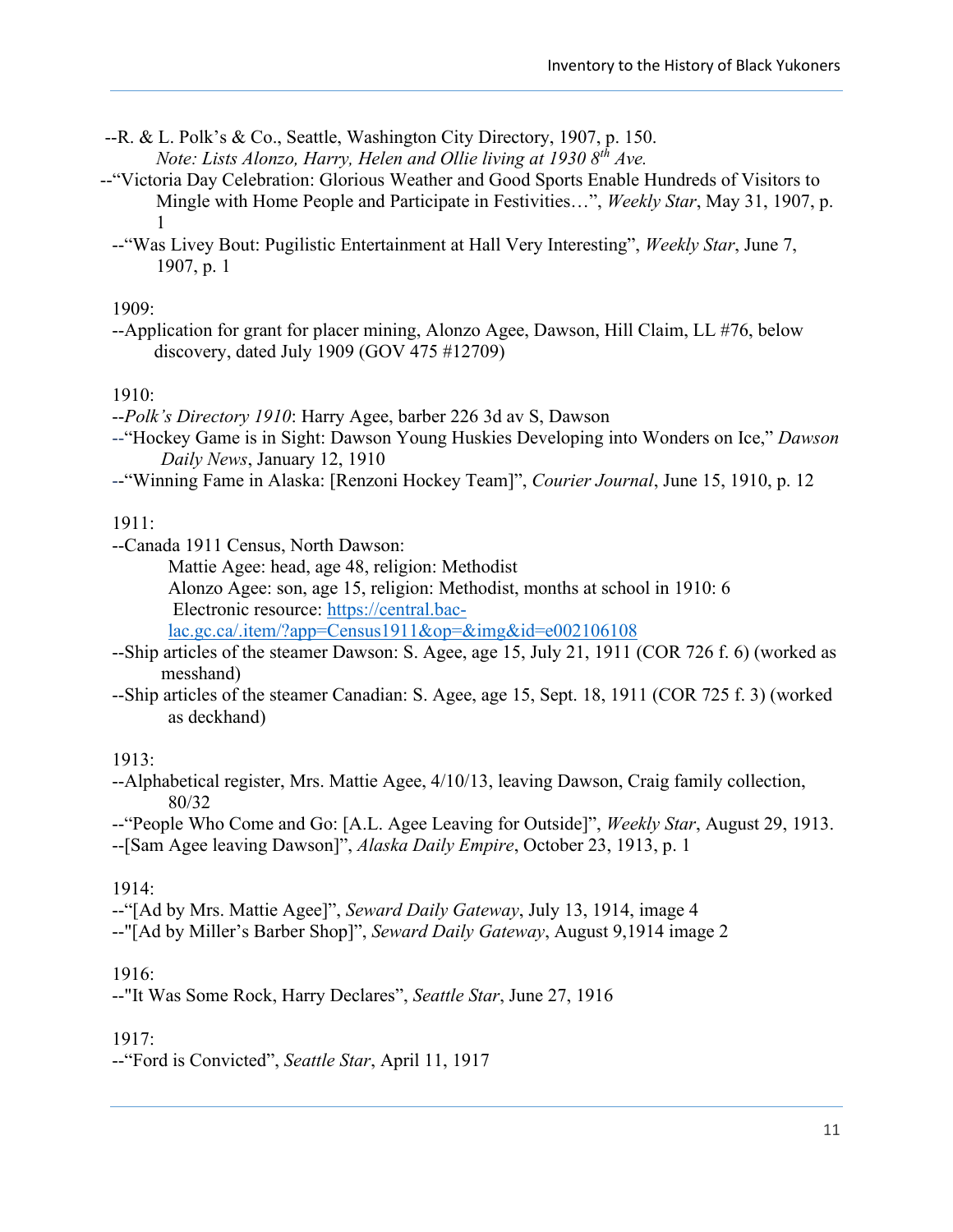- --"Harry Agee, Well Known Dawson Boy, Shot Dead," *Dawson Daily News*, January 25, 1917, p. 1
- --Death certificate, Harry Agee, death date: January 4, 1917:

[https://familysearch.org/search/record/results?count=20&query=%2Bgivenname%3Aharry](https://familysearch.org/search/record/results?count=20&query=%2Bgivenname%3Aharry~%20%2Bsurname%3Aagee~%20%2Bdeath_year%3A1916-1918~)  $\sim\!\!20\%2B\text{surname}\%3A\text{agee}\sim\!\!20\%2B\text{death}\text{year}\%3A1916-1918\sim$ Find A Grave: Harry Agee: [https://www.findagrave.com/memorial/49423888/harry-a.-](https://www.findagrave.com/memorial/49423888/harry-a.-agee)

[agee](https://www.findagrave.com/memorial/49423888/harry-a.-agee)

--US Draft Registration Card, Washington. City of Seattle, Local Board for Division #9, Sam Agee, dated 8-9-17

1920:

- --US 1920 Census, Washington State, King Co, Seattle City, Jan  $3^{rd}$  &  $5^{th}$ , 1920, p. 1-2 for Alonzo Agee and family
- --British Columbia, Certificate of Marriage, Walter Broyls and Helen Agee, dated May 17, 1920, Vancouver, BC

Electronic Resource:<http://search-collections.royalbcmuseum.bc.ca/Genealogy>

#### 1921:

Canada 1921 Census, British Columbia, Vancouver, Walter & Helen Broyls Electronic Resource: [https://central.bac](https://central.bac-lac.gc.ca/.item/?app=Census1921&op=img&id=e002876071)[lac.gc.ca/.item/?app=Census1921&op=img&id=e002876071](https://central.bac-lac.gc.ca/.item/?app=Census1921&op=img&id=e002876071)

#### 1922:

--Washington State, King Co., Marriage Certificate, Erston Driver & Ollie Agee, dated October 22, 1922

Electronic link:<https://www.familysearch.org/ark:/61903/1:1:QKNY-15CZ>

#### 1925:

--Washington State, Certificate of death, Sam Agee, Tacoma Pierce, Washington, died 5 Dec 1925

Find a Grave:

Sam Agee: <https://www.findagrave.com/memorial/49424100/sam-agee>

--Olive Agee Driver, death date: June 13, 1925, Seattle, King Co., Washington Find a Grave:

Olive Agee: <https://www.findagrave.com/memorial/49423958/olive-agee-driver>

#### 1930:

- --US 1930 Census, Washington State, Skagit County, Northern State Hospital, April 4, 1930, for Alonzo Agee, age 71
- --Washington State, Certificate of Death, Mattie Agee, King Co., died 27 March 1930, age 52 Find A Grave: Mattie Agee:

<https://www.findagrave.com/memorial/49424157/mattie-agee>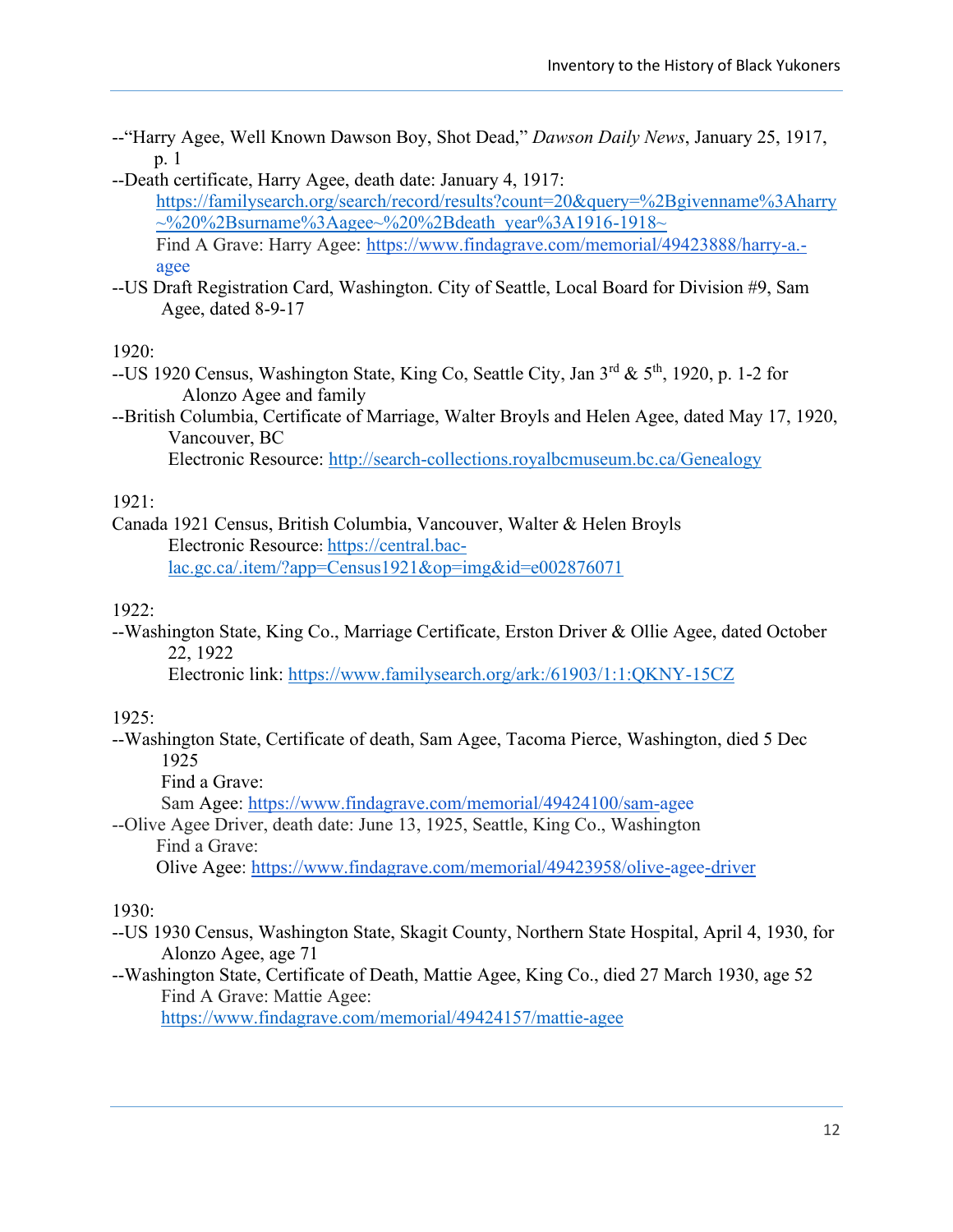1940:

- --Washington death certificate, 1907-1960 for A. L. (Alonzo?) Agee, died 21 Dec 1940, age 81 Find a Grave: Alonzo Agee: [https://www.findagrave.com/memorial/49424203/alonzo-l.](https://www.findagrave.com/memorial/49424203/alonzo-l.-agee) [agee](https://www.findagrave.com/memorial/49424203/alonzo-l.-agee)
- --"Funeral notice: [Alonzo Agee]," *Seattle Daily Times*, December 29, 1940

### **Photographs:**

- --Dawson City Museum and Historical Society collection, 82/311 #6402
	- Group photo of the Rezonis Champion hockey team, Dawson, 1910 (Sam Agee, left hand side, front row)
- --Dawson City Museum and Historical Society collection, 82/311 #6403
	- Group photo of Rezonis hockey team, 1912 (Sam Agee, standing right hand side, back row)
- --Emil Forrest fonds, PHO 131 80/60 #499

Joe [?] and Otto [?] were supporters of Sam Agee as a young hockey star in the Klondike around 1910

--Kathleen Wheeler collection, PHO 236 82/52 #9

Two Black men, one dressed in a barber's shirt, possibly Alonzo Agee, and other men outside the Sourdough Saloon on Second Avenue in Dawson City around 1910

--Kathleen Wheeler collection, PHO 236 82/52 #10

Two Black men, one in a barber's shirt, standing with others near a barbershop sign advertising: "Shave 25 cents" in Dawson City, 1910

--University of Washington Photograph collection, 82/278 #1225

Renzoni & Regina ice hockey teams, Dawson Amateur Athletic Association building, April 1910 (Sam Agee sitting, left hand side)

There were a few Black families living in Dawson in the early years when the Agees were there. The three images below show Black children at Victoria Day celebrations, at school and at a church picnic, however none of these children have been identified to date.

- Peter McCarter fonds, PHO 236 89/46 #30 Dawson Public School on Mission St., Dawson, Yukon, September 1900
- University of Alaska, Fairbanks. Selid-Bassoc Photograph Collection, 1964-92-723 3rd annual Methodist Sunday School picnic, August 1901. Electronic resource:
	- <https://vilda.alaska.edu/digital/collection/cdmg11/id/42963/rec/47>
- University of Washington Libraries, Special Collections, UW28616z Victoria Day, Dawson City, Yukon Territory, May 24, 1900. Electronic resource: <https://digitalcollections.lib.washington.edu/digital/collection/meed/id/131/rec/1>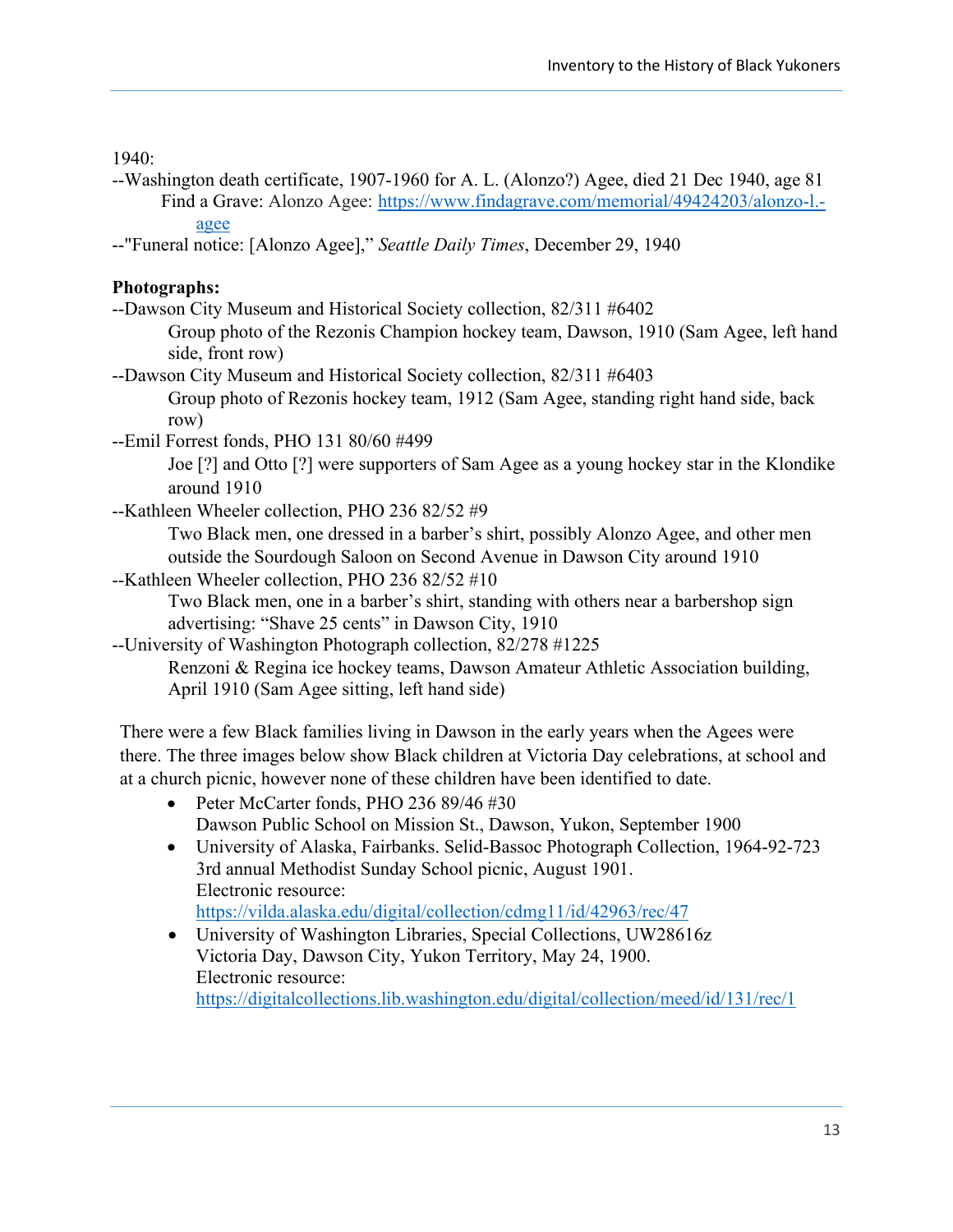## <span id="page-20-0"></span>*Dora Bray*

--"Mrs. Dora Bray, of Pasadena, California, May 30, 1971," *US National Baha'i Review*, no. 45, Sept. 1971.

--Van den Hoonaard, Will C. and Lynn Echevarria-Howe. *Black Roses in Canada's Mosaic: Four Decades of Black History,* p. 7, 15. [Baha'i' Library Online, 1994?] Electronic link: [https://bahai-library.com/hoonard\\_black\\_roses\\_canada](https://bahai-library.com/hoonard_black_roses_canada)

# <span id="page-20-1"></span>*William Dudley Brown*

*Also known as Young Pluto*

--"Personal Mention: [Pluto boxing]", *Klondike Nugget*, March 22, 1899, p. 1

--Professional Boxing Record for Young Pluto from BoxRec Electronic link:<http://boxrec.com/en/boxer/10713>

--State of Western Australian Death Certificate, William Dudley Brown, March 3, 1931, age: 60

--"Young Pluto," from Wikipedia, the free Encyclopedia. Electronic link: [https://en.wikipedia.org/wiki/Young\\_Pluto](https://en.wikipedia.org/wiki/Young_Pluto)

## <span id="page-20-2"></span>*Roshier H. Creecy*

--Merritt, Margaret F. *Roshier H. Creecy: a Black Man's Search for Freedom and Prosperity in the Koyukuk Gold Fields of Alaska*. Fairbanks, Alaska: RDS Publications, 2020 (920 Mer 2019)

## <span id="page-20-3"></span>*Peno La Noire*

--HBC Archives, records relating to Gwitchin Territory, Microfilm 1M166 Post Journals, B.240/a/1-8, Fort Yukon, 1848 RESTRICTED: Can't be used in a publication and/or a website without permission from the Hudson Bay Company Archives, Winnipeg, Manitoba

## <span id="page-20-4"></span>*Lottie Logan*

--"An Inquest Found to be Unnecessary", *Yukon World*, January 24, 1905, p. 8.

- --"Negress is Frozen to Death: Found Lifeless in Her Cabin at Dawson," *Evening News (San Jose, California)*, January 26, 1905, p. 8.
- --"Old Negress Dies in Cabin of Heart Failure: Pathetic Death of Dawson Woman—Body Frozen Solid…", *Yukon World*, January 22, 1905.

## <span id="page-20-5"></span>*Henry McDame*

### **Search file "Black Canadian"**

- -- Black Historical and Cultural Society. "Who We Are: Historical Snapshot: Henry McDame" (snapshot of a page as it appeared on 18 Oct 2009)
- --"Harry McDame," Wikipedia, the free encyclopedia. [\(https://en.wikipedia.org/wiki/Harry\\_McDame\)](https://en.wikipedia.org/wiki/Harry_McDame)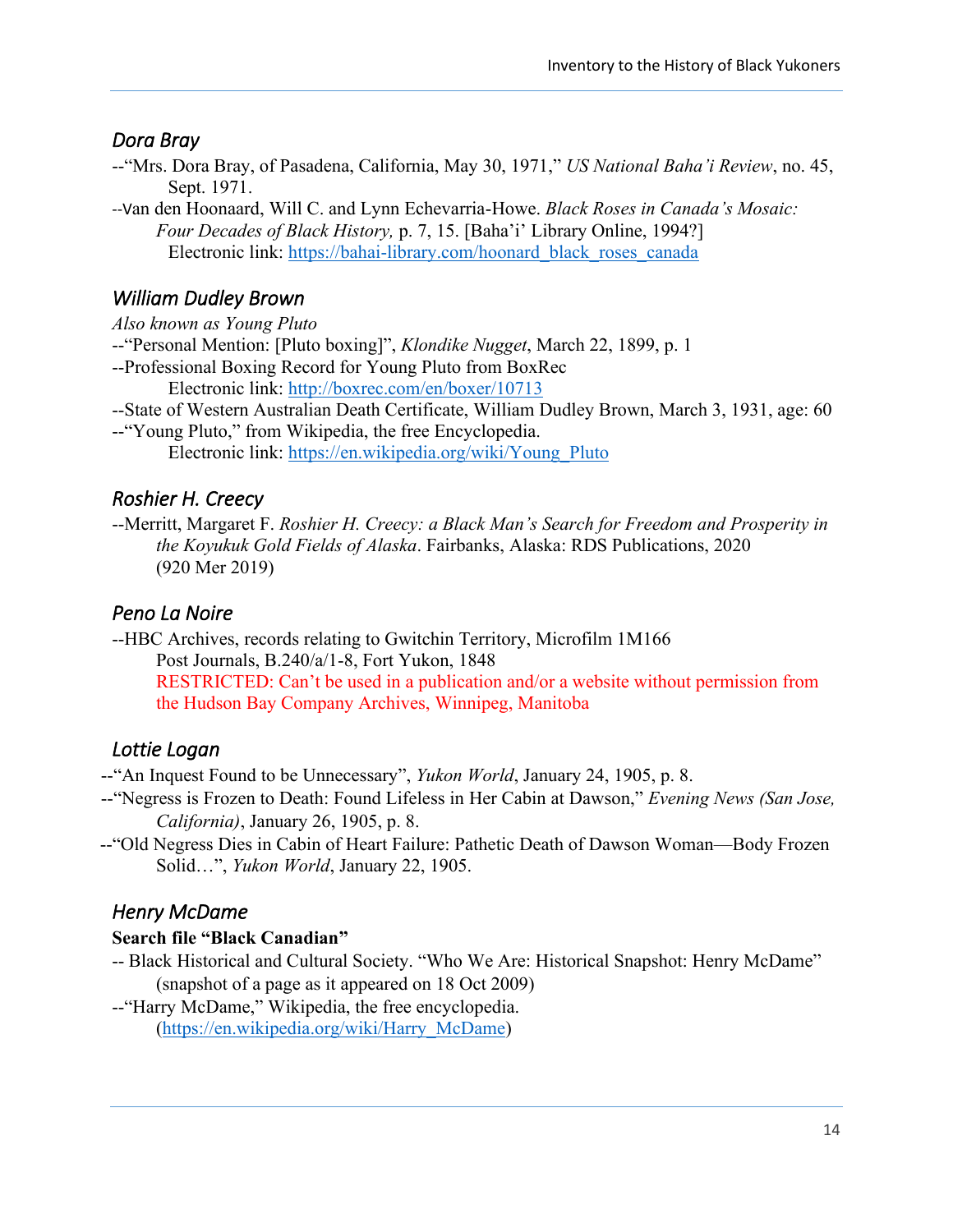### **Periodical Articles:**

--"Henry McDame," *Canada West Magazine*, v. 5, no. 4, fall 1975, p. 31-37.

### <span id="page-21-0"></span>*Bonita Montague*

#### **Newspaper Articles:**

- --"Cutting Affray: Klondike City Woman Stabbed Twelve Times by a Man," *Dawson Daily News*, November 22, 1909, p. 4
- --"Woman's Statement: Montague Declares Volovich is the Man Who Stabbed Her," *Dawson Daily News*, November 23, 1909, p. 4
- --"Volovich in Court: Called Before Judge MacAulay on the Stabbing Charge," *Dawson Daily News*, November 29, 1909, p. 4
- --"Volovich in Court: Evidence of Seven Witnesses Taken in Preliminary Hearing," *Dawson Daily News*, December 6, 1909, p. 34
- --"Trial is Now on in Court: Sam Volovich is Being Heard Today Before Judge Craig," *Dawson Daily News*, January 18, 1910, p. 4
- --"Will Go to the Prison: Ten Years in Penitentiary is the Fate of Sam Volovich," *Dawson Daily News*, January 19, 1910, p. 4

## <span id="page-21-1"></span>*Joshua Phillpotts & family*

Rev. J. H. E. Phillpotts served in Watson Lake 1965-1970, Whitehorse 1970-1972, and Haines Junction 1972-1973

#### **Books:**

- --Phillpotts, Kathleen. "[2 poems by Kathleen Phillpotts]," in *Raven: a Journal for the 'Creative Writing' (and Drawing) of High School Students.* [Whitehorse, Yukon]: F. H. Collins Secondary School, June 1973. (818 Rave 1973 June)
- Note: Poems have titles "*Skipping Rocks*" and "*We Have Found a Beginning*". --Phillpotts, Kathleen. "[4 poems by Kathleen Phillpotts]," in *Raven: a Journal for the 'Creative*

*Writing' (and Drawing) of High School Students*. [Whitehorse, Yukon]: F. H. Collins Secondary School, January 1973. (818 Rave 1973 Jan)

Note: Poems have titles "*Passing Time", "Child", "University Degree", "Friends*"*.*

### **Corporate Records:**

Anglican Church, Diocese of Yukon records:

- --COR 306 f. 4: Certificate of registration to conduct marriages, dated October 25, 1965, for Rev. J. E. Phillpotts
- --COR 310 f. 9: Tungsten— Correspondence to and/or from Rev. Joshua Phillpotts, Rev. Dick, Johns, Bishop Ferris regarding community hall, possible position opening in Tungsten, etc.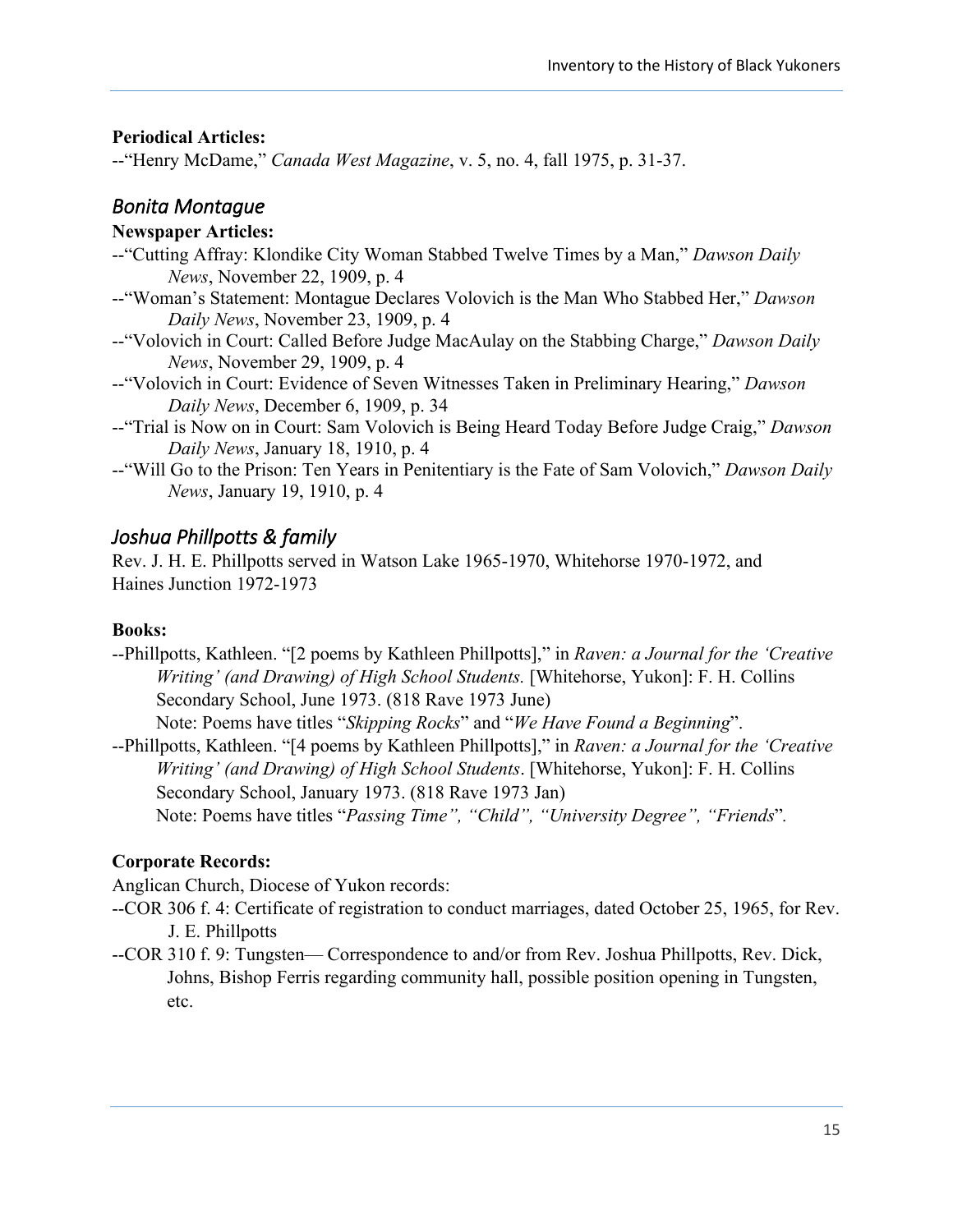- --COR 310 f. 10: Watson Lake–Correspondence to and/or from Bishops Greenwood, Marsh, Frame and Ferris, Rev. Joshua Phillpotts, etc. re: assessment of Watson Lake manse and land, establishment of new rectory and related subjects, etc.
- --COR 1000 f. 31: Personnel file on J. E. Phillpotts, 1965-1967, 1969-1975 RESTRICTED: Please consult with reference staff re: access

#### **Newspaper Articles:**

- --"Anglican Priest Quits Church," *Whitehorse Star*, May 30, 1973, p. 10a
- --"Jamaica Family to Serve Watson Lake," *Whitehorse Yukon Star*, July 29, 1965, p. 23
- --"New Rector at Watson," *Whitehorse Star*, August 9, 1965, p. 8
- --"Winners and Runners-Up of the Y. B. A. Tournament in Faro…," Raven (Faro), May 4, 1973, p. 6

#### **Photographs:**

--Anglican Church, Diocese of Yukon records:

PHO 334 86/61 #731

Synod 1972: Middle row: Andrew Phillpotts, Rev. J. Phillpotts, etc.

PHO 334 86/61 #739

Seventeenth Synod – 1968: Front: C.D. Taylor, Whitehorse; Rev. R. Wheeler, Telegraph Creek; Bishop Frame, Mrs. M . Chaddock, Watson Lake; Mrs. C.D. Taylor, Whitehorse; Claire Loseth, Fort Nelson; Mrs. Pat Martin, Kamloops; Doris Bob, Ross River; Mrs. R. Clennet, Rev. E.S. Foster, Cassiar; Rev. D. Kallas, Teslin; Pat Duff, Lower Post; Rev. J. Phillpotts, Watson Lake, etc.

#### PHO 118 89/41

#57: Dedication of Ross River Church from right: Ron Garside, Charles Walters, Canon Privett, Ken Snider, Michael Malerby [back to camera], Rev. Clennett, Deaconess Hellaby, [Olive Storey?], Bishop Marsh, Joshua Phillpotts, etc. , dated 1966 #58: Inside of Ross River Church from left: C. Walters, Rev. Clennett?, Deaconess Hellaby, Rev. Phillpotts, Bishop Marsh, dated 1966

#### PHO 382 89/41 #1807

Joshua Phillpotts family [Rev. and Mrs. Phillpotts and three children] ca. 1960s-1970s (photo used in newspaper article "*Jamaica Family to Serve Watson Lake*", dated July 29, 1965)

#### PHO 680 2012/38

#1: Farewell to Mrs. Connie Rust (Bishop Marsh handing picture to Mrs. Rust; Rev Phillpotts on Mrs. Rust's immediate left, [not dated]

#42: Back Row: The Revs. K. Snider, J. Phillpotts, P. Asbil, D. Reuss, D. Kalles, R. Ferris, etc.; Front Row: Andrew Phillpotts, Deaconess H. Hellaby, dated 1971

--Whitehorse Star Ltd. Fonds

RESTRICTED: Written permission needed from Whitehorse Star for reproduction

PHO 188 82/563 f. 35 #9

Primate visits Whitehorse, Phillpotts, Scott, Neuls, [1959-1979] PHO 196 82/563 f. 91 #10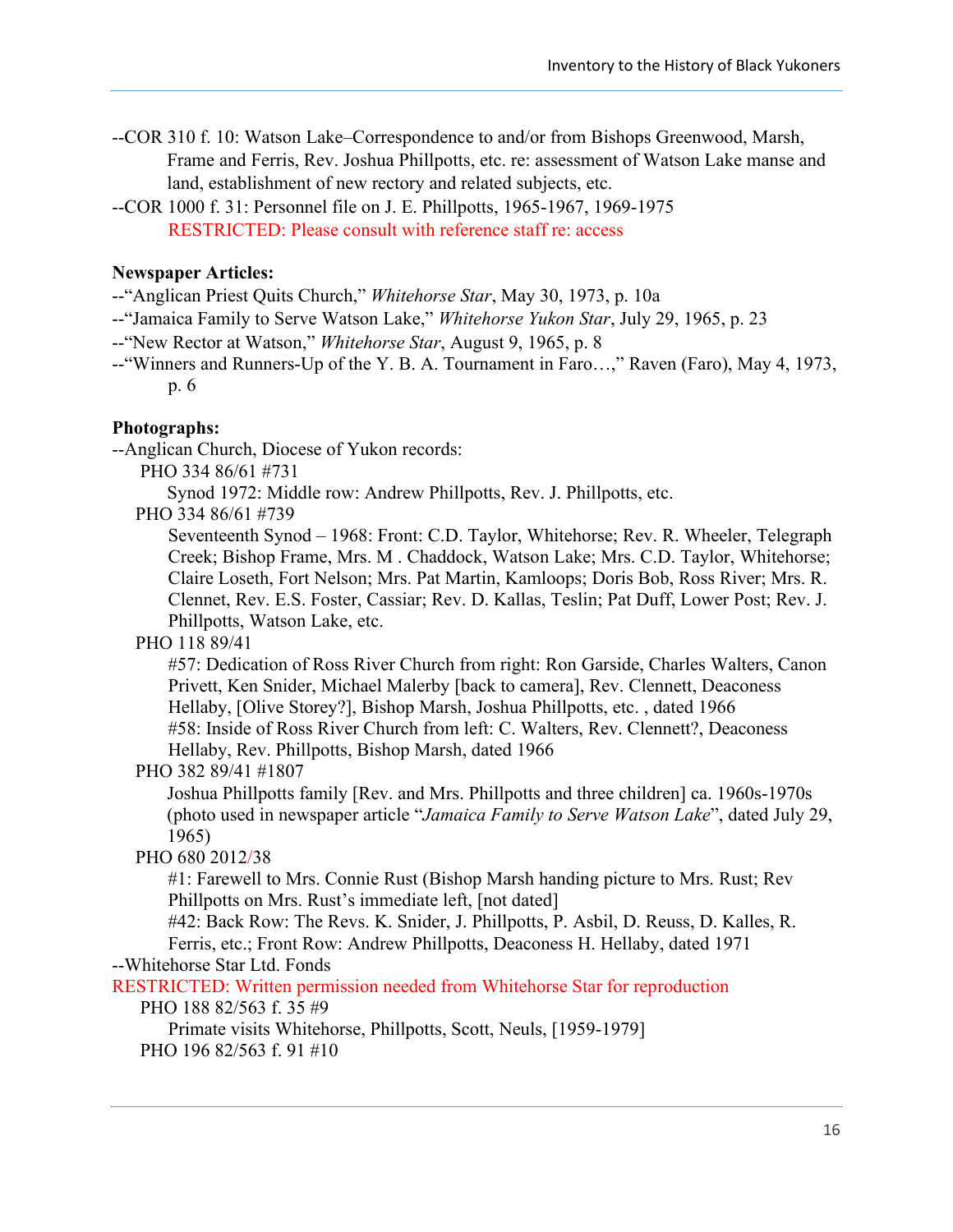Rev. Phillpotts, [1973] (photo used in newspaper article "*Anglican Priest Quits Church*", dated May 30, 1973)

### <span id="page-23-0"></span>*Black Prince*

#### **Newspaper Articles:**

--"Boxing Contest a Fake," *Yukon Sun*, Tuesday, March 20, 1900.

--"Dies of Injuries: Received in Contest in Prize Ring with Kid Williams," *Yukon Sun*, December 24, 1903.

--"Glove contest," *Yukon Sun*, March 13, 1900.

--"Glove Contest Was Called a Draw: Agnew and the Black Prince Spar Two Rounds Without a Decision," *Klondike Nugget*, November 12, 1898, p. 1.

--"Physical Training," *Klondike Nugget*, December 3, 1898, p. 3.

--"Sparring Match," *Klondike Nugget*, August 17, 1898, p. 1.

--"A Very Conscientious Set-To," *Klondike Nugget*, December 3, 1898, p. 1.

#### **Photographs:**

--Tappan Adney fonds, PHO 260 81/9 #153

[Black man in dog yard, Dawson] (might be Black Prince)

RESTRICTED: Use of photographs must credit the Dept. of Rare Books and Special Collections, McGill University Libraries

--Clayton Betts collection, 83/47 #9431

Portrait of Black Prince with the Monte Carlo mascot, Banko, ca. 1899

--Bill Roozeboom Collection, 82/313 #6284

Group photo in front of Monte Carlo, 1899 (Black Prince leaning out of window on 2nd floor)

### <span id="page-23-1"></span>*Peter Risby*

#### **Pamphlets:**

--Gaffin, Jane. "*A Rocky Road Is the Right One for Prospector Pete Risby*". Whitehorse, Yukon: Yukon Prospectors Association, 2010 (Yukon Archives: PAM 2010-238) Electronic resource: [https://www.yukonprospectors.ca/pete\\_risby.pdf](https://www.yukonprospectors.ca/pete_risby.pdf)

#### **Newspaper Articles:**

--"Peter Risby: [Obituary]", *Whitehorse Daily Star*, March 4, 2011, p. 8

- --Thompson, Nancy. "PROFILE: Black History Month: How a Yukon Miner's Parents Fled the KKK," *CBC News North [website]*, posted February 26, 2017. Electronic resource: [http://www.cbc.ca/news/canada/north/pete-risby-yukon-prospector](http://www.cbc.ca/news/canada/north/pete-risby-yukon-prospector-black-history-1.3991703)[black-history-1.3991703](http://www.cbc.ca/news/canada/north/pete-risby-yukon-prospector-black-history-1.3991703)
- --Tukker, Paul. North: "'Wild card' Yukon Prospector Will Be 1st Black Person in Canadian Mining Hall of Fame", *CBC News*, March 12, 2022.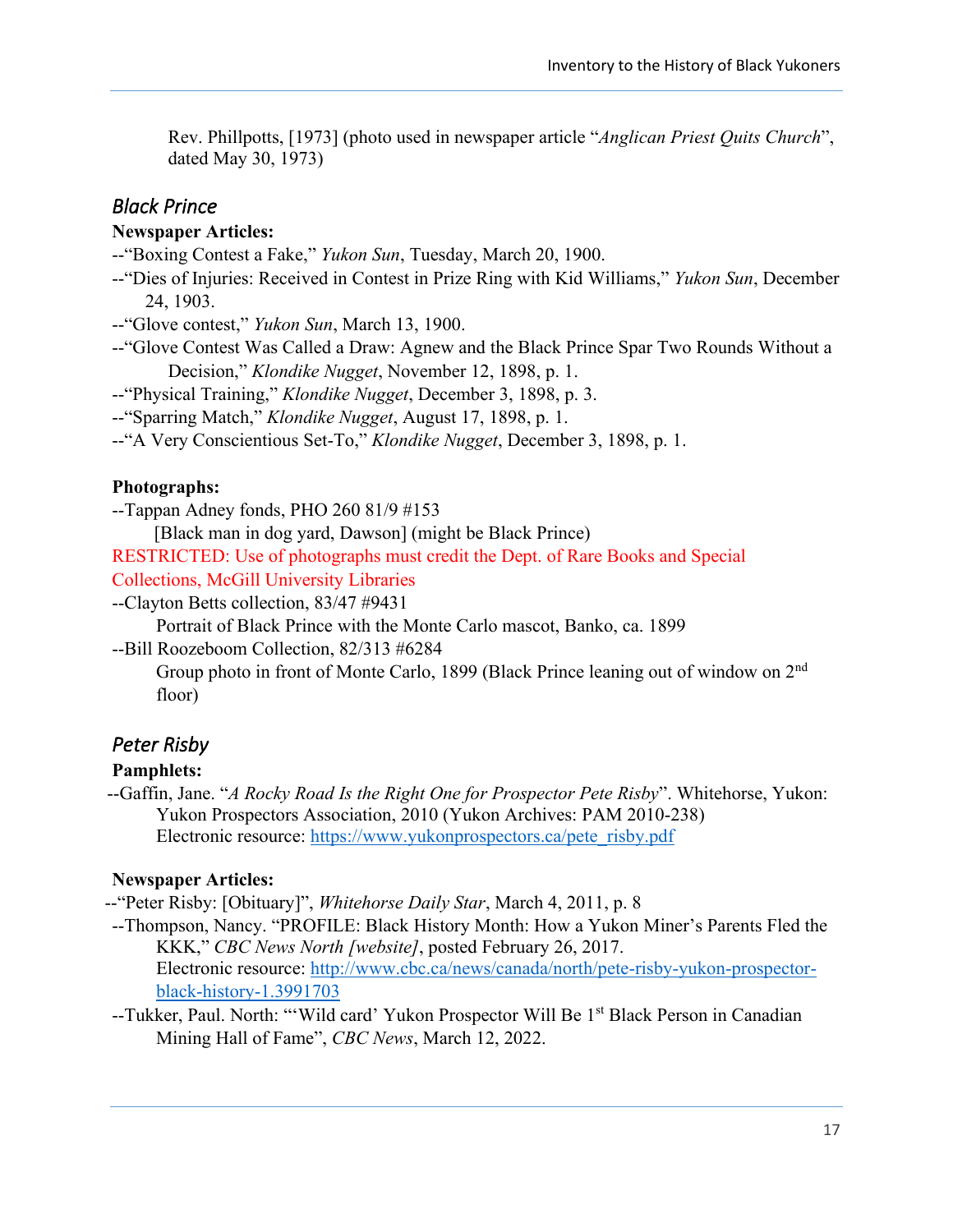Electronic resource: [https://www.cbc.ca/news/canada/north/peter-risby-yukon-mining-hall](https://www.cbc.ca/news/canada/north/peter-risby-yukon-mining-hall-fame-1.6380318?fbc)[fame-1.6380318?fbc](https://www.cbc.ca/news/canada/north/peter-risby-yukon-mining-hall-fame-1.6380318?fbc)

- --Waddell, Stephanie. "Miners Take Feds, Territory to Court," *Whitehorse Daily Star*, February 15, 2007, p. 5
- --Waddell, Stephanie. "Yukon Miner Will Be the First Black Person to Be Inducted Into the Canadian Mining Hall of Fame," *Yukon News*, February 19, 2022. Electronic resource: [https://www.yukon-news.com/life/yukon-miner-will-be-the-first](https://www.yukon-news.com/life/yukon-miner-will-be-the-first-black-person-to-be-inducted-into-canadian-mining-hall-of-fame/?fbclid=IwAR32LK6Ir1wZ78f7b4yxIAcuusJkaVEQnzbHsE0Xgib1m9e0-JkHXezOmRY)[black-person-to-be-inducted-into-canadian-mining-hall-of](https://www.yukon-news.com/life/yukon-miner-will-be-the-first-black-person-to-be-inducted-into-canadian-mining-hall-of-fame/?fbclid=IwAR32LK6Ir1wZ78f7b4yxIAcuusJkaVEQnzbHsE0Xgib1m9e0-JkHXezOmRY)[fame/?fbclid=IwAR32LK6Ir1wZ78f7b4yxIAcuusJkaVEQnzbHsE0Xgib1m9e0-](https://www.yukon-news.com/life/yukon-miner-will-be-the-first-black-person-to-be-inducted-into-canadian-mining-hall-of-fame/?fbclid=IwAR32LK6Ir1wZ78f7b4yxIAcuusJkaVEQnzbHsE0Xgib1m9e0-JkHXezOmRY) [JkHXezOmRY?](https://www.yukon-news.com/life/yukon-miner-will-be-the-first-black-person-to-be-inducted-into-canadian-mining-hall-of-fame/?fbclid=IwAR32LK6Ir1wZ78f7b4yxIAcuusJkaVEQnzbHsE0Xgib1m9e0-JkHXezOmRY)

## <span id="page-24-0"></span>*Laila Ignatia Shie Santos*

#### **Corporate Records:**

--Anglican Church, Diocese of Yukon records, COR 265, file 5, 1912-1926 (Santos Estate) Correspondence between Bishop Stringer and others regarding the guardianship of Laila Santos, the Santos inheritance [later known as the Santos Trust Fund], loss of money in the Machray Failure and related matters. Also included are the following legal document regarding the Santos Estate: Petition in the matter of Laila Ignatia Shie Santos to Bishop Stringer.

#### **Government Records:**

--In the Matter of the Judicature Ordinance and In the Matter of Laila Ignatia Shie Santos, an Infant: [Bond, Petition & Letter of Guardianship], 1916 Laila Santos was born on Herschel Island, March 1907; father: Cape Verde coloured man (part Portuguese), Aurelio Joao dos Santos (aka John Santos); mother: Martha Kinogana (Inuit). Settlement of father's estate, 1915. Laila Santos had an inheritance from her father and the file documents the estate settlement. (GOV 1455 f. 205)

### <span id="page-24-1"></span>*Steve Smiley*

#### **Newspaper Articles:**

--"Steve Smiley Passes Away," *Dawson News*, November 5, 1942, p. 4

#### **Canada 1921 Census:**

--St. Canadian Crew, Stewart, Yukon River and mouth of Stewart River north to Dawson: Steven Smiley, age 54, steam engineer/woodchopper Electronic resource: <http://central.bac-lac.gc.ca/.item/?app=Census1921&op=pdf&id=e003226291>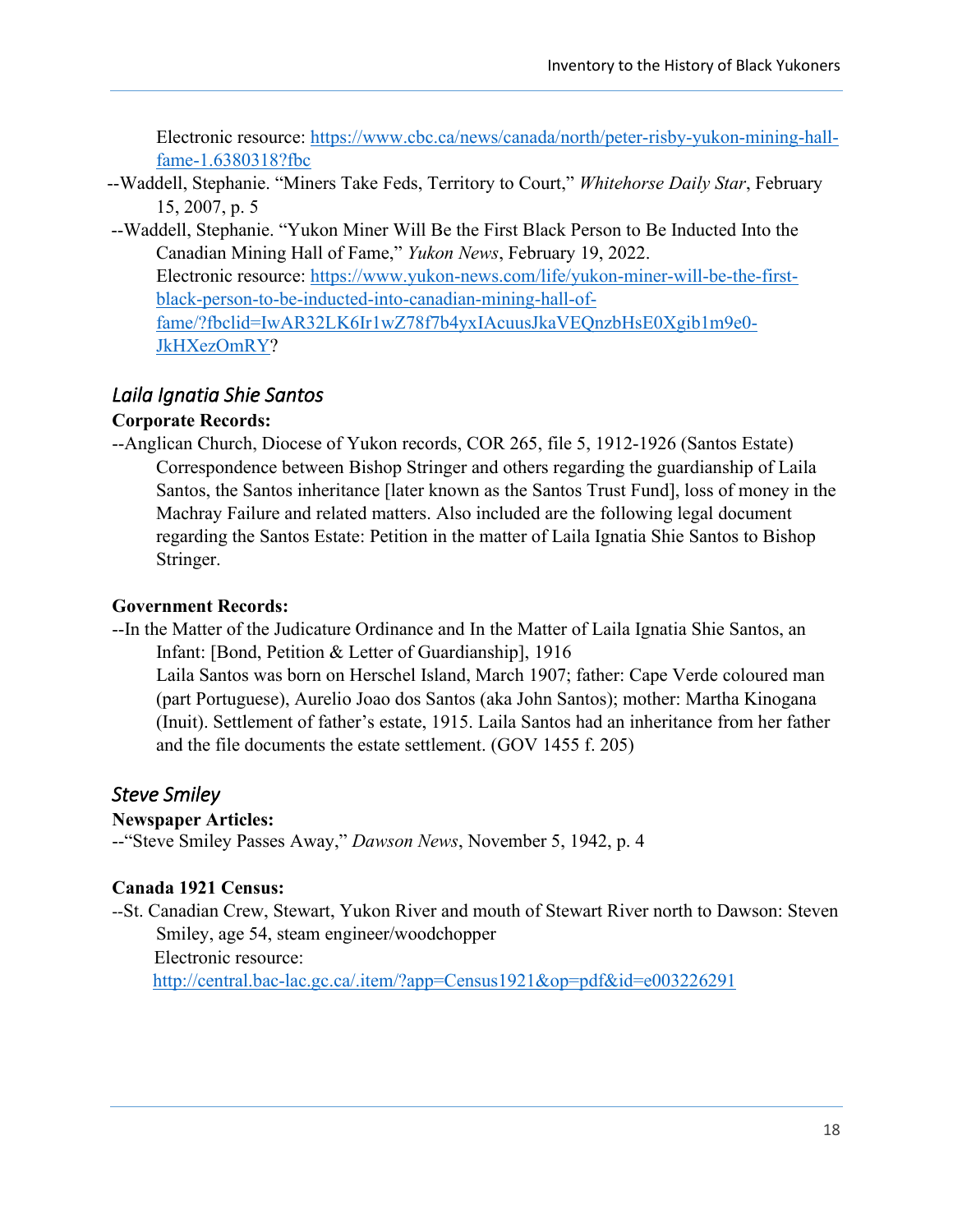## <span id="page-25-0"></span>*Lillian Taylor*

*Note: Birth years were taken off the grave makers; year of death either from death certificates or newspaper obituaries*

Lillian Taylor: born March 3, 1879; died: August 10, 1961, age 82

(married surname: Smith)

George W. Smith: born: October 15, 1963; died: July 15, 1961, age 97

### **Books:**

--Hamson, Leslie. "Lillian Mabel Taylor," in *Livingstone Creek, Yukon: A Compendium History*, p. 65-66. [Whitehorse, Yukon]: North Words Consulting, 2006 (971.910 2 Hams)

### **Manuscripts:**

--Livingstone Creek collection, MSS 020 82/193, f. 9. Papers relating to claims, receipts and correspondence, dated between 1902-1909, held by Lillian M. Taylor

--Eva Stehelin collection, MSS 278 2002/053 f. 2 Original diary of Lillian Taylor, dated 1905

### **Newspaper and Periodical Articles:**

"Crippled Girls 'Plaint", *Weekly Star,* November 1, 1912

"Emily Hawkins, October 2, 1927: [Obituary]", *Oregonian*, October 4, 1927

"Goes to Outside Home", *Weekly Star*, February 28, 1913

- "Lillian Taylor Smith: [Obituary notice]", *Oregonian*, August 15, 1961, p. 22 Find a Grave: Lillian Taylor Smith: <https://www.findagrave.com/memorial/219155851/Lillian-smith>
- Maguire, Lillian Nakamura. "Lillian Mabel Taylor: Miner and Entrepreneur", *Yukon North of Ordinary*, v. 16, issue 1, Spring 2022, p. 90

"Mother and Sister Grateful", *Weekly Star*, April 11, 1913

"Obituary Notices: George Warren Smith", *Oregonian*, July 18, 1961, p. 11 Find a Grave: George W. Smith

<https://www.findagrave.com/memorial/219155834/George-warren-smith>

"People Who Come and Go: Miss Lillian Taylor", *Weekly Star*, October 19, 1906

### **Photographs:**

--Eva Stehelin collection, PHO 547 2002/053 #1

Portrait of Lillian Mable [Mabel?] holding a child. Lillian was a Livingstone Creek resident in 1905. Worked as a laundress, cook and/or owner of mining claims

## **Canada and United States Census**

Canada 1911 Census**:** Lillian M. Taylor, birthplace: Jamaica, living on Livingstone Creek: <http://data2.collectionscanada.gc.ca/1911/pdf/e002105954.pdf>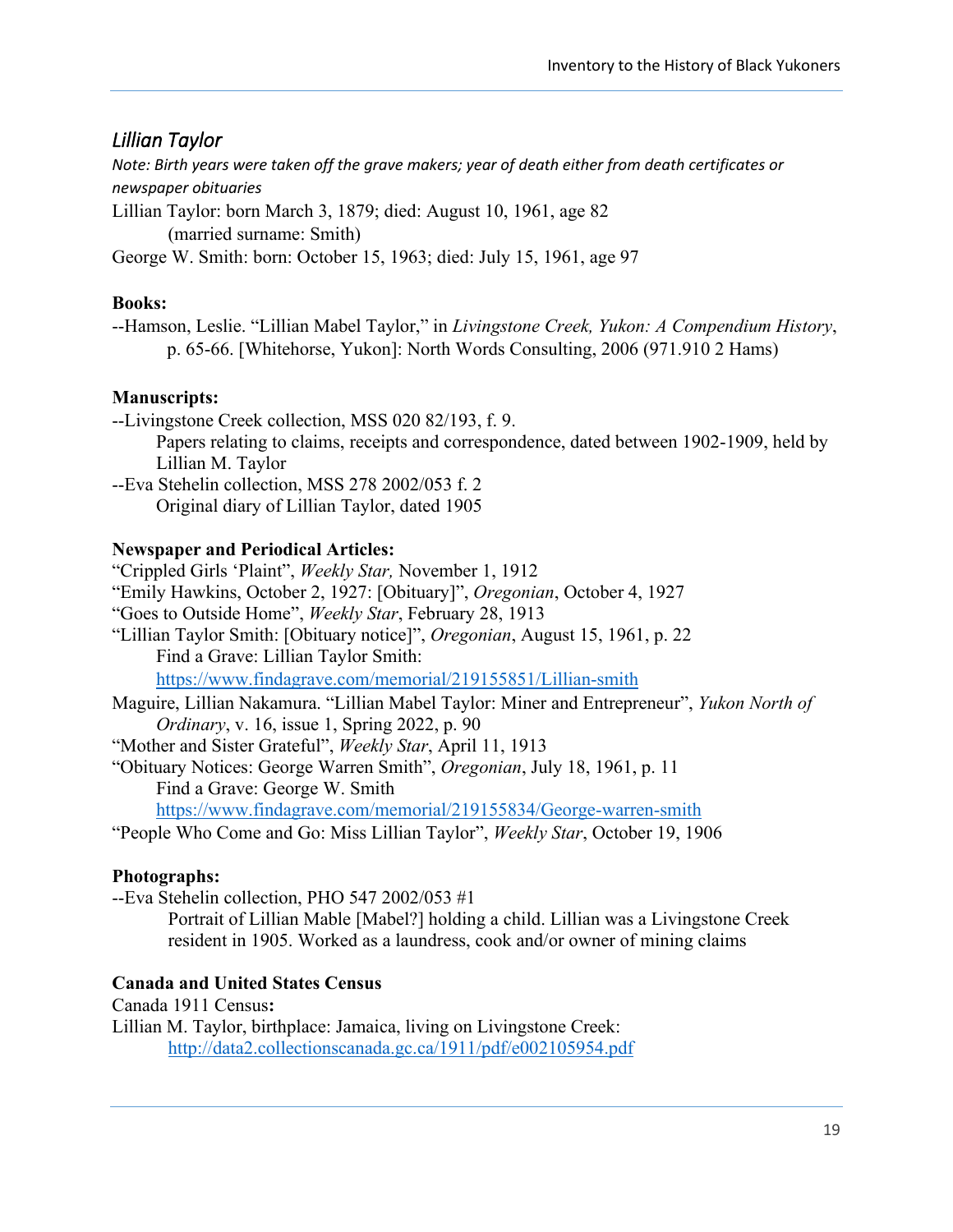*US Census from 1900, 1920 to 1930 records listed below were located in [www.familysearch.org](http://www.familysearch.org/)* US 1900 Census:

Lillian Taylor living in the household of Chas H. & Annie Rhodes, Portland,

Oregon US 1920 Census:

> Lillian and George Smith living in Portland, Multnomah, Oregon with Lillian's grandmother, Emily Hawkins, and her sister, Orah Hilbert.

US 1930 Census:

Lillian living with her husband George Smith, Portland, Multnomah, Oregon

US 1940 Census information listed below was located in the<https://www.genealogybank.com/> Lillian Taylor, George Smith and household, Portland, Multnomah, Oregon

## <span id="page-26-0"></span>*Black Tom*

#### **Periodical articles:**

--Slobodin, Richard. "Follow the Drinking Gourd," *Northern Review*, no. 3/4, Winter 1989, p. 42-53

Electronic link:<https://thenorthernreview.ca/index.php/nr/article/view/444>

## <span id="page-26-1"></span>*Charles Walters*

Rev. Charles Walters served at Carcross (Chooutla) 1961-1963 and Whitehorse in 1966

#### **Books:**

--King, Alfred Richard. "[Charles Walters]," in *Case Study of an Indian Residential School.* (Ph.D thesis). Standford, California: Stanford University, 1964, p. 135-137. (371.97 King)

### **Corporate Records:**

--Anglican Church, Diocese of Yukon records, COR 1001 f. 42, 1963-1968 Personnel file re: Charles Walters RESTRICTED: Consult with Reference Staff for access

#### **Newspaper Articles:**

--"Ordination," *Whitehorse Star*, June 6, 1966, p. 5 --"Rev. and Mrs. C. R. Walters," *Whitehorse Star*, July 31, 1967, p. 2

### **Photographs:**

--Anglican Church, Diocese of Yukon records PHO 331 86/61 #341 Bishop Marsh and Charles Walters at Bishop Bompas' grave, Carcross, 1963 PHO 332 86/61 #489 Dedication of new Cathedral: 1) Rev. A.L. Privett, 2) Archdeacon Humphries, 3) Ruth Matthews, 4) Rev. James Simon, 5) Airforce Chaplain, 6) Church Beaumont, …, 10) Reg Alcock, 11) Charlie Walters, dated 1960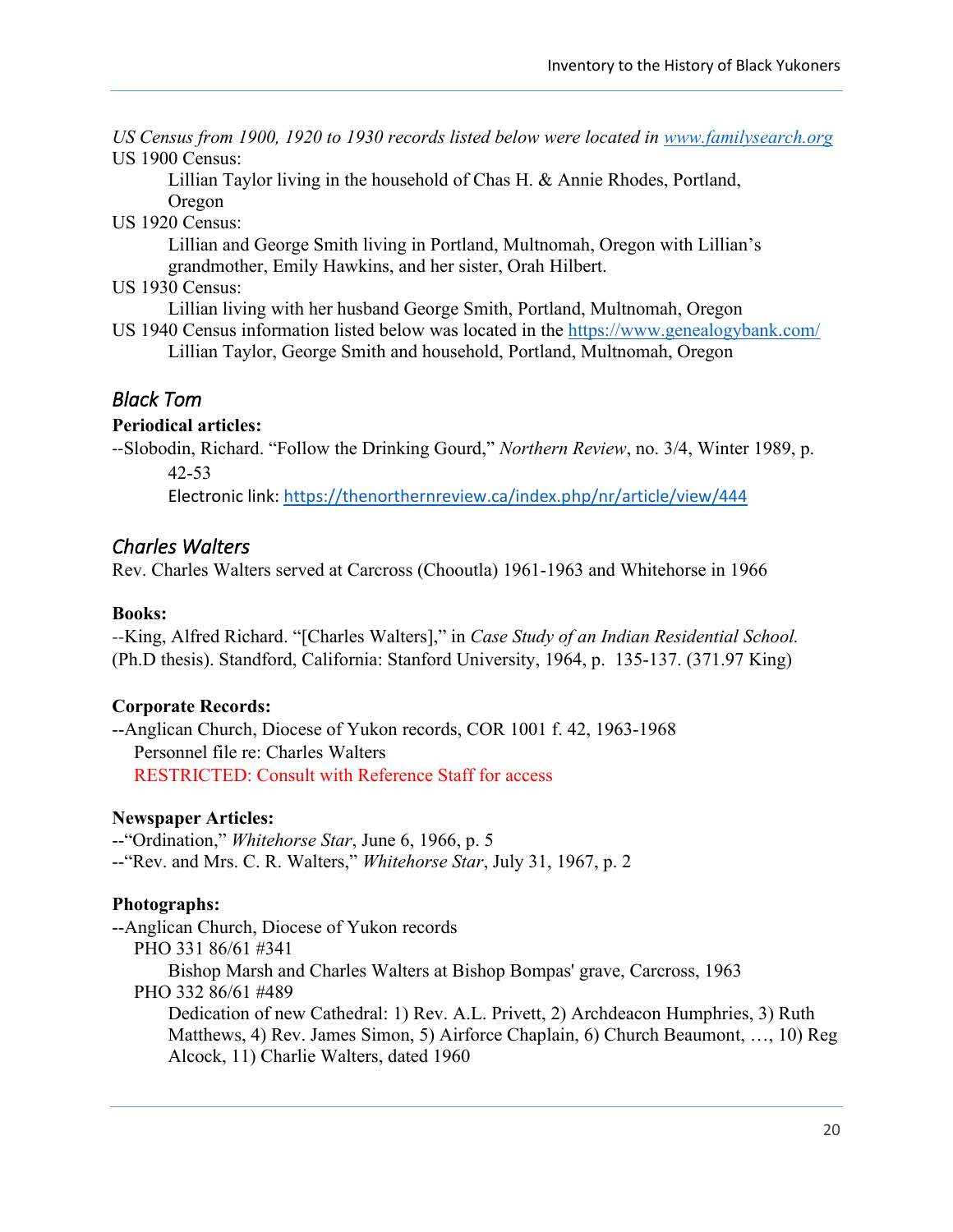#### PHO 334 86/61

#679: Bishop Marsh, Rev. Gibbs, Charles Walters and four other clergy at the school chapel. 1965?

#680: Confirmation class (?) with Bishop Marsh, Rev. Gibbs, Charles Walters and three unidentified adults, dated 1966

#693: Charles Walters, [1961-1966]

PHO 118 89/41

#57: Dedication of Ross River Church from right: Ron Garside, Charles Walters, Canon Privett, etc., dated 1966

#58: Inside of Ross River Church from left: C. Walters, Rev. Clennett?, Deaconess Hellaby, Rev. Phillpotts, Bishop Marsh, dated 1966

PHO 380 89/41 #1166

[Black priest, identified as Charles Walters by Ed Stick in May 2004, standing in front of Anglican Church offices], ca. 1960s

-- A. Richard King fonds, PHO 635 2007/6R #19

Students watching Queen Helen being crowned as Vice-Principal Charles Walters adjusts his camera, 1963-1964

--Lilley family fonds, PHO 598 2007/155 #1

Group of First Nations school children—all boys—and Carcross school teacher, Charles Walters. Possibly photographed on the shore of Lake Bennett, dated 1960 (in colour)

--Margaret Marsh fonds, PHO 112 79/63b

#62: Tagish Camp, 1967. [Bishop Henry Marsh with Carcross Indian Residential School Staff and students. Possibly Vice Principal Charles Walters standing in background #65: School Chapel, [1963]. Bishop Henry Marsh and Carcross Indian Residential School Vice Principal Charles Walters

#66: [Carcross Indian Residential School confirmation class, 1963-1967]. From left: unidentified men, Vice Principal Charles Walters, Bishop Henry Marsh, Principal Gibbs #75: Santa Claus with a large group of Carcross Indian Residential School students, probably from Ross River, [December 1962]. Mike Malerby and Charles Walters are in the background (left side)

#78: Baptism in St. Saviours Anglican Church in Carcross. [man standing on right hand side might be Vice Principal Charles Walters, 1962-1967]

### <span id="page-27-0"></span>*Carl B. Williams*

#### **Newspapers articles:**

--"Candidates Speak: Alderman Bob Cousins is at the Podium as Carl B. Williams, left …," *Whitehorse Star*, December 12, 1968, p. 12

--"Carl Williams: Running For Second Time for the Position of Alderman…," *Whitehorse Star*, December 8, 1969, p. 11

--"Dietz Day: Selkirk Street Elementary School," *Whitehorse Star*, October 16, 1969, p. 2

--"Their Viewpoints at Open Meeting: Carl B. Williams," *Whitehorse Star*, Dec. 12, 1968, p. 12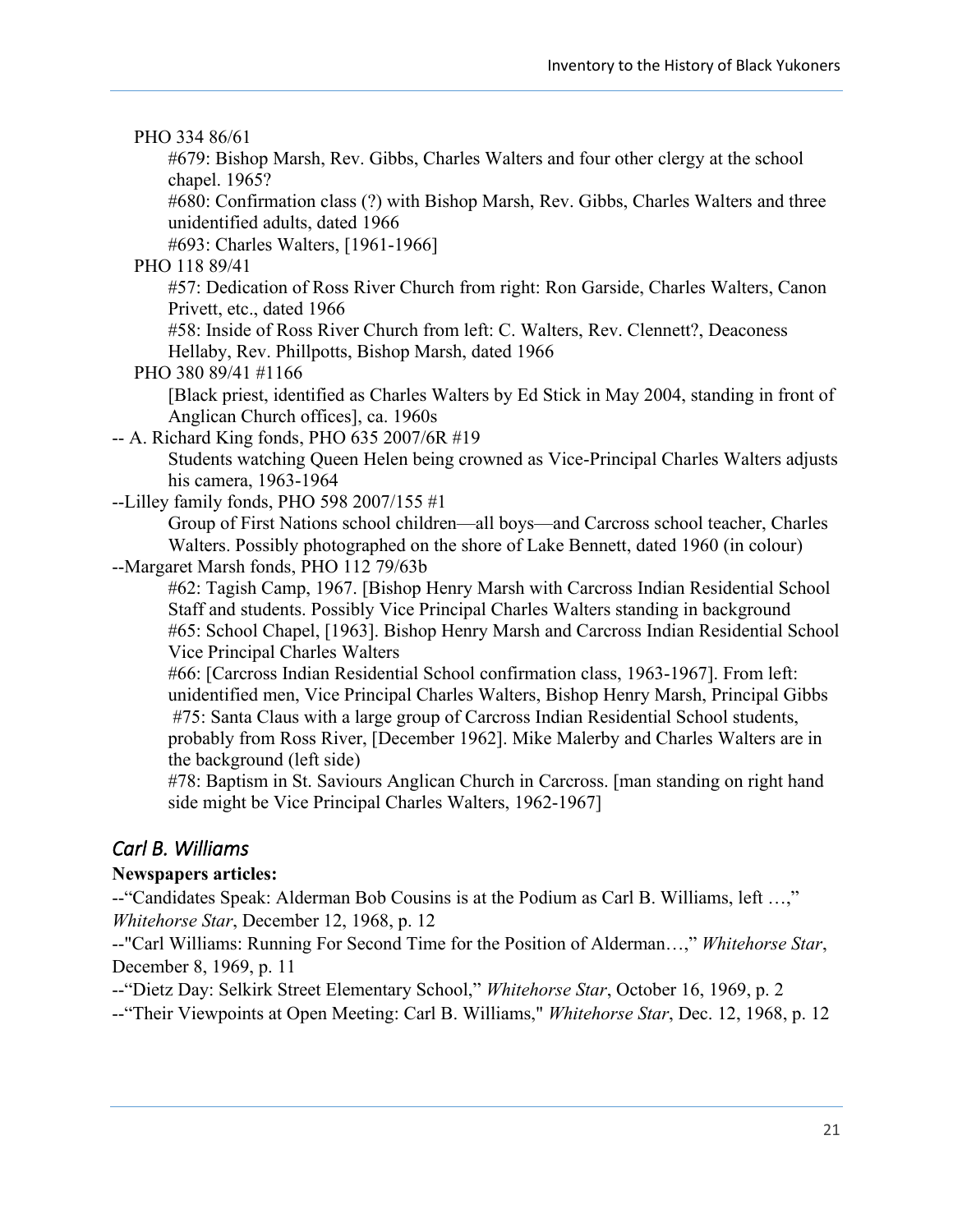#### **Photographs:**

Whitehorse Star Ltd. fonds

RESTRICTED: Written permission is needed from Whitehorse Star for reproduction of the following photographs PHO 194 82/563 f. 75 #69 Carl Williams, dated December 1968

## <span id="page-28-0"></span>*John H. Woolfork*

#### **Periodical Articles:**

--[J.H. Woolfolk], in *Dawson News Golden Clean-Up Edition*. Dawson, Yukon: Dawson News Pub. Co., 1902, p. 22

Electronic link: [http://assets.yukonarchives.ca/Dawson\\_News\\_1902\\_Golden\\_Cleanup.pdf](javascript:igERAccess()

### **Government Records:**

--Application for grant for placer mining and affidavit of applicant, John H. Woolfork, fractional hillside adj: L1/2, R1 #1 on 44 Gulch below discovery on Bonanza ... Holmes bench adj.: 44 below and [Tooubley] hillside adj:  $\frac{1}{2}$ , bl #1, 7<sup>th</sup> October 1901 (GOV 418 #37918)

--Canada 1901 Census, Bonanza Creek, John H. Woolfork (MF #81, T-6556) Electronic link:

<http://automatedgenealogy.com/census/ViewFrame.jsp?id=114160&highlight=5>

# <span id="page-28-1"></span>*Special Topics*

## <span id="page-28-2"></span>*Baha'i*

- --"4 Races Represented at Baha'i Meet," *Whitehorse Star*, September 15, 1960
- --"Baha'i Leader on Tour of America: [Enoch Olinga]," *Whitehorse Star*, October 8, 1970, p. 12
- --"Baha'i Speaker: Enoch Olinga of Uganda, will speak at public meeting, October 18, 1970: [photo]," *Whitehorse Star*, October 8, 1970, p. 12
- --"Baha'i Speaker Spends a Week in the Yukon: [Ellsworth Blackwell]," *Whitehorse Star*, July 23, 1959, p. 5
- --"Some of the attendants at the Yukon Baha'I Conference, held over the Labor Day weekend at Whitehorse: [photo]," *Baha'i News*, no. 357, December 1960, p. 9

## <span id="page-28-3"></span>*Brooks Brook*

- --Brooks Brook: [Named by Black Troops of the US Army Engineers, After Their Company Officer, Lt. Brooks], " in *Coutts Place Name Index*, 2<sup>nd</sup> edition. Whitehorse, Yukon: Moose Creek Publishing, 2003*,* p. 51. (Ref 917.191 003 2 2003)
- --"NWSC News: Northwest Service Command: [Brooks' Brook]," *Whitehorse Star*, January 28, 1944, p. 6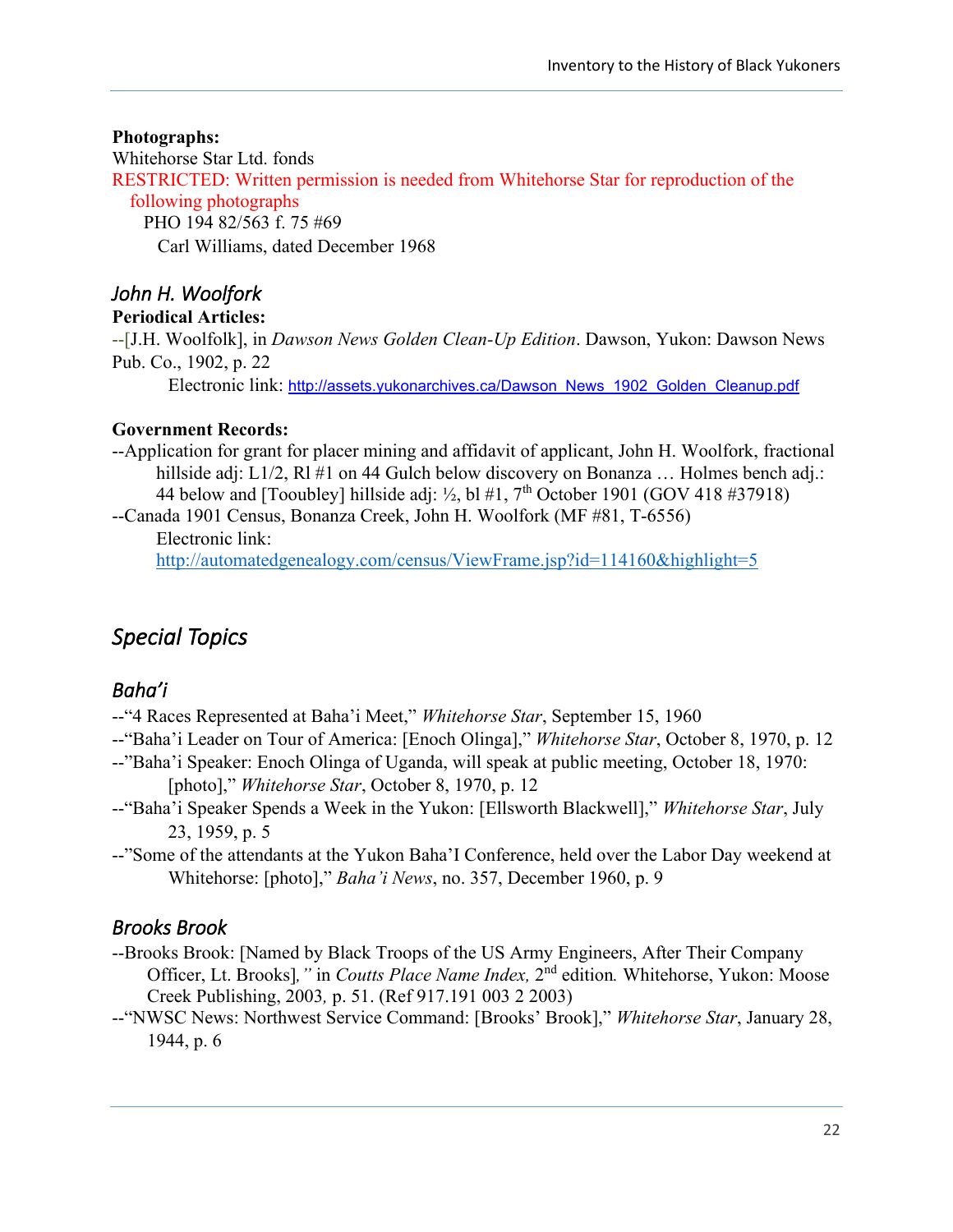## <span id="page-29-0"></span>*Ku Klux Klan*

--"Anti-Klan Meeting Monday," *Whitehorse Star*, November 20, 1981, p. 3

- --"Gov't Should Stop the Klan", *Whitehorse Star*, November 25, 1981, p. 11
- ---Herscovitch, Judy. "Appalled by Presence of Klan", *Whitehorse Star*, November 25, 1981, p. 11
- --"Hooded Gang Frightening Residents; Young Fry Organize Klu Klux Klan", *Whitehorse Star*, September 28, 1951, p. 1
- --Kisoun, Yvonne. "Media Should Ignore Klan," *Whitehorse Star*, November 20, 1981, p. 14
- --"KKK in the Yukon: [poster]," *Whitehorse Star*, November 18, 1981, p. 1
- --Padgham, Massey. "Media Criticized for Publicizing Klan," *Whitehorse Star*, November 24, 1981, p. 1-2

## <span id="page-29-1"></span>*Population Statistics*

#### Population by Race, Yukon: Census 1901 to 1961

| <b>Census Year</b> | Chinese | Japanese | Other (Asiatic) | <b>Blacks</b> |
|--------------------|---------|----------|-----------------|---------------|
| 1901               |         | 84       | 5               | 99            |
| 1911               | 0       | 74       | 8               | 31            |
| 1921               |         | 28       | 4               | 6             |
| 1931               |         | 52       |                 | 8             |
| 1941               |         | 40       |                 |               |
| 1951               | 37      | 23       | 4               | O             |
| 1961               | 100     | 32       | 20              |               |
|                    |         |          |                 |               |

- --Canada. Dominion Bureau of Statistics. *1961 Census of Canada: General Review: Origins of the Canadian Population*. (Bulletin (Dominion Bureau of Statistics), 7.1-6). Ottawa, Ontario: Dominion Bureau of Statistics, 1961, p. 6-49, 6-52-6.53 (PAM 1961-0058)
- --"Origins of the People by Provinces, 1901 and 1911: Yukon," in *Canada Yearbook, 1912,*  Ottawa, Ontario: Published by C.H. Parmelee, Printer to the King's Most Excellent Majesty, 1913, p. 25 (032 CYB 1912)

Electronic link:<https://archive.org/details/canadayearbook1912cana/page/24>

--"Racial Origin of the Population, by Provinces and Territories, 1921: Yukon," in *Canada Yearbook: the Official Statistical Annual of the Resources, History, Institutions, and Social and Economic Conditions of the Dominion, 1922/1923*. Ottawa, Ontario: F.A. Acland, 1924, p. 160-161

Electronic link:<https://archive.org/details/canadbook19222300casouoft/page/n203>

--"Racial Origins of the Population, by Provinces and Territories, 1941: Yukon," in *Canada Yearbook: the Official Statistical Annual of the Resources, History, Institutions, and Social and Economic Conditions of the Dominion, 1943/1944.* Ottawa, Ontario: Edmond Cloutier, King's Printer and Controller of Stationery, 1942, p. 105. (032 CYB 1943/1944)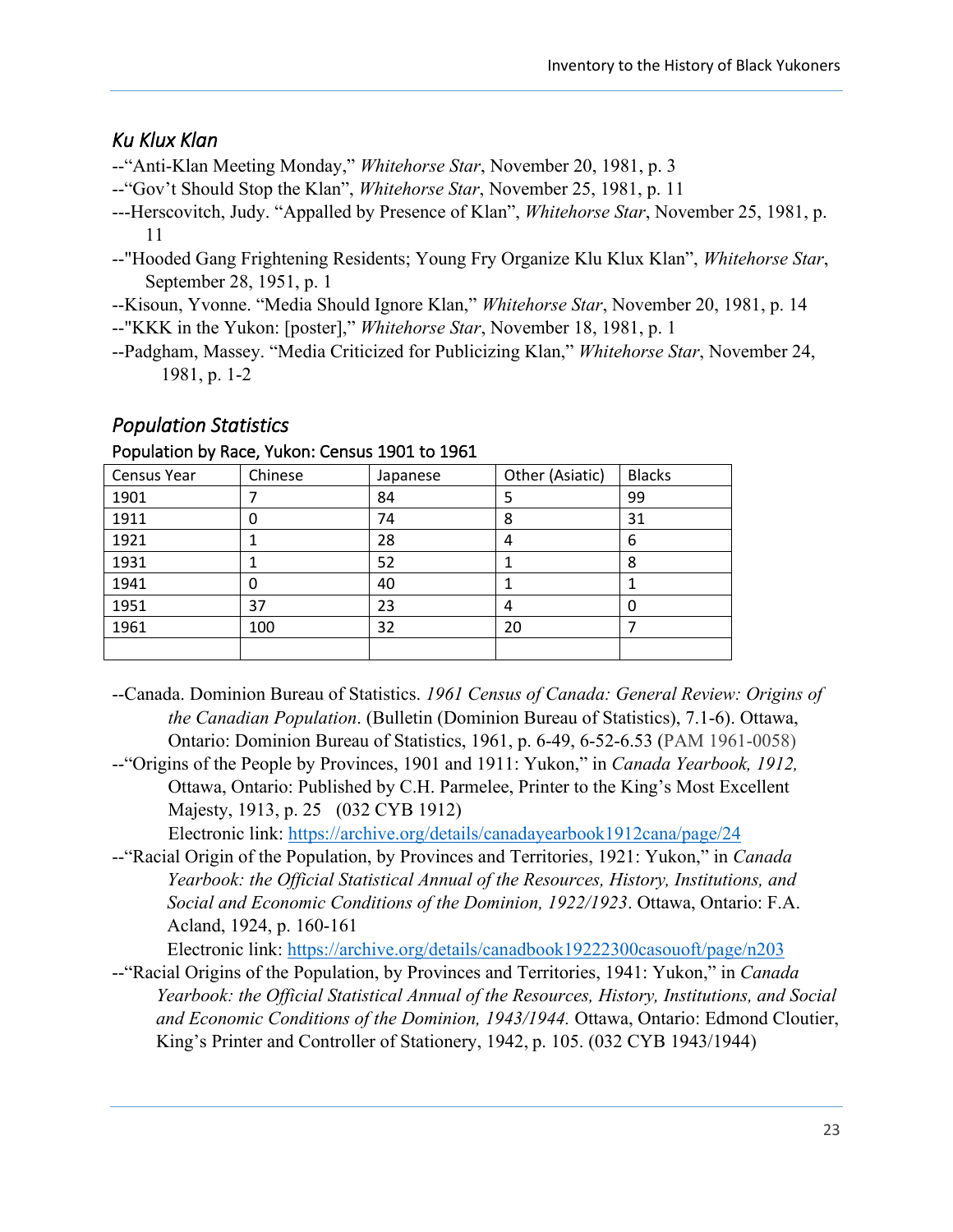|              | 1971 | 1981 | 1986     | 1991 |
|--------------|------|------|----------|------|
| Arab         |      |      | 10       | 10   |
| West Asia    |      | 5    | 15       | 10   |
| South Asia   |      | 85   | 65       | 60   |
| East & South | 120  | 275  | 180      | 245  |
| East Asia    |      |      |          |      |
| African      | 0    | 15   | $\theta$ | 10   |
| Pacific      |      | 15   | 5        | 20   |
| Latin        |      | 15   | 5        | 20   |
| American     |      |      |          |      |
| Caribean     | 10   |      | 5        | 10   |
| <b>Black</b> | 30   |      | 10       | 25   |

#### Ethnic Origins Yukon: Census 1971 to 1991

*Census titles listed below are available in the Toronto Reference Centre (Toronto Public Library):*

- Statistics Canada. *1981 Census of Canada: Population: Ethnic Origin*. [Ottawa, Ontario]: Statistics Canada, 1984.
- Statistics Canada. *Ethnic Groups by Birthplace = Groups Ethniques Selon le Lieu de Naissance*. [Ottawa, Ontario]: Statistics Canada = Statistique Canada, 1974.
- Statistics Canada. *Ethnic Origin*. [Ottawa, Ontario]: Statistics Canada = Statistique Canada, 1993.
- Statistics Canada. *Profile of Ethnic Groups = Profil des Groupes Ethniques*. [Ottawa, Ontario]: Statistics Canada = Statistique Canada, 1989.

|              | 1996 | 2006 | 2011 | 2016  |
|--------------|------|------|------|-------|
| <b>Black</b> | 125  | 125  | 100  | 270   |
| South Asian  | 215  | 195  | 365  | 500   |
| Chinese      | 155  | 320  | 400  | 415   |
| Korean       | 10   | 10   | 0    | 70    |
| Japanese     | 55   | 40   | 80   | 65    |
| Southeast    | 200  | 145  | 210  | 180   |
| Asian        |      |      |      |       |
| Filipino     | 110  | 210  | 675  | 1,190 |
| Arab         | ?    | 20   | 0    | 10    |
| West Asian   | ?    | 0    | 0    | 30    |
| Latin        | 55   | 100  | 110  | 135   |
| American     |      |      |      |       |
| Visible      | 10   | 10   | 35   | 15    |
| minority,    |      |      |      |       |

#### Visible Minority Population Yukon: Census 1996 To 2016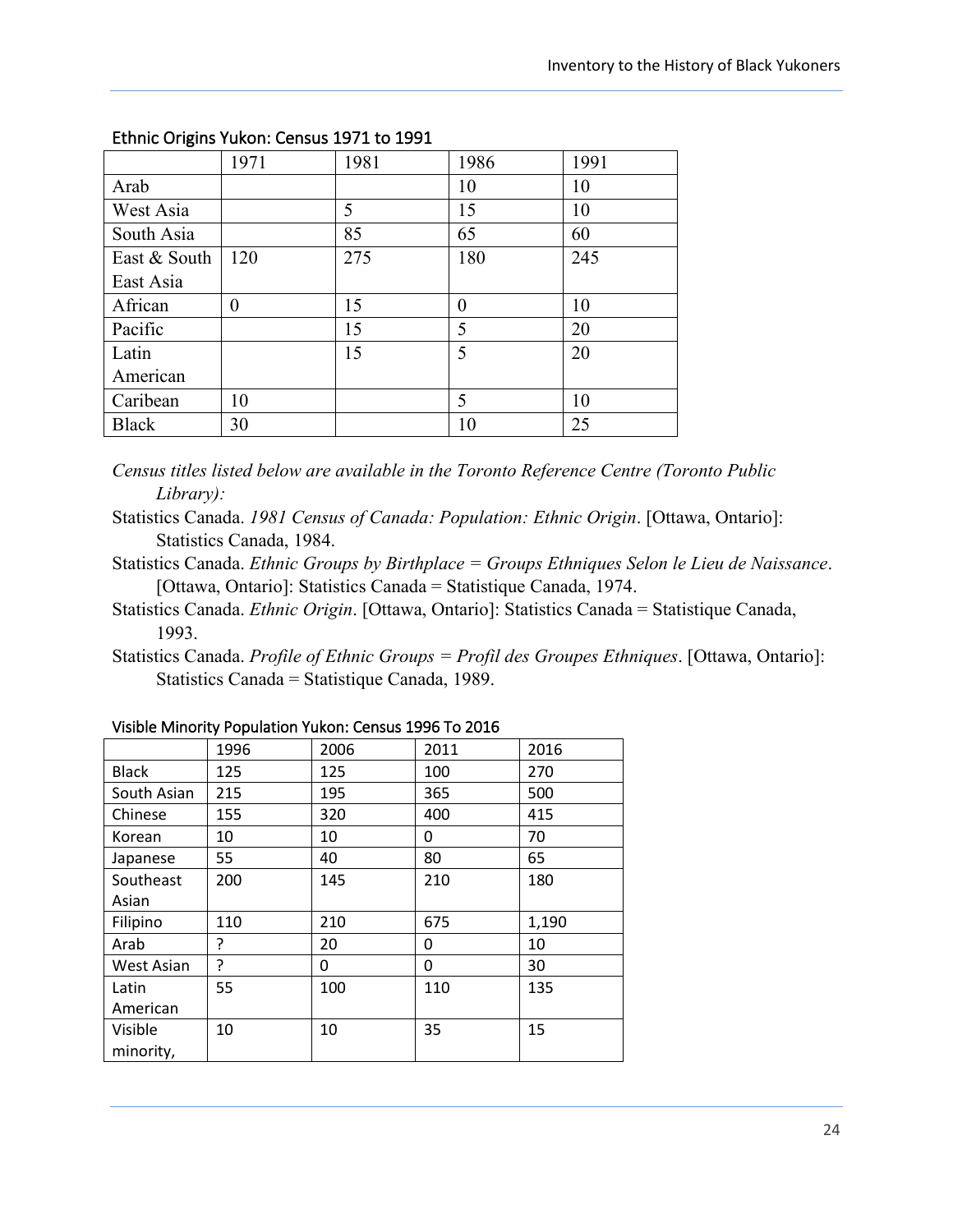| n.i.e.   |    |    |          |     |
|----------|----|----|----------|-----|
| Multiple | 30 | 35 | つに<br>رد | 120 |
| v.m.     |    |    |          |     |

Definitions:

n.i.e: not identified elsewhere

Multiple v.m.: Multiple visible minority

South Asian: East Indian, Pakistani, Sri Lankan, etc.

Southeast Asian: Vietnamese, Cambodian, Laotian, Thai, etc.

West Asian: Iranian, Afghan, etc.

Source: Visible Minority and Population Group Reference Guide, 2016

Electronic link: [https://www12.statcan.gc.ca/census-recensement/2016/ref/guides/006/98-500-x2016006](https://www12.statcan.gc.ca/census-recensement/2016/ref/guides/006/98-500-x2016006-eng.cfm) [eng.cfm](https://www12.statcan.gc.ca/census-recensement/2016/ref/guides/006/98-500-x2016006-eng.cfm)

#### Source information:

*Ethnic Origin and Visible Minorities, Census '96: Visible Minority Population, Yukon*. Whitehorse, Yukon: Yukon Bureau of Statistics, 1998.

Electronic link: [http://www.eco.GOV.yk.ca/pdf/ethnic96.pdf](http://www.eco.gov.yk.ca/pdf/ethnic96.pdf)

- *Visible Minority Population, by Province and Territory (2006 census).* [Ottawa, Ontario: Statistics Canada], 2009?
- *Visible Minority Population by Province and Territory, 2011*. [Ottawa, Ontario: Statistics Canada], 2009?
- *Immigration and Ethnocultural Diversity, Census 2016: Visible Minorities by Immigrant Status, Yukon, 2016*. Whitehorse, Yukon: Yukon Bureau of Statistics, [2017] Electronic link: [http://www.eco.GOV.yk.ca/pdf/Immigration.pdf](http://www.eco.gov.yk.ca/pdf/Immigration.pdf)

### <span id="page-31-0"></span>*Princess Sophia (Maritime Disaster)*

#### **Government Records:**

--Princess Sophia disaster, list of dead (GOV 1660 f. 31126) (David I. Williams, Dawson, Mrs. James. Hall, Dawson & A.W. Walker, Chef Str. Selkirk & Toney Mabins are listed among the dead)

#### **Newspaper Articles:**

--"Additional List of Dawson People: [Mrs James Hall & David I. Williams]," *Dawson Daily News*, November 7, 1918, p. 8

--"Roll of Dead," *Dawson Daily News*, November 7, 1918, p. 1

--"White Pass Employe[e]s Lost With Sophia: From Steamer Selkirk: [A. W. Walker & Toney Mabins]," *Dawson Daily News*, November 7, 1918, p. 6

#### **Photographs:**

--Roy S. Minter fonds, PHO 537 92/15 #1013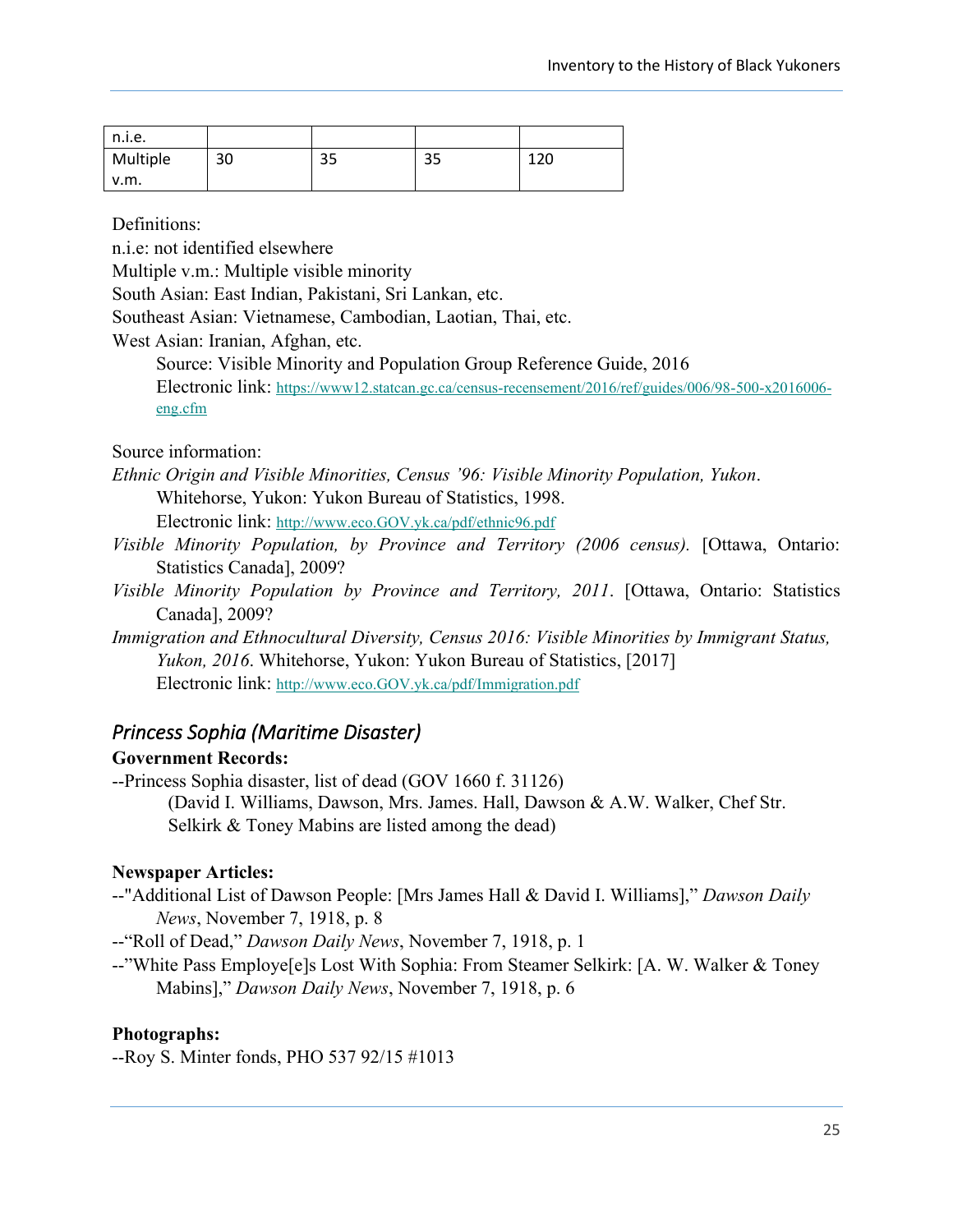A.W. Walker, Chef Str. Selkirk, lost in wreck of steamer Princess Sophia, October 25th, 1918

### <span id="page-32-0"></span>*Sports & Recreation*

#### **Newspaper & Periodical Articles:**

--Boid Buie's Harlem Stars vs Whitehorse All Stars, Oct 28 & Oct 29, F. H. Collins Gym," *News Advertiser*, October 21, 1964, p. 5

--"Harlem Stars Are a Hard Act to Follow," *Whitehorse Star*, November 5, 1964, p. 14

--"Ray Reed, the Harlem Stars Six-Foot Seven Inch Player … Gives a Young Fan His Autograph," *Whitehorse Yukon Star*, October 29, 1964, p. 1

#### **Photographs:**

Whitehorse Star Ltd. fonds RESTRICTED: Written permission is needed from Whitehorse Star for reproduction of the following photographs Cs 158 #5-6, 8-12

Basketball, 1964, Harlem Globe Trotters, Whitehorse, F.H. Collins Gym

## <span id="page-32-1"></span>*Early years: 1897-1949*

#### <span id="page-32-2"></span>*Websites:*

Hidden History: Black History of the Yukon: Early Years: <http://tc.gov.yk.ca/archives/hiddenhistory/en/early.html>

## <span id="page-32-3"></span>*Books & Pamphlets:*

--Graves, S. H. *On the "White Pass" Pay-Roll*. Chicago, Illinois: Lakeside Press, 1908, p. 70-73 (971.21 Gr) Electronic link:<https://archive.org/details/onwhitepasspayro00grav>

--Naske, Claus-M. "Blacks Blocked by Bureaucracy: a Study in Frustration," *Alaska Journal*, v. 1, no. 4, Autumn 1971, p. 8-10 (PAM 1971-0215)

- --Porsild, Charlene. "*Gamblers and Dreamers: Women, Men, and Community in the Klondike*." Vancouver, British Columbia: UBC Press,1998. (Ref 971.910 2 Pors)
- --Robinson, Bradley. *Dark Companion*. London: Hodder and Stoughton Ltd., 1948. (919.804 092 Robin)
- --Samoy, Rene. "*Un Petit Negre au Klondike*." Paris, France: Librairie Larousse, 1923. (PAM 1923-0020) (Text in French)

Electronic link: [http://assets.yukonarchives.ca/Rene\\_Samoy\\_Petit\\_Negre\\_Klondike.pdf](javascript:igERAccess()

--Shellum, Brian G. "*Buffalo Soldiers in Alaska, Company L, Twenty-Fourth Infantry*". Lincoln, Nebraska: University of Nebraska Press, 2021. (Whitehorse Public Library: On order Dec. 2021)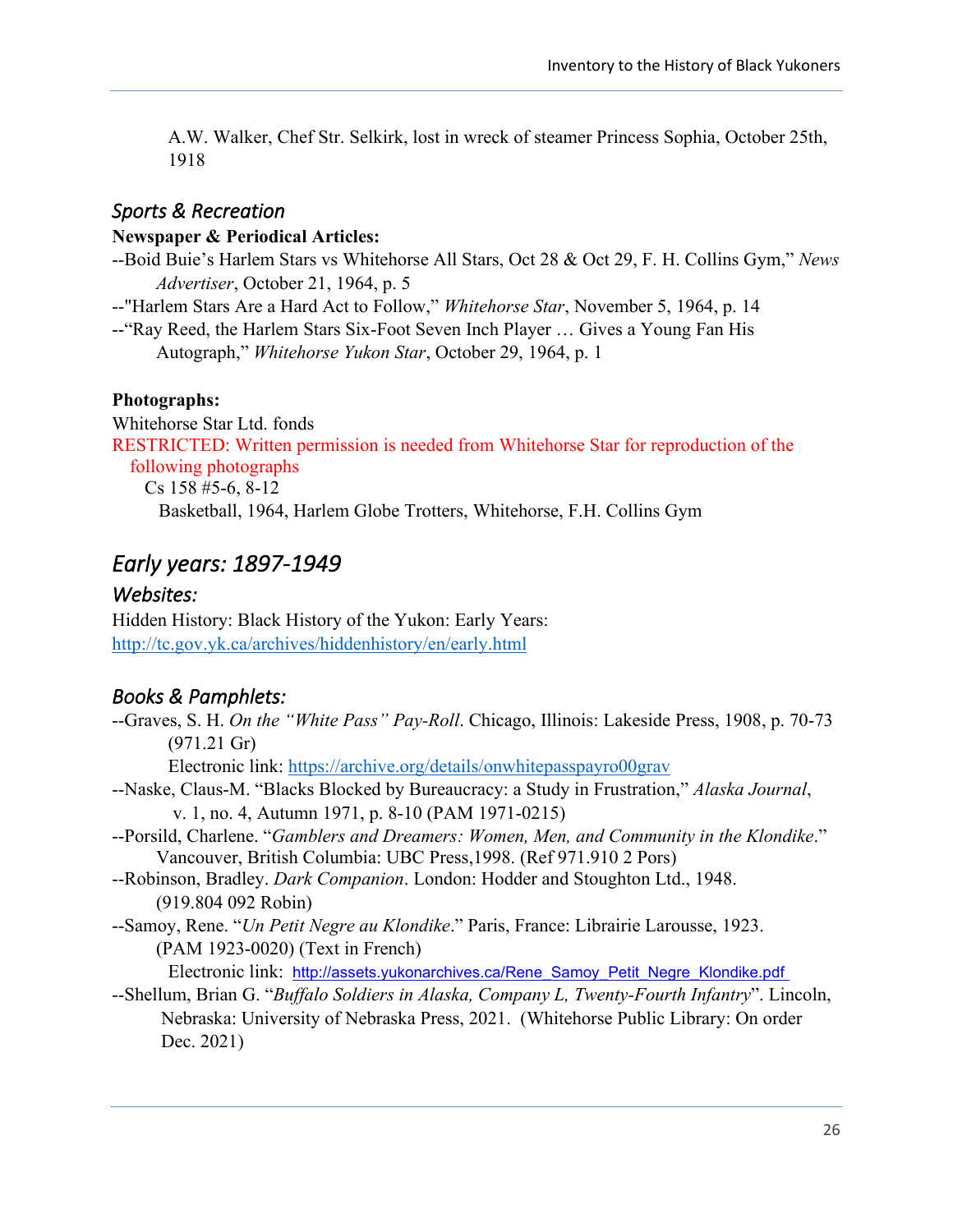- --"[St. John Atherton]," in *California-Klondyke Mining and Exploration Co.: Prospectus*. New Jersey: California-Klondyke Mining and Exploration Company, 1897. (PAM 1897-0062C)
- --Sullivan, Edward Dean. "[Sunny Barber & Boxing]," in *Fabulous Wilson Mizner*, New York, N.Y.: Henkle Company, 1935, p. 116-119 (921 Mizne)
- --Yukon. Heritage Branch. "[Mr. Tyrrel]: from the Diary of White Pass Stage Driver, A.W. Haddock, April 30-May 1, 1904," in *Overland Trail*: *Whitehorse-Dawson City.* Whitehorse, Yukon: Yukon Heritage Branch, [1998], p. 16 (PAM 1998-0428)

#### <span id="page-33-0"></span>*Newspaper & Periodical Articles***:**

- --"Beiter Said Guilty: Three Women are Fined and Imprisoned," *Daily Klondike Nugget*, April 9, 1902, p. 6 --"Caribou 'Done' His Man in Four Rounds at the Savoy," *Daily Klondike Nugget*, Feb. 3, 1901,
- p. 8 --"Chas. Bennett Pleads Guilty," *Dawson Daily News*, March 7, 1905, p. 4
- --"Clouds Hovered in Police Court: Colored Couple Air Their Differences of Opinion Before Magistrate Wroughton," *Yukon Sun*, September 2, 1903, p. 4
- --"Color Line in Skagway," *Semi-Weekly Klondike Nugget*, August 23, 1900, p. 6
- --"Colored Woman Dies Suddenly: Martha Daniels Stricken with Heart Disease and Passes Away in Few Hours," *Yukon Sun*, May 16, 1903, p. 4
- --"Custom is to Common: Man Fined for Cursing Another," *Daily Klondike Nugget*, July 14, 1903, p. 2
- --"Dawson Helps to Honor Dr. Washington: Colored People of This City Contribute Toward Noted Work," *Dawson Daily News*, May 24, 1916, p. 3
- --"Death Roll: [Obituary]," *Klondike Nugget,* February 18, 1899, p. 4
- --"Evidence is Not Secured: Thomas Dutton, Colored, Grows Inquisitive in Police Court," *Yukon Sun*, January 21, 1903, p. 4
- --"Fined for Hitting Wife," *Dawson Daily News*, November 2, 1907, p. 4
- --"First Colored Meeting," *Daily Dawson News*, January 4, 1904, p. 4
- --"Funeral Tomorrow: [Funeral of Fred Hill]," *Dawson Daily News*, Oct. 1, 1915
- --"Judgement in Johnson Case-Woman Must Go to Jail," *Dawson Daily News*, May 27, 1914, p. 1
- --"[Klondike Success]," *Harper's Weekly*, August 7, 1897, p. 791
- --Newman, Lena. "Your Canada, and Mine-an Almanac: [Big Tom]," *Whitehorse Star Telestar*, March 7, 1975, p. 9
- --Newman, Lena. "Your Canada, and Mine, an Almanac: [Dr. Alfred Schitz Shadd, Kinistino, NWT]," *Whitehorse Star*, November 6, 1974, p. 24
- --"Rich Pay from Stewart Property," *Dawson Daily News*, August 17, 1911, p. 4
- --"Rioting Soldiers," *Semi-Weekly Klondike Nugget*, October 28, 1900, p. 2
- --"Saved by a Hard Head: Colored Man is Knocked Down Shaft," *Yukon Sun*, April 4th, 1903, p. 3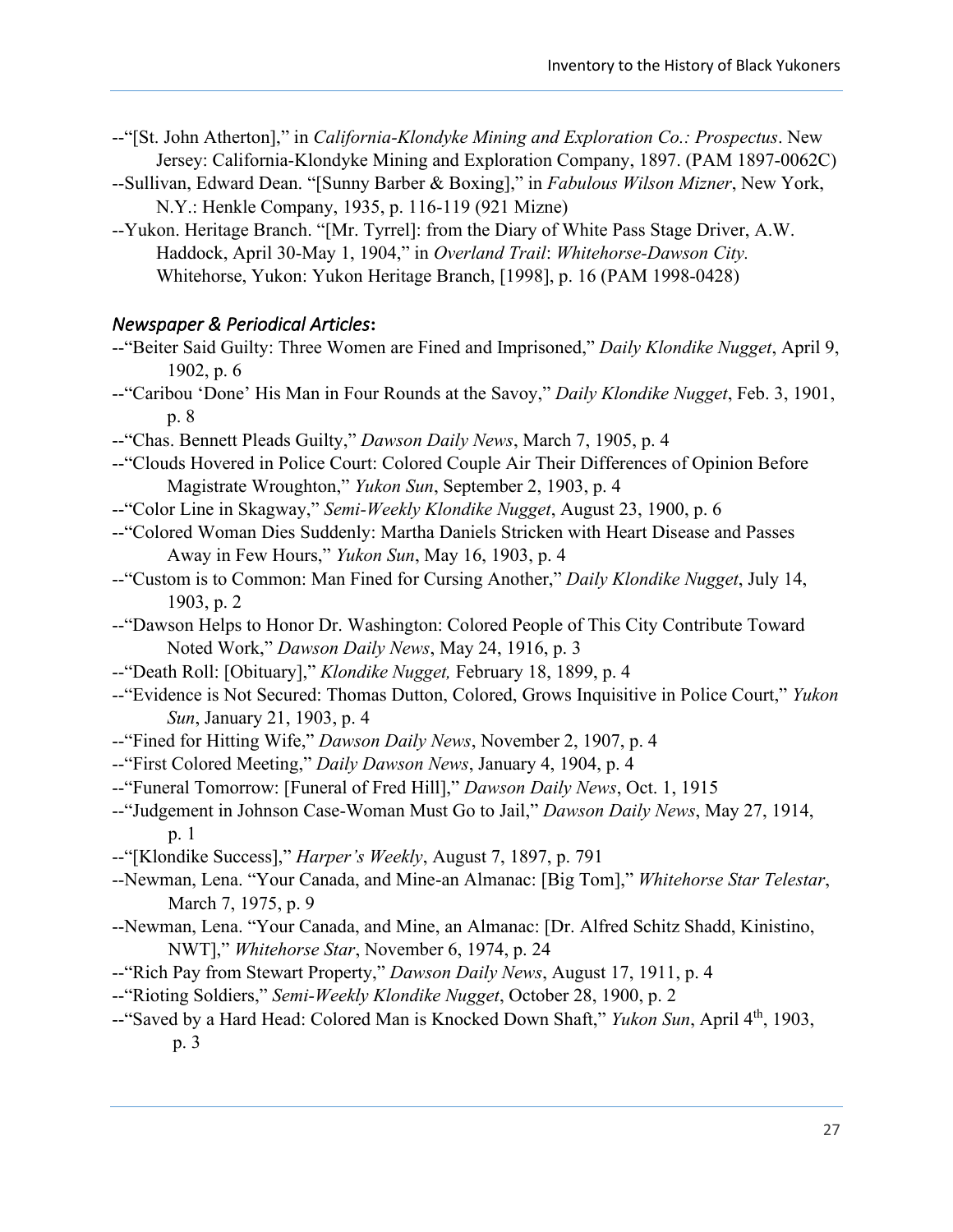| --"Sergeant's Laundry Caused Surprise in the Police Court," Daily Klondike Nugget, July 8, |  |  |  |
|--------------------------------------------------------------------------------------------|--|--|--|
| 1903, p. $5$                                                                               |  |  |  |

--"Shoots at His Face Because Face is Black," *Dawson Daily News*, February 3, 1905, p. 1

--"Steve Smiley Passes Away," *Dawson News*, November 5, 1942, p. 4

--"Teslin Man is Stabbed: Claim Indians Attacked Him," *Dawson Daily News*, March 28, 1913

--"To Fight with Dixon," *Klondike Nugget*, July 3, 1898, p. 3

--"Trial of Arctic Captains to be Next Year," *Dawson Daily News*, December 10, 1906

- --"Two Held for Observation," *Dawson Daily News*, October 21, 1907, p. 4
- --"Two Months at Hard Labor Is the Sentence," *Dawson Daily News*, May 12, 1914, p. 4
- --"Two P.E.I. Negroes Made Big Fortunes: Shepherd Brothers Struck It Rich in the Klondyke," *Sun (St. John, N.B.)*, Sunday, Oct. 27, 1906, p. 6
- --"Wants Pen Pal", *Dawson Weekly News*, August 19, 1948, p. 1
- --"Was Stopped by the Police: the Glove Contest Was Too Warm for the Officers of the Law," *Klondike Nugget*, July 5, 1898, p. 1
- --"Wins by Working: Plucky Bill Ewing, the Richest Colored Man of North," *Dawson Daily News*, September 10, 1908, p. 3

#### <span id="page-34-0"></span>*Original Art:*

--Vancouver Public Library, Original art O-8

Oil painting on canvas, black man playing a tambourine or banjo, [ca. 1898] (might be a back drop to a play).

#### <span id="page-34-1"></span>*Photographs:*

--Adams & Larkin fonds, 84/51 #9106

Hunker Creek, #32 below: miners in front of cabin, 1901 (Black man, seated front row, right hand side)

--Atlin Historical Society collection, 82/297

#4615: Portrait of Ma Sheppard who lived in Atlin, B. C., [not dated]

#4589: Group photo of 20 men, 2 women  $& 2$  children standing outside of Bennett's Tent Store, Spruce Creek, Atlin Mining District, 1898 (Black women holding infant standing at back)

--H.C. Barley fonds, 82/298

#5087: Interior view of the kitchen in the US Army barracks, Skagway, Alaska [military cooks; preparing Christmas dinner, Dec. 25, 1900]

#5086: [Military kitchen staff standing amongst tables, Skagway, Alaska, [Dec 25, 1900] --Glenn D. Blanke collection, CD 131(1) 2006/129 #29

Eli A. Smith, US Mail carrier, in camp for summer of 1907-1908

(Black women standing, right hand side)

--British Columbia Provincial Archives collection, 82/277 #1030 Banquet by the U.S. Consul, Dawson, July 4, 1899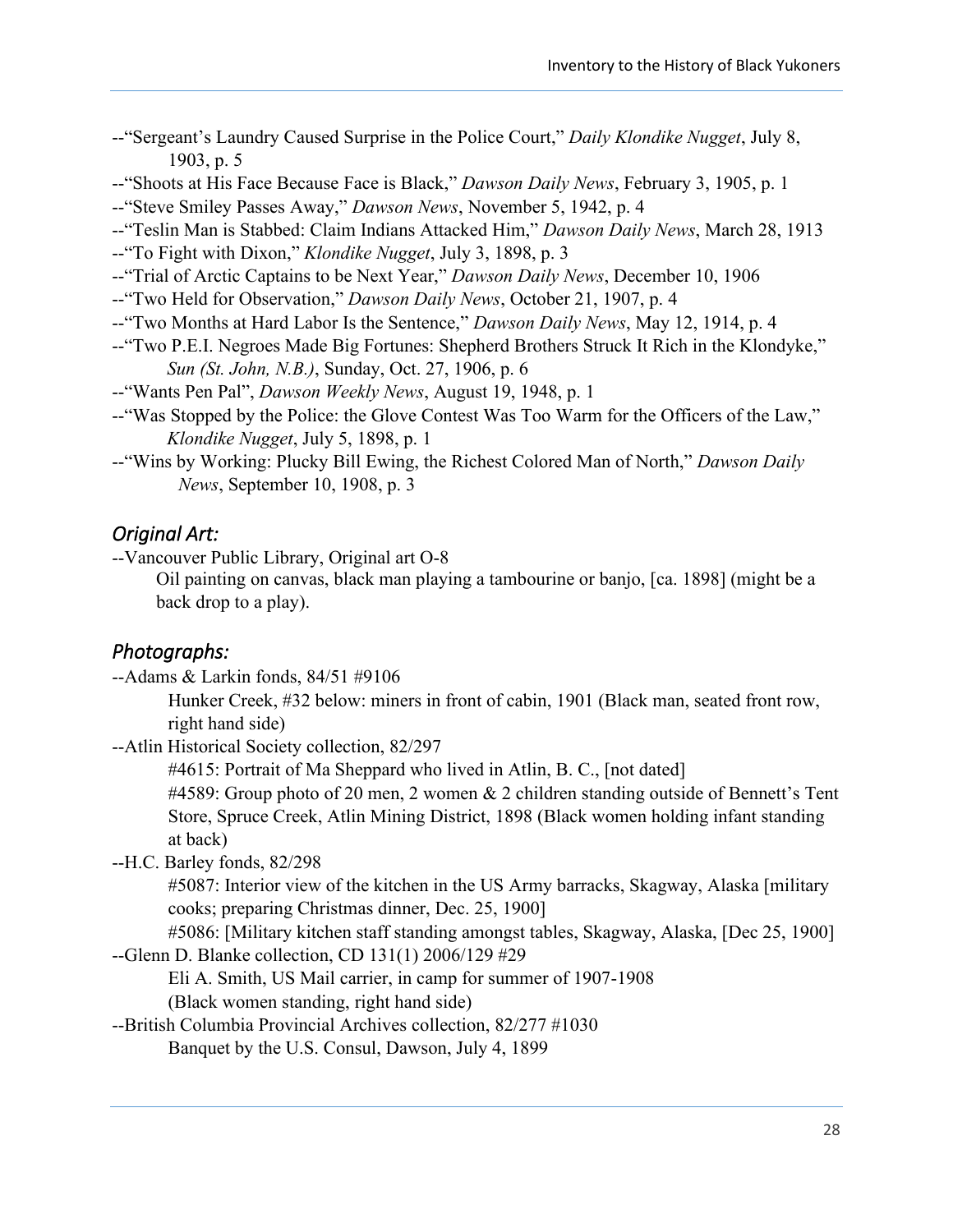(Black man, dressed in white coat, standing at back) RESTRICTED: All requests must be referred to British Columbia Archives and Records Service -- Jean Campbell fonds, 82/320 #6048 Group photo of people attending a dance held at Spruce Creek Hall, B.C. (Ma Sheppard, 2nd row right hand side) --Canadian Museum of Civilization fonds, 82/273 RESTRICTED: All requests must be referred to Canadian Museum of Civilization #653: Exterior of W. Campbell & Co. store on Front Street, Dawson, [1898] (Black man standing in doorway) #735: Street scene on Front Street, 1898 (Black women standing in doorway, right hand side, of coffee & snack shop, 1898) #739: Group of hard workers, 1898 (Black women standing on left hand side) --Victoria Faulkner fonds, PHO 226 83/50 #425 Group photo of 9 men (2-3 Blacks) --Margretta Gaundrove collection, PHO 17 82/219 #58: Dawson, Yukon, Sept 17, 1914 (2 women (black women standing on left), a man and 2 small dogs) #59: At Dawson, Yukon, Sept. 17, 1914 (2 women (black women standing on left), a man and 2 small dogs) --E. J. Hamacher fonds (Margaret & Rolf Hougen collection), PHO 581 2002/118 #553 Black women standing, wearing white dress, [not dated] --Ernest Keir fonds PHO 027 82/323 #49 [Miners in the Klondike, black man standing in the background next to cabin, 1899] --Kinsey & Kinsey fonds, PHO 24 82/318 RESTRICTED: Not to be reproduced without written permission of Parks Canada, Yukon Division, Whitehorse #54: Group photo, of about 24 men, 3 women, and 1 child (ca. 1900) (might be one black man standing, back row, on left) #56: Group photo of 11 men  $& 3$  women standing in front of cabin (Black man, standing next to cabin, back row??) #250: Cozy Lunch Room, Dawson area (white man & black women sitting in doorway; women holding a cat) --Maggie's Museum collection, PHO 75 77/60 #7 Dora Bennett (Snake Hips Lulu), a Klondike dance hall girl, 1898 --National Archives of Canada collection, 82/271 #602 RESTRICTED: Local (Yukon) orders only Swiftwater Bill Gates (seated), his wife and a black woman who is standing on the left side of cabin, Quartz Creek claim, [not dated] --William Peter fonds, PHO 232 83/77 #65 Photo of sternwheeler crew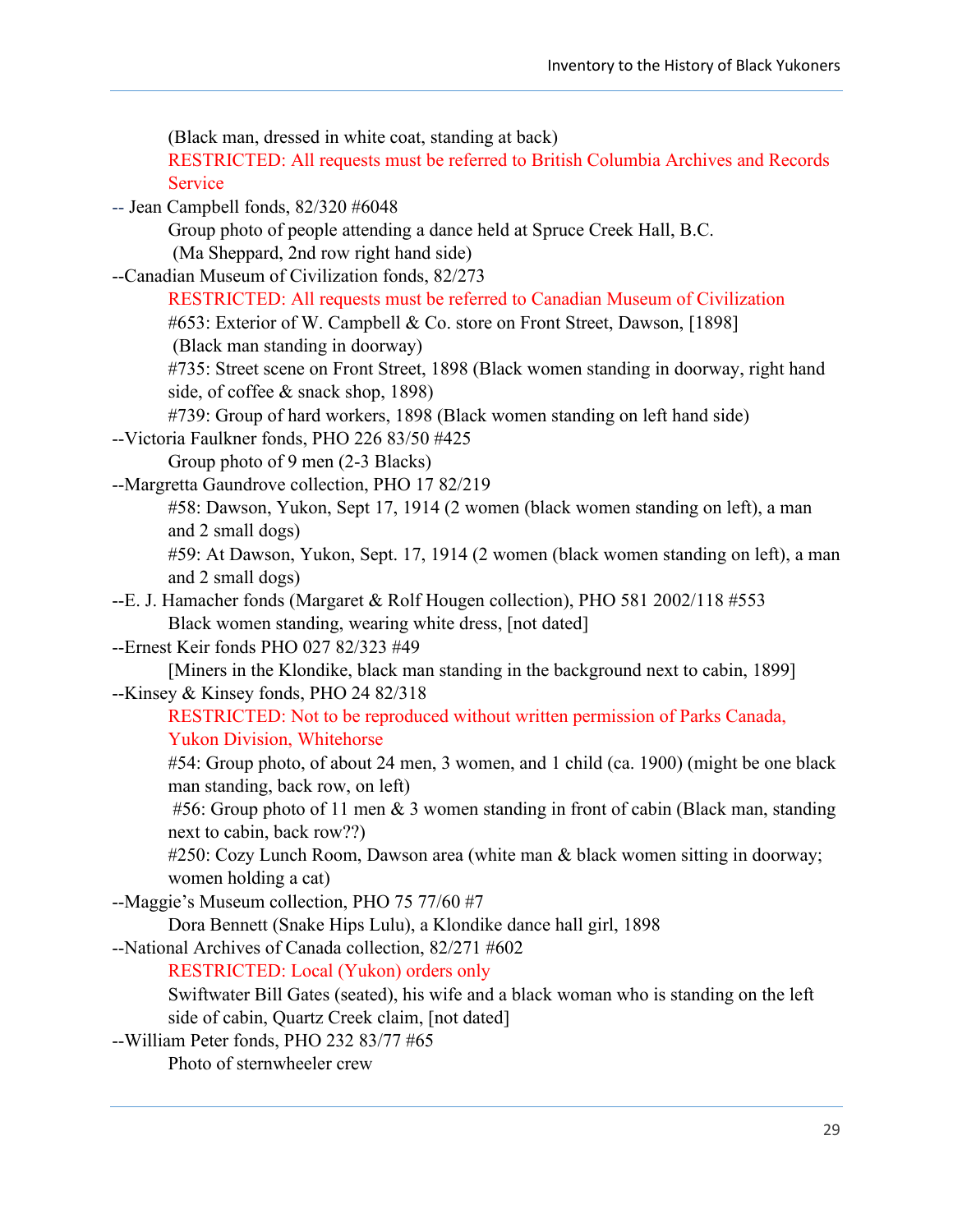| --University of Washington Photograph collection, 82/278                                   |
|--------------------------------------------------------------------------------------------|
| #1250: Group photo of men and women celebrating "Sweet Marie's" birthday, 1900             |
| (Black man, dressed in white coat, standing at back)                                       |
| #1346: Group photo of men standing in front of Yukon Hotel, [not dated]                    |
| (Black man standing in doorway)                                                            |
| --Margaret Waddington fonds, PHO 32 82/331 #24                                             |
| Yukon Selective Draft, Willows Camp, January 1918 (Black man. 2nd row, middle)             |
| --Iris Warner fonds, PHO 35 82/335 #66                                                     |
| Group of people, including black couple, in front of cabin, Atlin, BC                      |
| --Winter & Pond fonds, 82/285 #2300                                                        |
| Devil's Bluff portage in the canyon near Sheep Camp, [1897]                                |
| (Group of men making portage, 3? 4? are Blacks)                                            |
|                                                                                            |
| The following photo(s) are no longer available in the Yukon Archives:                      |
| --University of Washington, PH Coll 35.515, Henry M. Savant Photograph collection          |
| (Formerly Hidden History: Black History of the Yukon collection, 2005/162 #3)              |
| Man rocking out gold on Clayton claim, Adams Hill, 1899                                    |
| Electronic link:                                                                           |
| http://digitalcollections.lib.washington.edu/cdm/singleitem/collection/sarvant/id/201/rec/ |
| $\overline{2}$                                                                             |
|                                                                                            |
| -- University of Washington, PH Coll 35.544, Henry M. Savant Photograph collection         |
| (Formerly Hidden History: Black History of the Yukon collection, 2005/162)                 |
| Three miners beside a flume, Hunker Creek, 1899                                            |
| Electronic link:                                                                           |
| http://digitalcollections.lib.washington.edu/cdm/singleitem/collection/sarvant/id/192/rec/ |
| $\mathbf{1}$                                                                               |
| --University of Washington, neg. UW11619, Alaska Photograph collection                     |
| Three miners, two African American, with their dogs at the site of a mining operation,     |
| location unknown, not dated                                                                |
| Electronic link:                                                                           |
| http://digitalcollections.lib.washington.edu/cdm/singleitem/collection/alaskawcanada/id/4  |
| $06$ /rec/                                                                                 |
|                                                                                            |

# <span id="page-36-0"></span>*Sound Recordings:*

Bruce Barrett fonds, 95/100 SR 164 (1-2)

Interview with Dennis Blaker, conducted on November 28, 1994, about White Pass & Yukon Route sternwheelers. Mr. Blaker mentions Bert James, a black Australian, who worked as a Chief Steward on the Tutshi in the 1930s. Transcripts and recordings are available.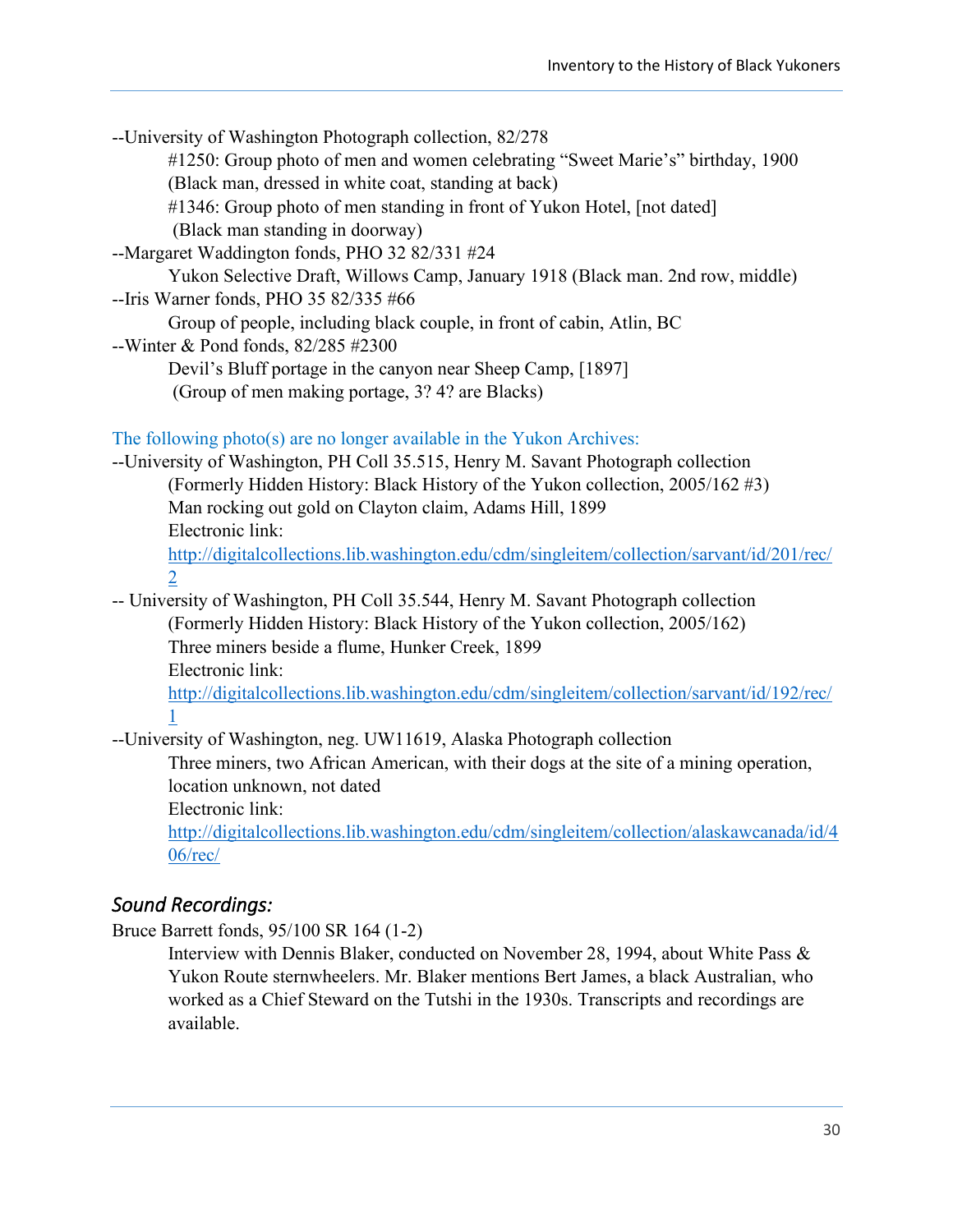## <span id="page-37-0"></span>*Search file "Black Canadians":*

- --"An Atlanta Negro Makes a Fortune: the Report Comes from Alaska That He Has \$30,000," *Atlanta Constitution*, August 16, 1897 (print off from Internet, search file 'Black Canadians')
- --MacBride, W. D. "[Hockie Dennis]," in *History of Yukon River Steamers: Saga of Famed Packets and other Steamboats of Mighty Yukon River*. [Whitehorse, Yukon: W.D. MacBride, 1948], p. 11 (Search file 'Sternwheelers')

## <span id="page-37-1"></span>*Canada 1901 Census:*

- (MF #81 reels T6555, T6556) --Cooks Dome Road House, William Smith: <http://data2.collectionscanada.ca/1901/z/z004/pdf/z000185547.pdf>
- --Quartz Creek, John Bridgewater: <http://data2.collectionscanada.ca/1901/z/z004/pdf/z000185555.pdf>
- --Upper Dominion Creek, Ella Phillips: <http://data2.collectionscanada.ca/1901/z/z004/pdf/z000185419.pdf>
- --Upper Dominion Creek, Nita Brundage: <http://data2.collectionscanada.ca/1901/z/z004/pdf/z000185419.pdf>

## <span id="page-37-2"></span>*Canada 1911 Census:*

(MF #104 reels T20460 & T20459)

- -- Sulphur Creek: Louis A. Wade, Oliver MacFarlane, Joseph Rutland?, Wm T. Powell: <http://data2.collectionscanada.gc.ca/1911/pdf/e002105861.pdf> (the men are listed as "African")
- --Dawson: Emma Woods, American: <http://data2.collectionscanada.gc.ca/1911/pdf/e002106024.pdf>

# <span id="page-37-3"></span>*Alaska Highway--Canol--Northwest Staging Route (1940-1950s)*

## <span id="page-37-4"></span>*Websites/Webpages:*

Alaska Highway: a Yukon Perspective, chapter 2: Construction & Maintenance of the Alaska Highway: Black Regiments in the Northwest:

<http://www.alaskahighwayarchives.ca/en/chap2/3blackregiments.php>

- Hidden History: Black History of the Yukon: Building the Alaska Highway: <http://tc.gov.yk.ca/archives/hiddenhistory/en/highway.html>
- Ordinary Men Build a Legend…: Black Engineers & the ALCAN Highway: [https://www.93regimentalcan.com](https://www.93regimentalcan.com/)
- Stories of Northern Canada and Alaska: <https://www.chrisdennis111.com/>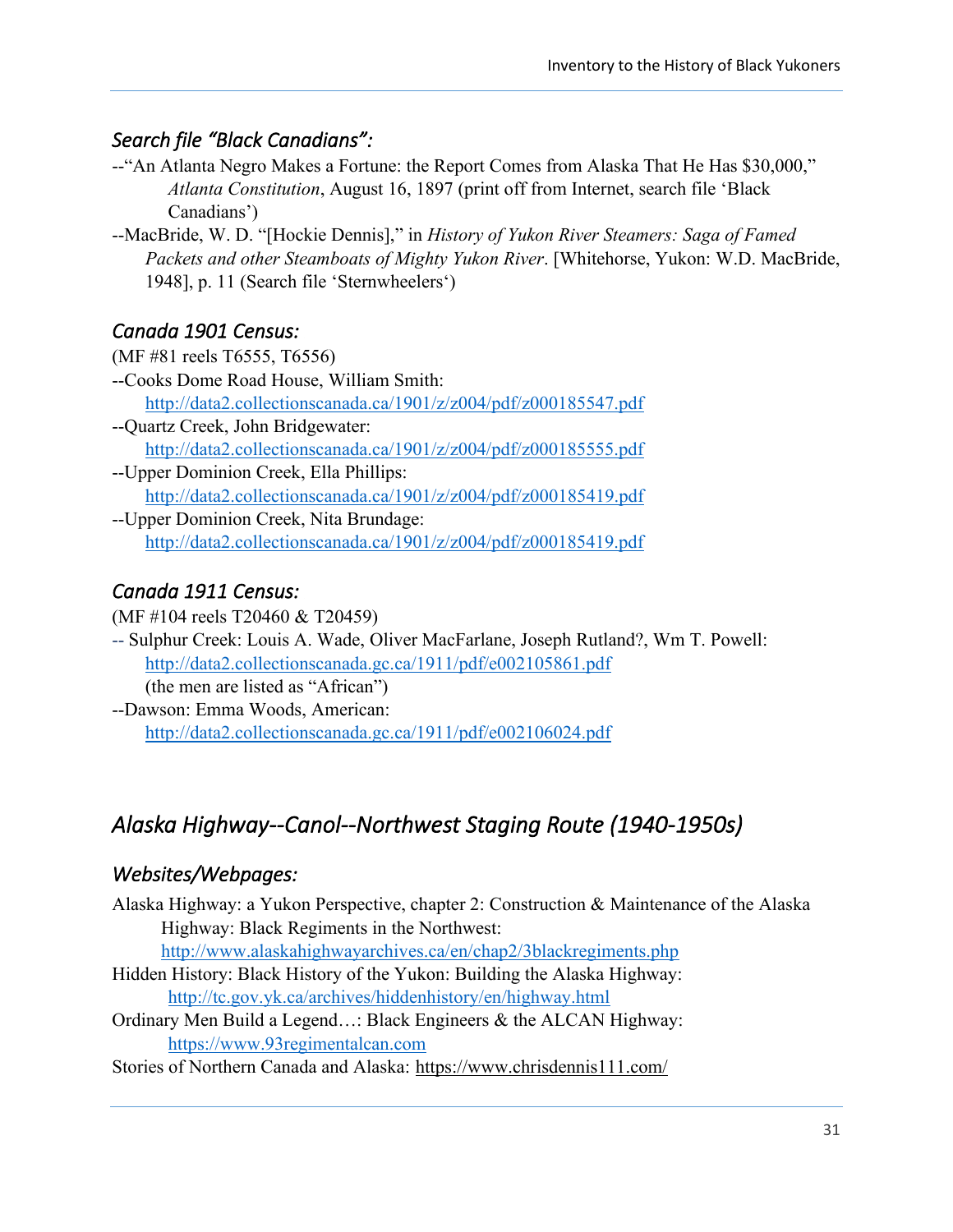## <span id="page-38-0"></span>*Books & Pamphlets:*

- --Boyd, Robert Platt. *Me and Company "C"*. [United States]: R. P. Boyd, 1992. (358.22 Boyd)
- --Canada Post Corporation. *[First Day Covers Issued by the US Postal Service for the Alaska Highway Anniversary, 1992].* [Ottawa, Ontario]: Canada Post Corporation, 1992. (PAM 1992-0541)
- --Cohen, Stan: *ALCAN and CANOL: a Pictorial History of Two Great War II Construction Projects*. Missoula, Montana: Pictorial Histories Pub. Co., 1992. (388.109 711 8 Cohen 1992)
- --Cruikshank, Julie. "Gravel Magnet: Some Social Impacts of the Alaska Highway on Yukon Indians," in *Alaska Highway 40th Anniversary Symposium (1982: Northern Lights College): Original Papers.* (388.1 Alaska 1982 no. 4) Electronic link:

[https://jukebox.uaf.edu/ak\\_highway/Assets/maps\\_docs/TheGravelMagnet.pdf](https://jukebox.uaf.edu/ak_highway/Assets/maps_docs/TheGravelMagnet.pdf)

- --Finnie, Richard. *The Canol: the Sub-Arctic Pipeline and Refinery Project Constructed by Bechtel-Price-Callahan for the Corps of Engineers, United States Army, 1942-1944.* San Francisco, California: Ryder & Ingram, 1945. (971.902 Fin oversize) Electronic link: [http://assets.yukonarchives.ca/Finnie\\_Canol\\_1945.pdf](http://assets.yukonarchives.ca/Finnie_Canol_1945.pdf)
- --Griggs, William E. *The World War II Black Regiment That Built the Alaska Military Highway: a Photographic History*. Jackson, Mississippi: University Press of Mississippi, 2002. (Ref 940.540 3 Grigg)

Electronic link to archived website: William Griggs and the 97th Engineers A Soldier's Perspective (partial display of images): [https://wayback.archive](https://wayback.archive-it.org/2217/20101208160327/http:/alaskahighway.albertasource.ca/history/grigg_97_engineers.html)[it.org/2217/20101208160327/http:/alaskahighway.albertasource.ca/history/grigg\\_97\\_engi](https://wayback.archive-it.org/2217/20101208160327/http:/alaskahighway.albertasource.ca/history/grigg_97_engineers.html) [neers.html](https://wayback.archive-it.org/2217/20101208160327/http:/alaskahighway.albertasource.ca/history/grigg_97_engineers.html)

--*Historical Information on the 95th, 97th and 388th Regiments That Worked on the Alcan Highway and Canol Project*. [US Northwest Service Command, 1943?] (PAM 1943- 0063)

*Note: copied from United States. Armed Forces. Northwest Service Command fonds, MF 40, reel # 1, section 'Military histories'*

--*History of the Whitehorse Sector of the Alcan Highway*. [US Northwest Service Command, 1943?] (PAM 1943-0064)

*Note: copied from United States. Armed Forces. Northwest Service Command fonds, MF 40, reel # 1, section 'Military histories'*

- --Hopkins, Oliver B. "The "Canol" Project: Canada Provides Oil for the Allies," *Canadian Geographical Journal*, v. 23, [no. 5], Nov. 1943, p. 238-[249]. (PAM 1943-0020C)
- --Hurst, Roscoe. *Alcan's Black Engineers: (U.S. Army Corp. of Eng) Alaska 1942-1943: [Poem]*. [Place of publication not known: R. Hurst, 1992]. (PAM 1992-0116)
- --Lee, Ulysses. *The Employment of Negro Troops*. Washington, D.C.: Center of Military History, 2004. (940.540 3 Lee)
- --McClure, Christine and Dennis McClure. *We Fought the Road*. Kenmore, Washington: Epicenter Press, 2017. (970 McC 2017)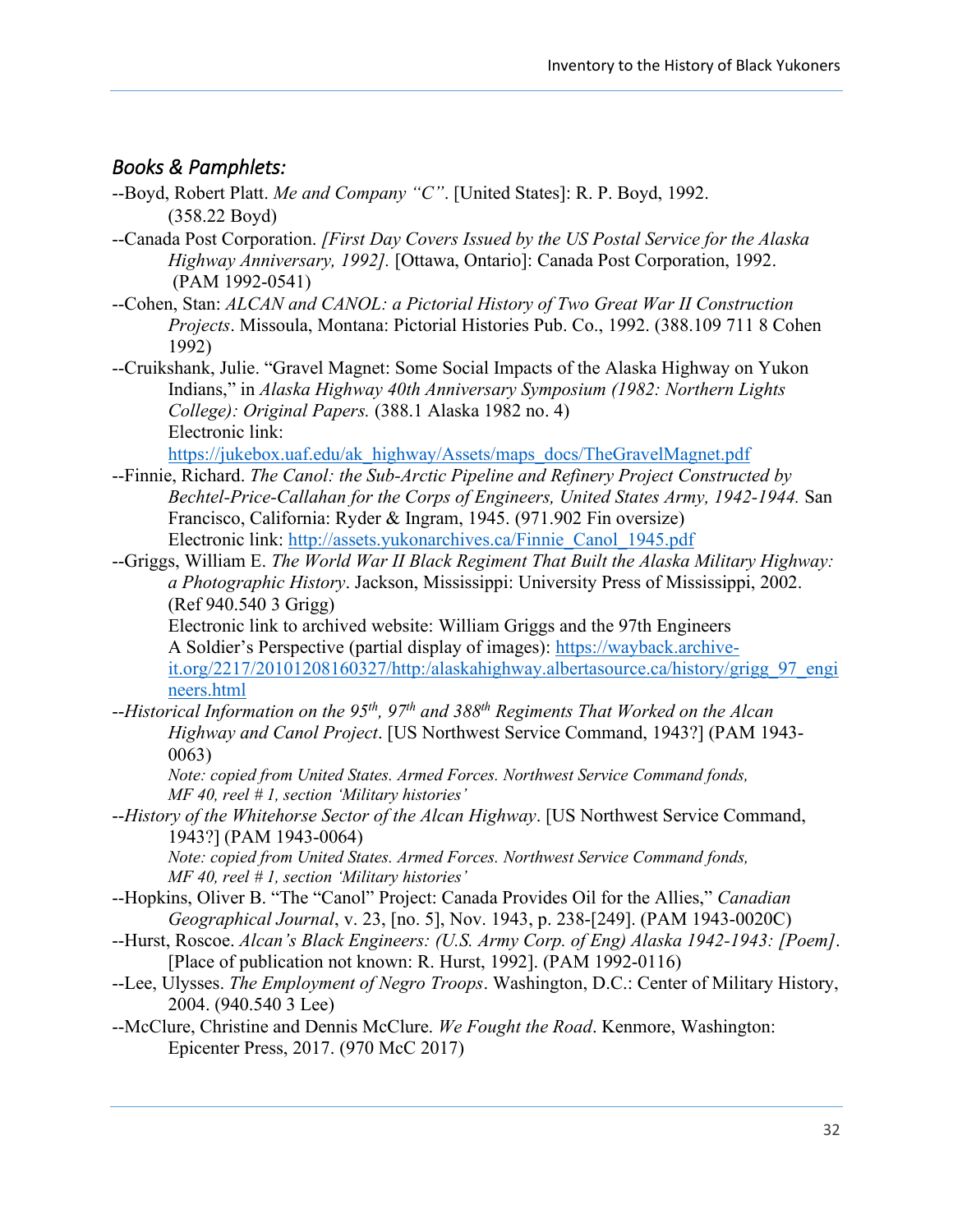- --Menzies, Don. *Alaska Highway*. Revised Edition. Edmonton, Alberta: Stuart Douglas, 1943. (PAM 1943-0017C)
- --Morgan, Lael. "'Miles and Miles…': Remembering Black Troops Who Built the Alcan Highway", in *Three Northern Wartime Projects*. (Occasional publication series, no. 38) Edmonton, Alberta: Canadian Circumpolar Institute, Edmonton District & District Historical Society, 1996, p. 149-163. (940.537 19 Thre)
- --Morrison, William, and Kenneth A. Coates. "Soldiers as Workers", in *Working the North: Labour and the Northwest Defense Projects, 1942-1946*. Fairbanks, Alaska: University of Alaska Press, 1994, p. 29-65. (305.562 097 192 Morris)
- --Pynn, Larry. "Highway: Building History". *Vancouver Sun*, October 28, 1991. (PAM 1991- 0147)
- --Smith. E. Valerie. "The Black Corps of Engineers and the Construction of the Alaska (ALCAN) highway (African Americans and World War II," *Negro History Bulletin*, v. 51, December 1993. (PAM 1993-0461)
- --Storm, Robert W. *An Inventory of Records of the Work of the U.S. Army Corps of Engineers on Alcan and Canol During World War II.* Washington, D.C.: Army Corps of Engineers, Office of History, 1987. (Ref 388.1 Storm 1987)
- --Sturdevant, Clarence L. "U.S. Army's First Official Story of the Alaska Highway, Mobilization and Tasks," *Roads and Bridges*, March 1943. (PAM 1943-0010)
- --Twichell, Heath. *Northwest Epic: the Building of the Alaska Highway*. New York, New York: St. Martin's Press, 1992. (979.8 Twic)
- --United States. Army. Corps of Engineers and Bechtel-Price-Callahan. *Canol Project Report, 1, May-December 1942*. Edmonton, Alberta: Bechtel-Price-Callahan, [1943]. (388.1 USCE oversize)
	- Electronic link: [http://assets.yukonarchives.ca/US\\_Canol\\_Project\\_Report\\_1942.pdf](http://assets.yukonarchives.ca/US_Canol_Project_Report_1942.pdf)
- --United States. Northwest Service Command. Public Relations Branch. *Canol*. [Edmonton, Alberta]: Public Relations Branch, 1945, p. 8, 13, 22. (PAM 1945-0021)
- --United States Postal Service. [First Day Covers Issued by the US Postal Service for the Alaska Highway Anniversary,1992]. [United States: United States Postal Service], 1992. (PAM 1992-0541)

*Photos are of members of the US 95th Engineer Regiment and were taken by Capt. Solomon Gosman, 1942.*

- --University of Alaska, Fairbanks. Dept. of Journalism and Broadcasting. *Miles and Miles: Honoring Black Veterans Who Built the Alcan Highway*. Fairbanks, Alaska: University of Alaska, Fairbanks, 1992. (PAM 1992-0113)
- --Virtue, John. *Black Soldiers Who Built the Alaska Highway: A History of Four U.S. Army Regiments in the North, 1942-1943*. Jefferson, North Carolina: MacFarland & Company, 2013. (Ref 940.541 273 Virt)
- --Weil, Gordon L. *America Answers a Sneak Attack: Alcan and Al Qaeda*. Los Angeles, California: Americas Group, 2005. (940.532 273 Weil)

## <span id="page-39-0"></span>*Films & Videos:*

--Finnie Family fonds, 87/12R, V-46-2 & V-49-1, 1942-1944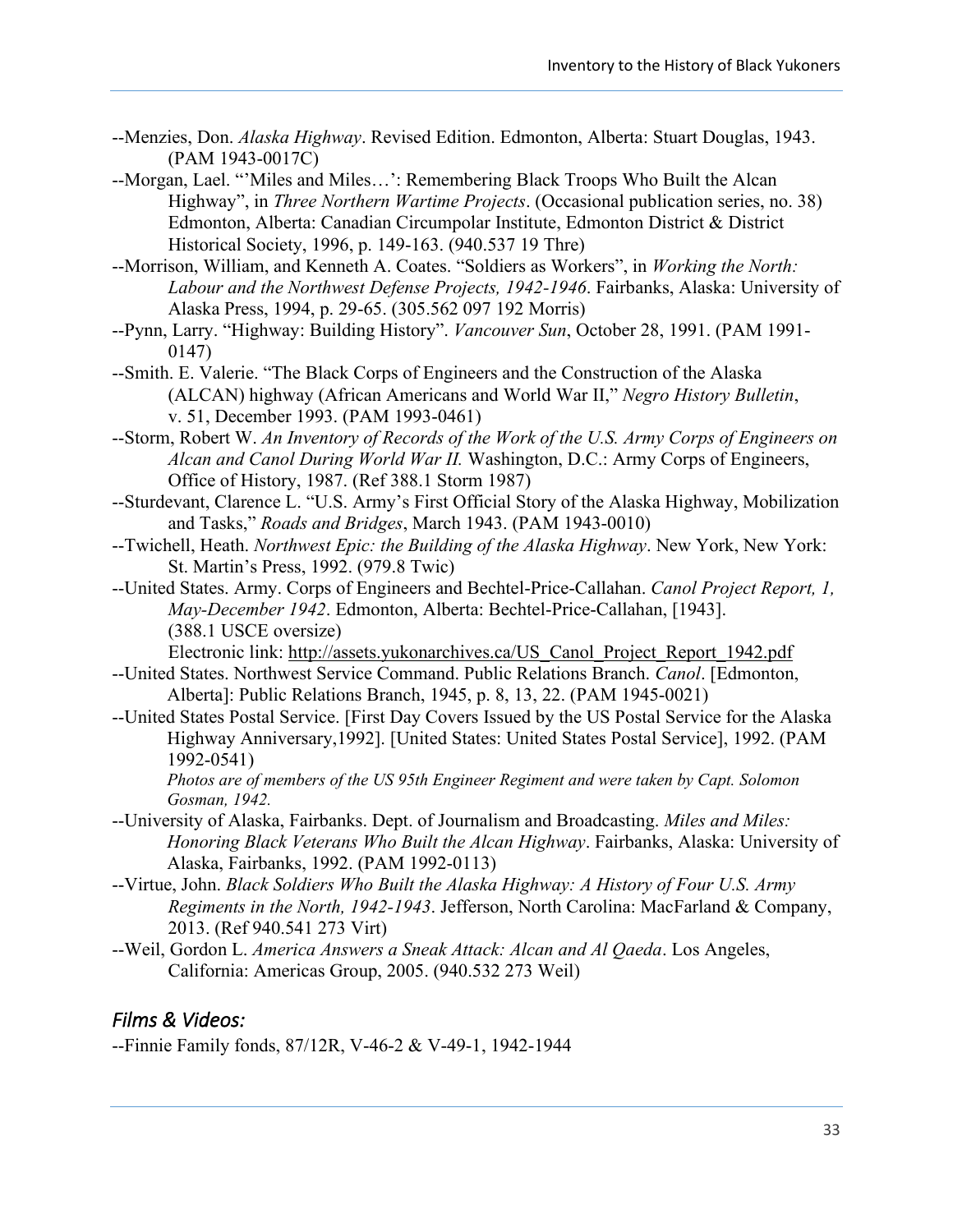The films, called "*Alaska Highway*" (V-46-2) and "*Canol*" (V-49-1) were written, edited and directed by Richard Finnie. Both films include scenes of the black soldiers working on each project. Detailed shot listings are available for use. The films are available for non-commercial use to any person, organization or company whose primary interest is making available to the public information of historical significance. (1 hr., 23 minutes, colour, sound)

Alaska Highway film electronic resource:

<https://www.youtube.com/watch?v=IrLSAZHq2I4>

--Marshall Wells, Robert and Shannon Schrecengost. *Building Connections: Reclaiming Lost Narratives of the Alaska-Canada Highway*. Tacoma, Washington: Pacific Lutheran University, MediaLab, 2007. (1 videodisc (approximately 34 min.): sound, color, with black and white sequences)

Electronic resource:<https://vimeo.com/7580350>(4 minute preview only)

--Northern Native Broadcasting, Yukon. *The Gravel Magnet.* Whitehorse, Yukon: Northern Native Broadcasting, Yukon, 1988. (V-0139)

The Alaska Highway was a technical and engineering first in the early 1940s. It provided a gateway to the north and in the process changed the history of the native people in the Yukon. This documentary features testimony from Yukoners who worked on the highway and who experienced the effects of the highway. (59 minutes, sound, colour)

### <span id="page-40-0"></span>*Government Records:*

--United States. Army. Northwest Service Command fonds, 92/51, 1942-1946, MF #40 Records on microfilm (17 reels) relating to the Canol Project and the Alaska Highway. Reel 1: includes military histories on the regiments that worked on the Alaska Highway; Reel 17: includes military histories on the regiments that worked on both the Alaska Highway and Canol.

### <span id="page-40-1"></span>*Newspaper & Periodical Articles:*

- --"Alaska Salutes Black Soldiers' Work on Highway," *Whitehorse Star*, June 30, 2017, p. 14
- --"All Colored Review Scores a Big Hit at Local Theatre," *Whitehorse Star*, December 4, 1942
- --Argue, L. "Speaking Up: Hardships Not Coloured: [Letter to Editor]," *Up Here*, April/May 2009, p. 10
- --"Four US Army Men Chosen Ribbon Holders at Historic Opening Alcan Highway Today," *Whitehorse Star*, November 20, 1942, p. 5
- --Gates, Michael. "Black Soldiers Who Built Alaska Highway Defied the Odds," *Yukon News*, February 24, 2012, p. 58
- --Morgan, Lael. "Writing Minorities Out of History: Black Builders of the Alcan Highway," *Alaska History*, v. 7, no. 2, Fall 1992, p. 1-13.
- --"Teslin Women Recalls Suffering of Negroes," *Alaska Highway 40th Anniversary the Untold Story…: Editorial Supplement to the Yukon News*, June 16, 1982, p. 12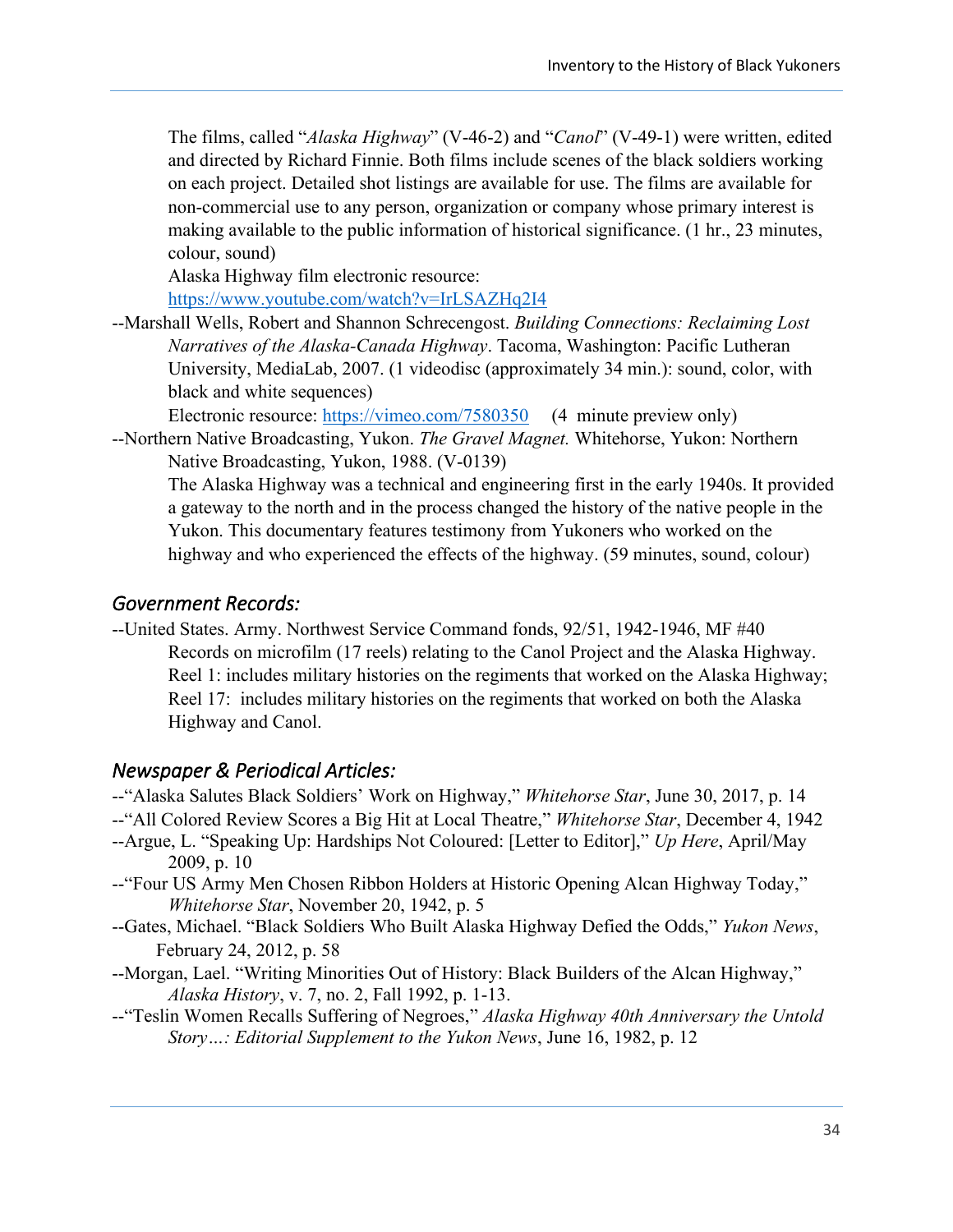The following electronic articles are available at :

- D'Oro, Rachel. "'Way Past Time': Black Soldiers Who Helped Build Alaska Highway Honoured, 75 Years Later," *CBC News North [website]*, posted June 27, 2017. Electronic resource: [http://www.cbc.ca/news/canada/north/alaska-highway-black](http://www.cbc.ca/news/canada/north/alaska-highway-black-soldiers-1.4180534)[soldiers-1.4180534](http://www.cbc.ca/news/canada/north/alaska-highway-black-soldiers-1.4180534)
- Pleasance, Chris. "America's Forgotten Black Soldiers: How a Group of 4,000 Segregated Troops Helped Build the Highway Across Alaska and Canada During World War II," *Daily Mail.com [website]*, posted 27 June 2017 Electronic resource: [https://www.dailymail.co.uk/news/article-4642852/Forgotten-black](https://www.dailymail.co.uk/news/article-4642852/Forgotten-black-soldiers-built-Alaska-supply-route-WW2.html)[soldiers-built-Alaska-supply-route-WW2.html](https://www.dailymail.co.uk/news/article-4642852/Forgotten-black-soldiers-built-Alaska-supply-route-WW2.html)

## <span id="page-41-0"></span>*Photographs:*

--Black soldiers, US Army, Engineer Regiment, 95th (PAM 1992-0541) First Day covers, date stamped May 30, 1992, 95th Engineer Regiment RESTRICTED: All requests for reproduction must be forwarded to Neal Gosman (email: [alcan@visi.com\)](mailto:alcan@visi.com).

--Edward Bussey fonds, PHO 596 99/74

#40: 2 army trucks backed up to a CN railway car in winter. Black soldier visible in doorway of car

#184: 5 black soldiers in army uniform standing in an open CN boxcar

--CANOL: Sub-Arctic Pipeline and Refinery Project, … , by Richard Finnie (971.2 Fi oversize)

p. 18: Army Engineer battalions, both white and black…, camped at Waterways p. 23: at foot of rapids was Fort Smith…

Electronic resource: [http://assets.yukonarchives.ca/Finnie\\_Canol\\_1945.pdf](http://assets.yukonarchives.ca/Finnie_Canol_1945.pdf)

--Canol Project Report (388.1 USCE oversize)

p. [28]: Colored troops stacking pipe

p. [46]: Coloured troops at work on a railroad spur…

--Margaret Freeman fonds, PHO 497 92/48 #392

Back from leave, April 2, 1944 (Ft. St. John?) (Black porter standing on left hand side) --Harry Gabriel fonds, PHO 609 2005/10

#18: Group photo of US Engineers troops moving heavy equipment to start work, Spring 1942

#44: Group photo of 4 US Engineers at Charlie Lake, June 1942

#56: 3 US Army Engineers standing next to heavy equipment, [1942]

#62: US Army Engineers camp on highway, winter 1942

#68: 2 US Army Engineers who built the road between Fort St. John and Fort Nelson, [1942]

--W. J. Hamilton collection, PHO 437 93/03 #2

Black American Army camp mile 102 north of Fort Nelson

--Bill Hare fonds, 82/418 #6941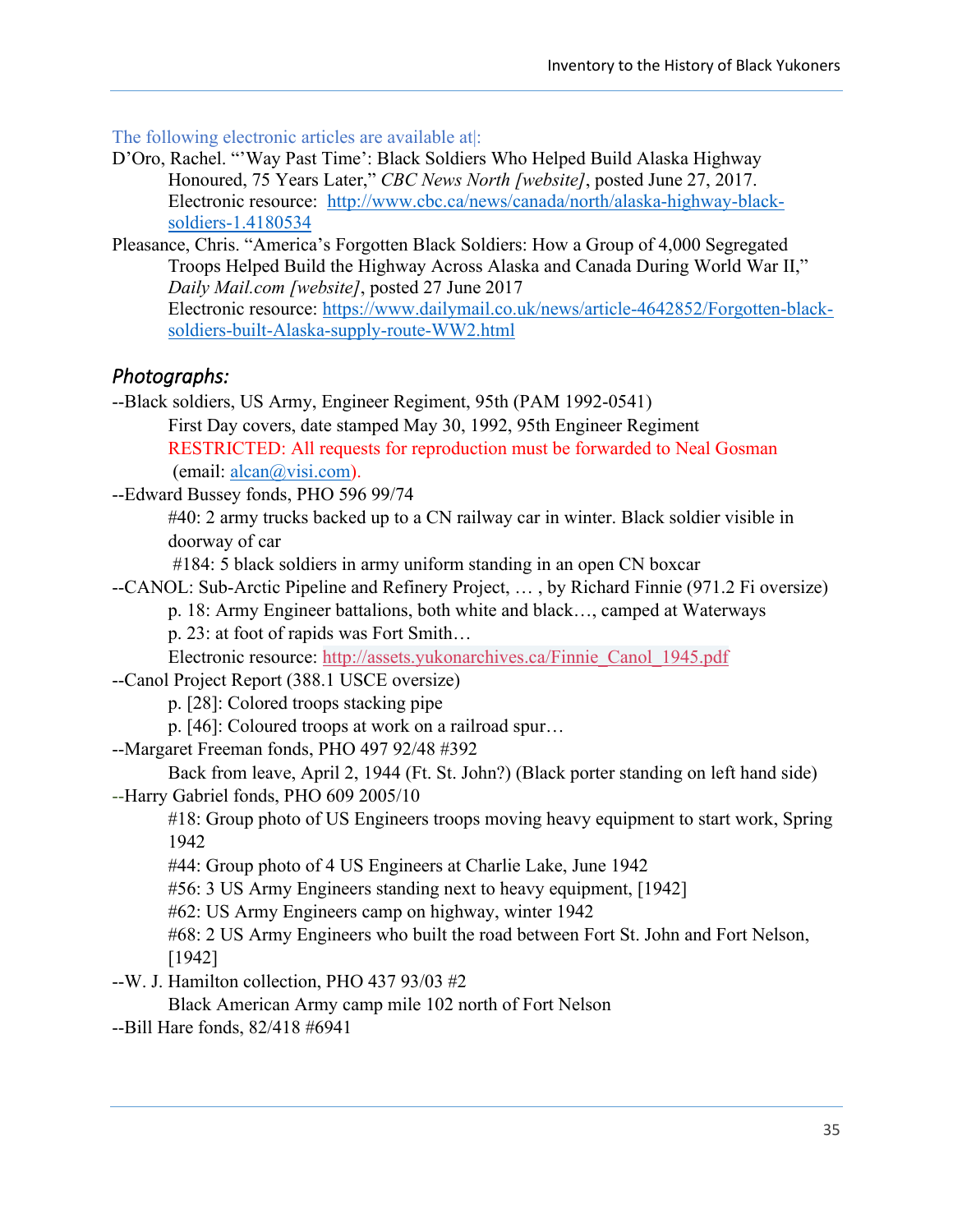| [Pacific Coast Militia Rangers, marching along Front Street, Dawson, 1940's] (Black |  |
|-------------------------------------------------------------------------------------|--|
| soldier near back???)                                                               |  |
| --Ross Houghtaling fonds, PHO 453 92/07 #1                                          |  |
| Colored boys cabins at Canol (written on photograph 'Norman Wells')                 |  |

--Carl Lindley fonds, PHO 490 93/16

#36: 5 soldiers, Army Camp, Watson Lake, 1943 (Black soldier standing, left hand side) #82: Members of Company D, Upper Liard, Alaska Highway, 1943 (Black soldier, middle of row)

--National Archives of Canada collection, PHO 369 88/138

RESTRICTED: Local (Yukon) orders only

#65: Private Walter T. Donald, of Quitman, Mississippi, applies a lather to Pvt. Joseph Lawrence of Augusta, Georgia in an advance camp barber shop, [1942]

#42: Troops constructing a culvert along the Alaska Highway, 1942

#61: Troops en route to the White River bunk down for the night at Kluane, Yukon, December 1942

--William J. Preston fonds, PHO 312 85/78

#9": Whitehorse Detachment (Whitehorse Officers & men, 770 Railway Operating Battalion, US Army Military RY SVC) (Black soldier, 1st row on right hand side)

--William J. Preston fonds, PHO 313 85/78

#178: Whitehorse Detachment, 770 ROB men at Roundhouse, Loco 251 & background (Black soldier, 6th man, front row, right hand side)

#181: W.P.&Y.R. mile 4.7, washout at Boulder Signing (2 black soldiers, left side) #187: Sign on building reads 770th RY OPN BN (Black soldier, 2nd row, 1st man on right)

--Joe Shopes fonds, PHO 641 2007/158 #46

Group photo of 13 men (Black soldier standing near back (right hand side)), 1941-1945 --Aubrey J. Simmons fonds, PHO 152 82/192

#2: Group of soldiers including two black soldiers gather around during the official opening ceremonies of the Alaska Highway at Soldiers Summit November 20, 1942. #9: Ceremony, Soldier's Summit, 1942 (Black soldier standing on left hand side)

--Delphus Surprise fonds, PHO 163 82/458 #27

Group photo, Army men climbing into truck (4 black soldiers in the group) --Al Tomlin fonds, PHO 434 92/30 #3

Gene Jacquot greeting Major S.H. Howe on arrival of first Greyhound bus at Jacquot's Post, Burwash Landing. Black soldiers are standing in front of the bus. ca. 1942

--United States. Army. Corps of Engineers fonds, PHO 77 77/10 #22

Soldiers of Company D,  $93<sup>rd</sup>$  Engineer Regiment digging a culvert emplacement while a bulldozer winches itself out of the mud

--United States. National Archives and Records Administration collection, PHO 325 87/28 #8 Outdoor church service, 1942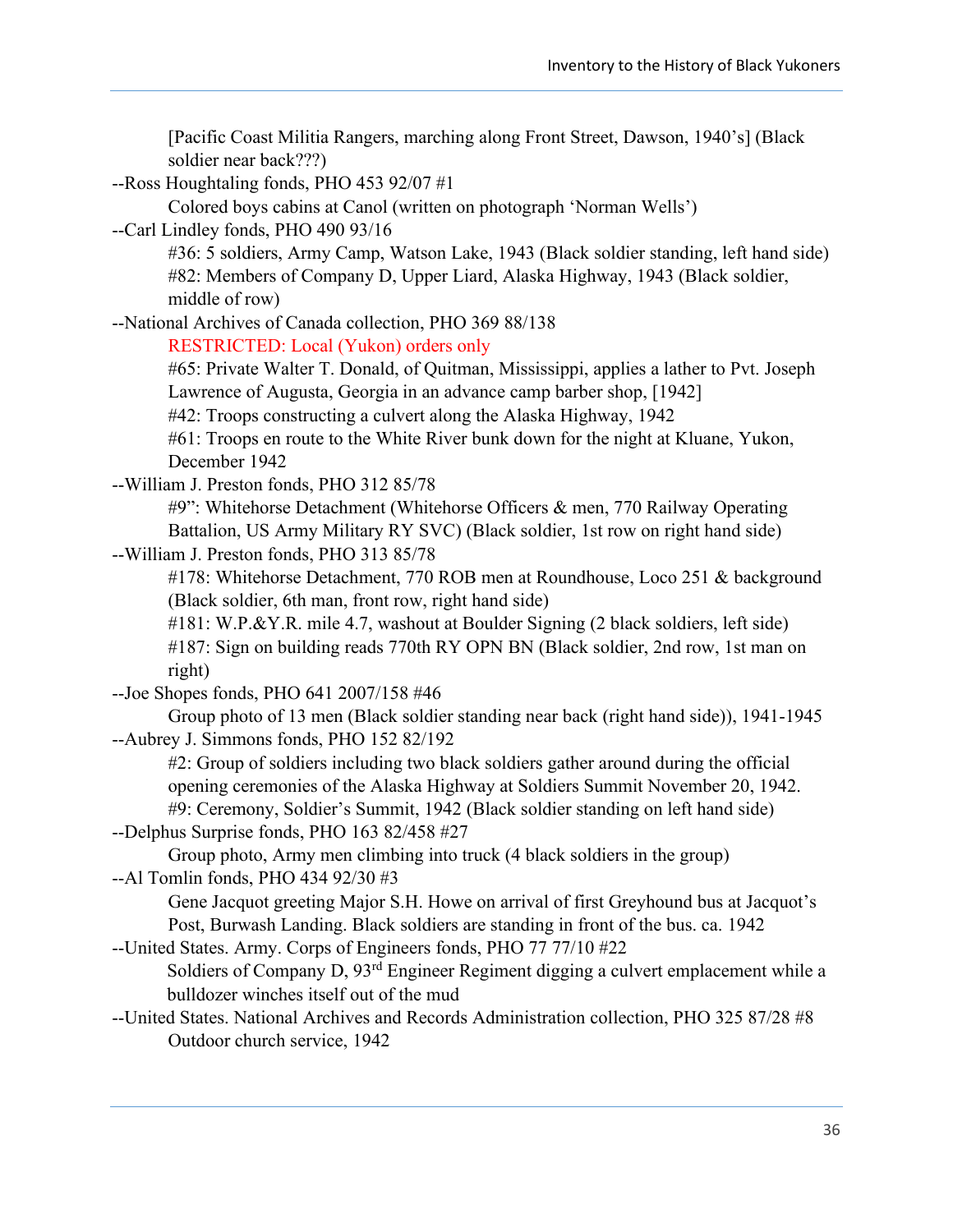The following photos are no longer available in the Yukon Archives: --Alaska State Library, Fred B. Dodge Photograph Collection, 1943, ASL-PCA-42 One of the Army Corps of Engineers, 1942 with frost all over him Electronic link: <http://vilda.alaska.edu/cdm/singleitem/collection/cdmg21/id/7487/rec/2> -- Glenbow Museum, NA-1527-1 (Formerly Hidden History: Black History of the Yukon collection, 20015/162 #6) Soldiers digging out bogged down caterpillar tractor, Teslin area, 1942 Electronic link: <http://ww2.glenbow.org/search/archivesPhotosResults.aspx> --Glenbow Museum, NA-3622-45 (Formerly Hidden History: Black History of the Yukon collection, 20015/162 #7) Black military band, Fort Smith, NWT, 1942 Electronic link:<http://ww2.glenbow.org/search/archivesPhotosResults.aspx> --Library and Archives Canada/Richard S. Finnie PA 175984 (Formerly Hidden History: Black History of the Yukon collection, 20015/162 #8) Canol Project workers, including black American soldiers, 1943 Electronic resource: [http://collectionscanada.gc.ca/pam\\_archives/index.php?fuseaction=genitem.displayItem&](http://collectionscanada.gc.ca/pam_archives/index.php?fuseaction=genitem.displayItem&lang=eng&rec_nbr=3251469) [lang=eng&rec\\_nbr=3251469](http://collectionscanada.gc.ca/pam_archives/index.php?fuseaction=genitem.displayItem&lang=eng&rec_nbr=3251469) --University of Alaska, Fairbanks, James Monroe (Pat) James Photograph Collection, ca. 1944, 2004-92-1 (formerly Hidden History: Black History of the Yukon collection, 20015/162 #4) 5 black soldiers standing outside a mess tent Electronic resource: <http://vilda.alaska.edu/cdm/singleitem/collection/cdmg11/id/3371/rec/1>

## The following photos are in a private collection:

Press photos (Associated Press, US Army photos, World Wide, etc.) which were used in American newspapers articles during 1942 and 1943. Verso of each provides a brief explanation and date of use:

- Soldiers marching down rural road (original Associated Press photo, dated Oct. 6, 1942
- Cpl. Refine Sims, Jr. & Pvt. Alfred Jalufka shake hands as bulldozers meet on last stretch of Alcan Highway, [1943]
- Sternwheeler assembled to ferry trucks and construction materials across rivers so that the Alaska-Canada Highway could establish its construction record
- Private James B. McCormack, of Brooklyn, N.Y., wearing a road dust mask.
- Command car coasts down a forest-lined grade on the new Alaska Canada Highway, now nearing completion after a record road construction job
- Highway supply base mingles old and new. Old log cabins and modern motor convoys nestle alongside each other at on the supply bases…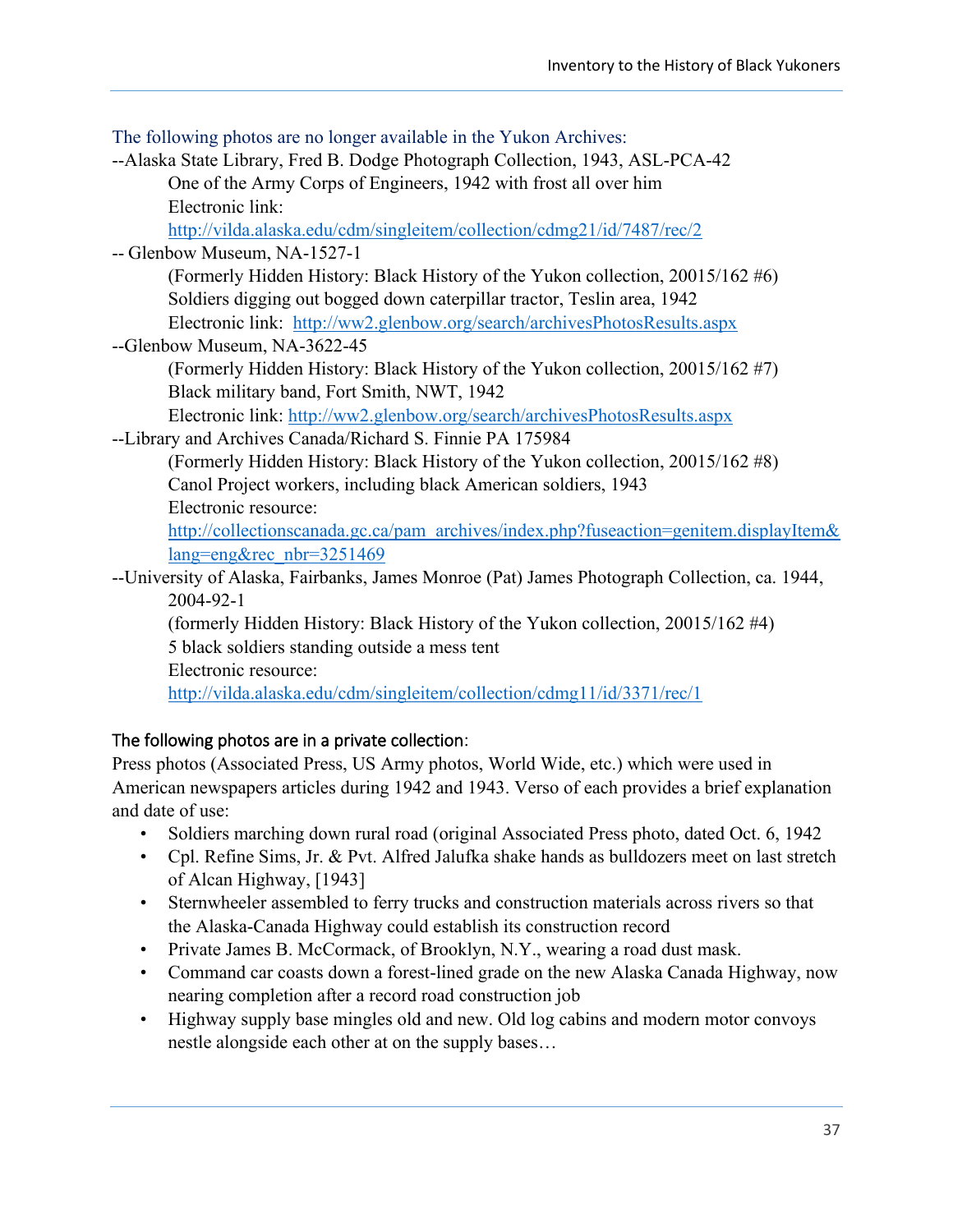- A 1,100 foot wooden bridge along the Alcan Highway, the new road connecting the US with Alaska through northwestern Canada, which is nearing completion and should be ready for traffic about Dec 1<sup>st</sup>...
- Advance crews working with pneumatic saws, leave this ribbon of white poplar stumps as they cur a swath through a wild stretch of the highway north of Fort St. John, BC
- Building the Alaska Highway... a road crew of US Army Engineers pictured slashing the road bed through dense matted poplar trees somewhere far north of Fort St. John, BC…
- Fight general mud on Alaska Highway: ... a perfect sample of the war with general mud waged by US Army Engineers on the far flung Alaska Highway front…
- Clearing way for defense highway: after the first bulldozer has knocked a trail through virgin forest for the construction of the Alaska Defense Highway from Edmonton, Alberta, to Fairbanks, Alaska…
- US Army Engineers Road patrol grader is shown towing a Canadian civilian truck through some deep mud around a bad corner on a semi-finished stretch of the highway
- Miles ahead of construction and road crews working on the 1459-mile Alaska Highway, survey parties lay our the route of the new raod ahead...
- Highwy to Alaska: Here is a stretch of the Alcan Highway as it winds through the Yukon Territory...
- Tractors level stretch for highway, northwestern Canada: two huge tractors push and scrare to level a cleared stretch for the new Alaska Highway, which according to a recent announcement, will open December 1st...
- Spur for Alaska Highway, Dawson Creek, BC: workmen lay the base for one of the many spurs for the new US to Alaska Highway as it speeds through British Columbia...
- Flag raising ceremony as the newly opened Alcan Highway was made ready for the transportation of supplies to the far north...
- These soldiers held ribbon at dedication of highway, four enlisted men, chosen for meritorious work in building of Alcan Highway ... Men (backs to camera) are left to right—Private A. Jalufka, Kennedy, Tex.; Sergeant Maj. Alfred Sharpe, Montgomery, Ala.; Master Sergeant Andrew E. Boyle, Philadelphia; Corporal John Riley, Detroit...
- Alternatives—advantages of constructing cutoff routes to connect Seattle with the new Alaska Highway, are shown in this map...

# <span id="page-44-0"></span>*Sound Recordings:*

RESTRICTED: Written permission from CBC Yukon must be acquired before requesting reproduction of the following 2 recordings

--CBC Yukon fonds, CD series 47, CD #1365 CBC Yukon radio program recorded during 1992 Alaska Highway Anniversary year in Whitehorse about the roles played by Black soldiers and officers during the construction of the Highway. Includes the voice of CBC announcer Sarah Locke.

--CBS Yukon fonds, CD series 42, CD #12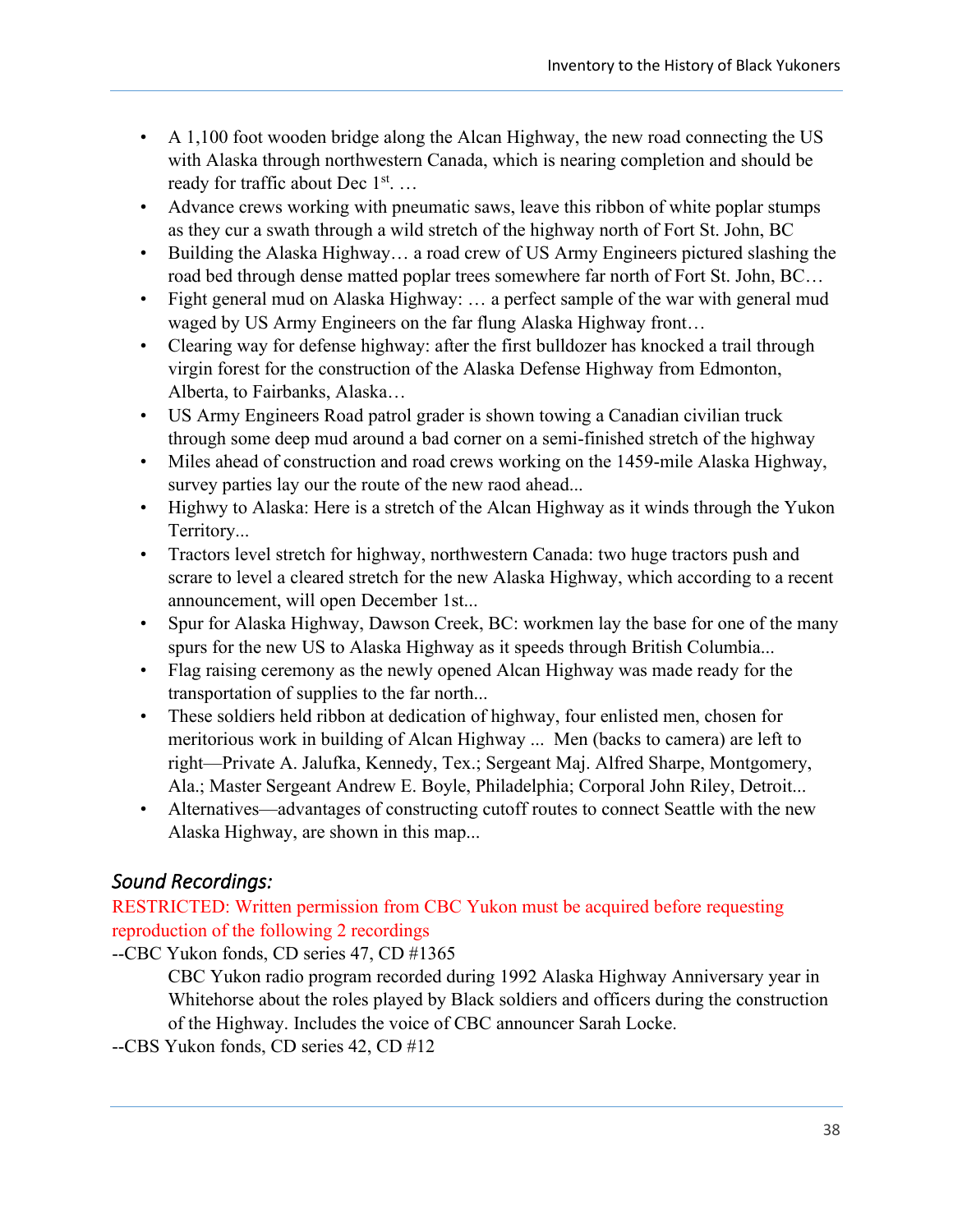Excerpt from CBC announcer Les McLaughlin's program on the history of the Alaska Highway describing the role played by Black soldiers during the construction of the Alaska highway.

# <span id="page-45-0"></span>Current years (1950-2022)

## <span id="page-45-1"></span>*Books & Pamphlets:*

- --*Black History of the Yukon = L'Histoire des Noirs du Yukon*. Whitehorse, Yukon: Yukon Archives & Yukon Human Rights Commission, 2006. (PAM 2006-0209)
- --Blacks in Alaska History Project. *Blacks in Alaska History*. [Juneau, Alaska: Blacks in Alaska History Project, 2000]. (PAM 2000-0140)
- --Hanson, Elizabeth. "[In Recognition of Black History Month: Tribute to Black Canadians]," in Yukon Hansard, February 14, 2011, p. 7389-7390 Electronic link: [http://www.legassembly.gov.yk.ca/hansard/32](http://www.legassembly.gov.yk.ca/hansard/32-legislature/session1/pdf/259.pdf) [legislature/session1/pdf/259.pdf](http://www.legassembly.gov.yk.ca/hansard/32-legislature/session1/pdf/259.pdf)
- --Harper, George. *Black History Month, 1997: "Blacks and the Gold Rush" Historical Anecdotes*. Anchorage, Alaska: Blacks in Alaska History Project, Inc.], 1997. (PAM 1997-0552)
- --Hunne, George H. *History of Blacks in Canada: a Selectively Annotated Bibliography*. Westport, CT: Greenwood Press, 2003. (016.971 004 96 Junne)
- --Overstreet, Everett Louis. *Black on a Background of White: a Chronicle of Afro-Americans' Involvement in America's Last Frontier, Alaska*. [Fairbanks, Alaska: Alaska Black Caucus, c1988]. (973.049 607 3 Overs)
- --Yukon. Heritage Branch. "Moose Horn Cabin," in *Burwash Landing: Walking Tour*. Whitehorse, Yukon: Yukon Heritage Branch, 2001. (PAM 2001-0170)

## <span id="page-45-2"></span>*Newspaper & Periodical Articles:*

- --Baird, Irene. "Les Africains Visit the Eskimos", *North*, v. 4, no. 4, July-August 1961, p. 20-24
- --Belik, Vivian. "Business Environment: Get Reti for Pickapeppa," *Yukon News*, July 17, 2009, p. 26
- --Blacks in Alaska History Project, Inc. *Newsletters.* [Juneau, Alaska: Blacks in Alaska History Project, Inc.], 1998-2002

Archives Library holds: January 1998-January 2002

- --"Brilliant Opening for First Trail Concert October 23: [Inez Matthews & Marvin Hayes]," *Whitehorse Star*, October 11, 1956, p. 1
- --Campbell, Kylie. "How's Business Yukon: Ten Years in Whitehorse and Ready to Celebrate!," *What's Up Yukon*, issue #575, September 19, 2018, p. 12
- --Chalykoff, Leighann. "Telling the Yukon's Untold Stories: the Hidden Histories Society Shines a Light on the Overlooked People and Events that Contributed to Building the Yukon", *What's Up Yukon*, issue 728, March 9, 2022, p. 3

Election resource: [https://whatsupyukon.com/\\_ukon/history/telling-the-yukons-untold](https://whatsupyukon.com/_ukon/history/telling-the-yukons-untold-stories/?utm_source=loomly&utm_campaign=jan)[stories/?utm\\_source=loomly&utm\\_campaign=jan](https://whatsupyukon.com/_ukon/history/telling-the-yukons-untold-stories/?utm_source=loomly&utm_campaign=jan)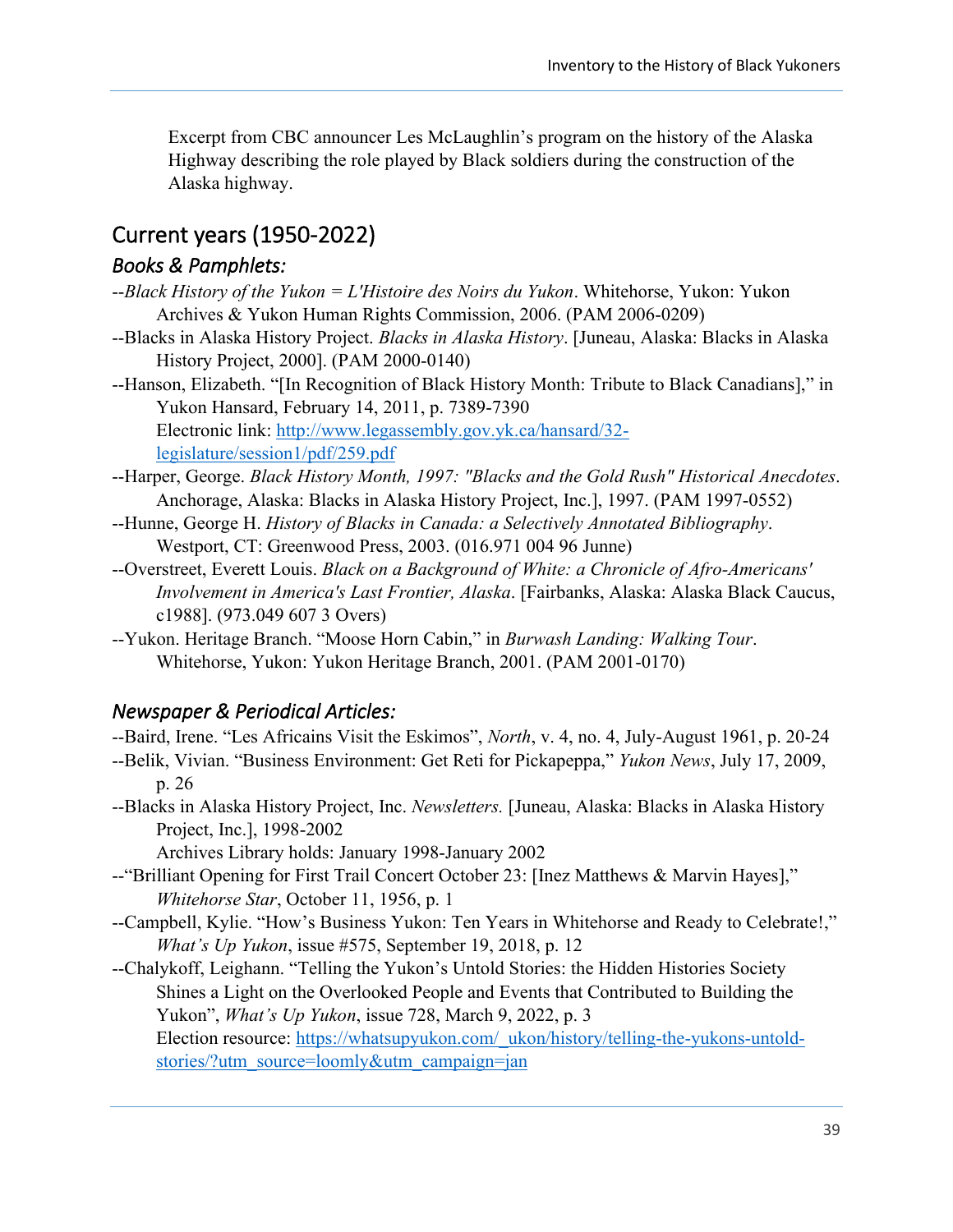--Davidson, Dan. "Right to be Wrong: Comment," *Whitehorse Star*, November 26, 1981, p. 12

- --Davidson, Dan. "Yukon: Keeping the Faith: From Nigeria to the Yukon," *Whitehorse Daily Star*, November 20, 2009, p. 9
- --Davidson, Justine. "Bigotry Was Isolated Event, Carmacks Mayor Believes," *Whitehorse Daily Star*, December 29, 2008, p. 3
- --Davidson, Justine. "Man Doesn't Judge Yukon by Its Bigotry," *Whitehorse Daily Star*, December 19, 2008, p. 2
- --"Don't Get Burned by Love," *Whitehorse Star*, November 25, 1981, p. 10
- --D'Oro, Rachel. "North: Quest Champ Has Doubts About Jamaican Iditaroder," *Whitehorse Daily Star*, March 5, 2010, p. 13
- --"Faulty Muffler Endangered Family," *Whitehorse Star*, September 9, 1964, p. 13
- --"Felton Wows Them at The Kopper King," *Whitehorse Star*, July 16, 1964, p. 1
- -- Galette, Paige. "When Curiosity Unveils Compelling Stories: Hidden Histories Society Yukon Uncovers Commemorates, and Celebrates the Territory Racialized Voices", *Yukon North of Ordinary*, v. 5, issue 2, Summer 2021, p. 54-56
- --Gates, Michael. "History Hunter: Exploring Yukon's Hidden Histories," *Yukon News*, March 6, 2022.

Electronic resource: [https://www.yukon-news.com/opinion/history-hunter-exploring](https://www.yukon-news.com/opinion/history-hunter-exploring-yukons-hidden-histories)[yukons-hidden-histories](https://www.yukon-news.com/opinion/history-hunter-exploring-yukons-hidden-histories)

- --Gates, Michael. "History Hunter: Hidden History to be Revealed During Black History Month," *Yukon News*, January 29, 2010, p. 63
- --Gaffin, Jane. "Bob Kirk: the Prospector Who Cheerfully Blew His Million," *Yukon Prospectors' Association website, [2010]* Electronic link: [http://www.yukonprospectors.ca/bob\\_kirk.pdf](http://www.yukonprospectors.ca/bob_kirk.pdf)
- --Keevil, Genesee. "Business Environment: Slow Down to Speed Up at Antoinette's," *Yukon News*, Dec. 24, 2008, p. 22
- --Keevil, Genesee. "Learning to Read, Race and Dream Big, Yukon Quest 2009," *Yukon News*, February 20, 2009, p. 65
- --Keevil, Genesee. "Lifestyles: Hidden Histories Unearthed," *Yukon News*, February 9, 2005, p. 15
- --Kilian, Crawford. *On the Trail of the Yukon's Black Pioneers: a Bit of Sleuthing Reveals a Rich History of Risk Takers*. [Vancouver, B.C.: The Tyee, 2009]. Electronic resource:<https://thetyee.ca/Life/2009/11/18/BlackPioneers/>
- --Kurjata, Andrew. "Acclaimed Author Lawrence Hill Researching New Novel About Northeast B.C.'s Alaska Highway" *CBC News North [website]*, posted May 9, 2017. Electronic resource: [http://www.cbc.ca/news/canada/british-columbia/acclaimed-author](http://www.cbc.ca/news/canada/british-columbia/acclaimed-author-lawrence-hill-researching-new-novel-about-northeast-b-c-s-alaska-highway-1.4105708)[lawrence-hill-researching-new-novel-about-northeast-b-c-s-alaska-highway-1.4105708](http://www.cbc.ca/news/canada/british-columbia/acclaimed-author-lawrence-hill-researching-new-novel-about-northeast-b-c-s-alaska-highway-1.4105708)
- --Patrick, Tom. "Record Breaker Rivard Wins Eight Medals," *Yukon News*, March 19, 2010, p. 78
- --Patrick, Tom. "Rivard Vaults Her Way to Gold," *Yukon News*, May 15, 2009, p. 76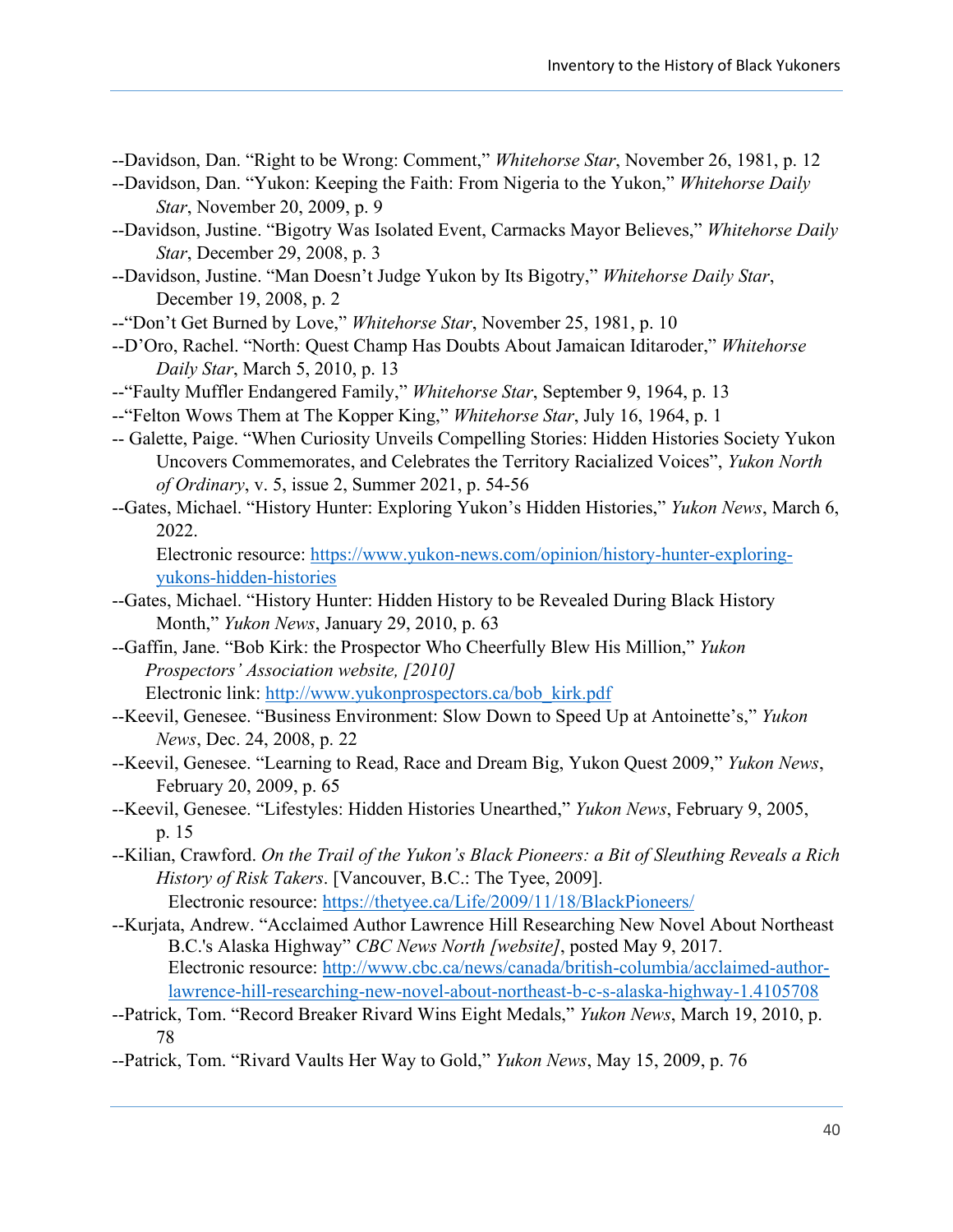--Plonka, Gabrielle. "Recognizing Black History in the Yukon," *Yukon News*, February 17, 2021, p. 20

Electronic resource: [https://www.yukon-news.com/news/recognizing-black-history-in](https://www.yukon-news.com/news/recognizing-black-history-in-the-yukon)[the-yukon](https://www.yukon-news.com/news/recognizing-black-history-in-the-yukon)

- --Quinn, Eilis. "Spotlight: Contribution of Blacks Exposed," *Yukon News*, August 10, 2004, p. 12
- --Rogers, Rick. "Bigoted Note, \$2 for Long Walk: Almost \$6,000 Man Hits Town Tired, Just About Broke," *Star*, April 30, 1976, p. 1
- --Sandiford, Katharine. "A Hidden History: Black People Helped Carve Out the Yukon," *Up Here,* January/February, v. 25, no. 1, 2009, p. 36-[43]
- --Spitzer, Aaron. "Letter from Editor re: Hidden History," *Up Here*, v. 25, no. 4, June 2009
- --Stueart, Jerome. "Walks Into Her Life, Tips Hat Sweeps Her Off to the Yukon," *What's Up Yukon*, July 4, 2008, p. 14
- --"Threatened With Gun on the Highway: {Charles Singleton]," *Whitehorse Star*, June 27, 1952, p. 8
- --Trotier, Laurie. "Mois de l'Histoire des Noir.es: Célébrer Pour Sensibiliser," *L'Aurore Boreale, Scène Locale,* Jeudi 25 février 2021, p. 4 Electronic resource: [http://auroreboreale.ca/mois-de-lhistoire-des-noir-es-celebrer-pour](http://auroreboreale.ca/mois-de-lhistoire-des-noir-es-celebrer-pour-sensibiliser/)[sensibiliser/](http://auroreboreale.ca/mois-de-lhistoire-des-noir-es-celebrer-pour-sensibiliser/)
- --Trottier, Laurie. "Retracer l'histoire des Noirs Afin de Mieux la Célébrer," *L'Aurore Boreale*, Société, Jeudi 11 février 2021, p. 6

Electronic resource: [http://auroreboreale.ca/retracer-lhistoire-des-noirs-afin-de-mieux-la](http://auroreboreale.ca/retracer-lhistoire-des-noirs-afin-de-mieux-la-celebrer/)[celebrer/](http://auroreboreale.ca/retracer-lhistoire-des-noirs-afin-de-mieux-la-celebrer/)

- --"Women Claims She Was Attacked on Highway," *Whitehorse Star*, September 28, 1951, p. 1
- --"Yukon Questionnaire: Organizer, Activist, Volunteer: Paige Galette Moved to the Yukon for the Mountains and Stayed for the Community," *Yukon North of Ordinary*, v. 14, no. 4, Winter 2020, p. 14-15
- --"Yukoner Alistair Maitland on the 'Uncomfortable' Realities of Racism", *CBC News North [website]*, posted: June 2, 2020

Electronic resource: [https://www.cbc.ca/news/canada/north/alistair-maitland-protests-racism](https://www.cbc.ca/news/canada/north/alistair-maitland-protests-racism-george-floyd-1.5594318)[george-floyd-1.5594318](https://www.cbc.ca/news/canada/north/alistair-maitland-protests-racism-george-floyd-1.5594318)

### <span id="page-47-0"></span>*Photographs:*

Whitehorse Star Ltd. fonds

RESTRICTED: Written permission is needed from Whitehorse Star for reproduction of the following photographs

82/527 CS 217 #5

 Bud Fisher (right hand side) sitting with an unidentified man, [1952-1972] PHO 208 82/563 f. 155 #75

 [Vocational School, group photo of students; black woman, standing, back row]. [1970s?] PHO 187 82/563 f. 30 #41

 Margaret Burrows, left and Norma Beyer of Linstead, Jamaica, holding a Caravan Centennial Commission sign, Watson Lake Signpost Forest, July 1967